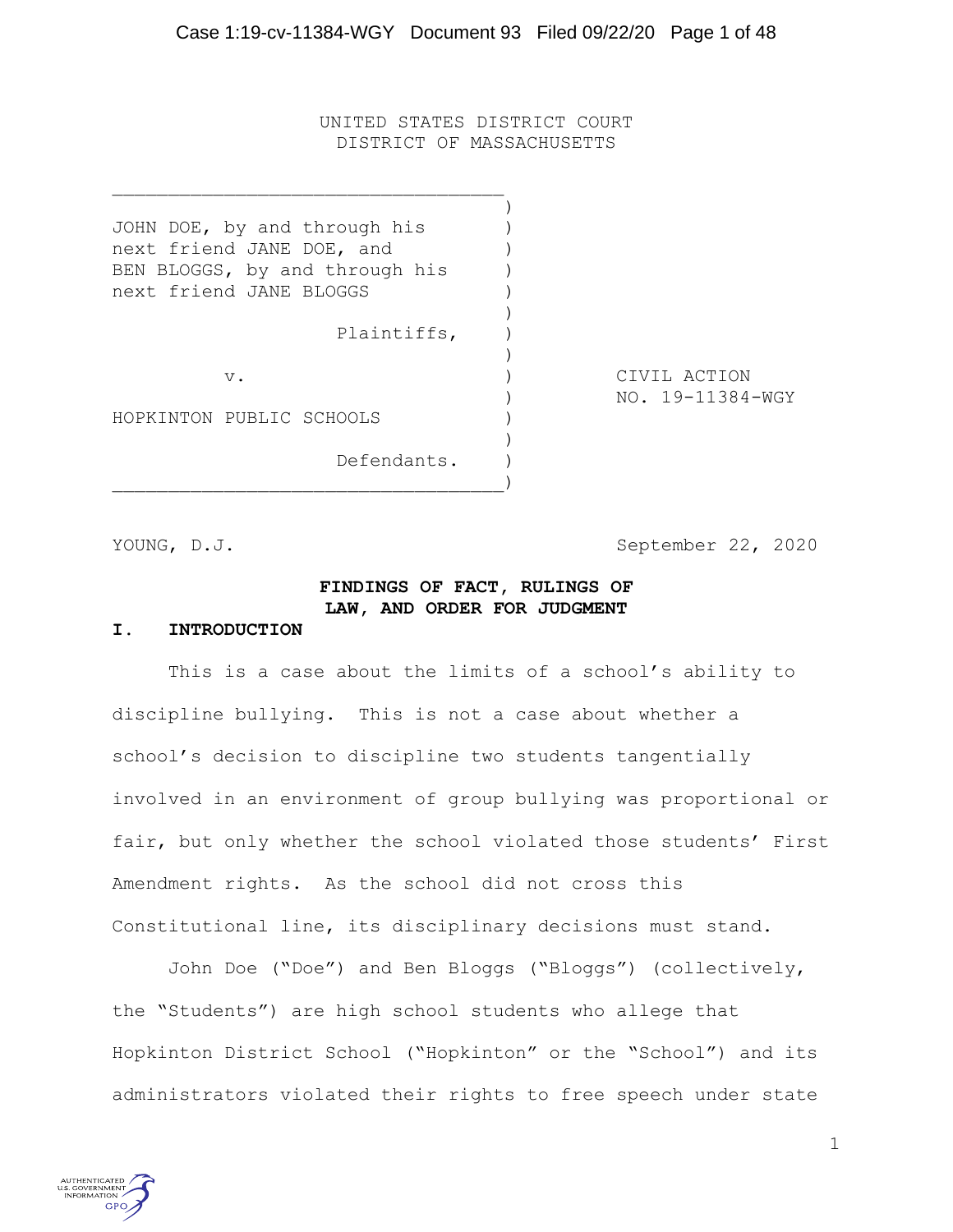and federal law.<sup>1</sup>

Four claims are before the Court. In counts I and II, the Students seek declaratory and injunctive relief under 42 U.S.C. § 1983 for violations of their rights to freedom of speech and association under the First Amendment to the United States Constitution. See Am. Compl. Declaratory & Injunctive Relief ("Am. Compl.") ¶¶ 61-72, ECF No. 19; Compl. Declaratory & Injunctive Relief ("Bloggs Compl.") ¶¶ 61-71, Bloggs v. Cavanaugh, 19-cv-11987, (Sep. 19, 2019), ECF No. 1. In count III, the Students request a declaration that Hopkinton's antibullying policy and its enabling Massachusetts anti-bullying statute, Mass. Gen. L. ch. 71, §§ 37H and 37O, are unconstitutionally vague and overbroad. See Am. Compl. ¶¶ 73- 79; Bloggs Compl. ¶¶ 72-79. The final claim, corresponding to count IV in Doe's complaint and count V in Bloggs' complaint, is for declaratory judgment under Massachusetts General Laws ch. 231A, § 1 due to the school's alleged violation of the Massachusetts law protecting students' rights to free speech in

<sup>1</sup> This Court consolidated Doe's case with that of Bloggs, Bloggs v. Cavanaugh, 19-cv-11987, on February 5, 2020. ECF No. 55. The complaints originally also named Carol Cavanaugh, in her individual and official capacities, and Evan Bishop, in his individual and official capacities as defendants. Am. Compl; Bloggs Compl. This Court dismissed the claims against Cavanaugh and Bishop, leaving Hopkinton as the sole defendant. See Electronic Clerk's Notes, Bloggs, 10-cv-11987 (D. Mass. Jan. 13, 2019), ECF No. 25.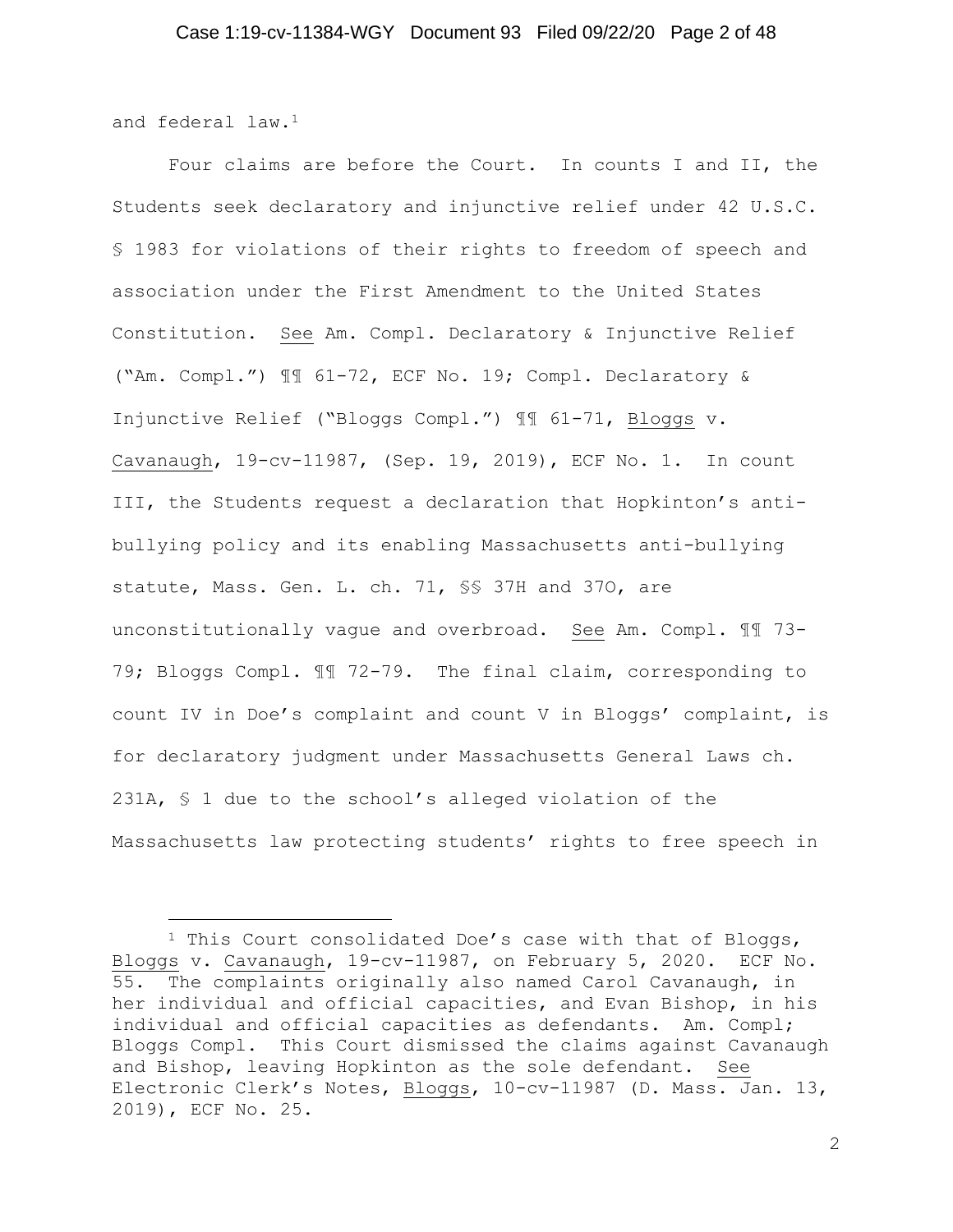## Case 1:19-cv-11384-WGY Document 93 Filed 09/22/20 Page 3 of 48

school, Mass. Gen. Laws ch. 71, § 82. See Am. Compl. 11 80-84; Bloggs Compl. ¶¶ 84-88.

The Students and Hopkinton have cross-moved for summary judgment. ECF Nos. 64, 69. Hopkinton has filed an answer to the Students' complaints, ECF No. 56, and the parties have fully briefed the issues for summary judgment. See Pls.' Mem. Supp. Mot. Sum. J. ("Pls.' Mem."), ECF No. 73; Def.'s Mem. Supp. Sum. J. ("Def.'s Mem."), ECF No. 74; Def.'s Opp'n Mot. Sum. J. ("Def.'s Opp'n"), ECF. No. 81; Pls.' Opp'n Mot. Sum. J. ("Pls.' Opp'n"), ECF No. 82; Pls.' Reply Resp. Mot. Sum. J. ("Pls.' Reply"), ECF No. 84. Both parties have submitted statements of material fact, as well as responses to each others' statements. See Pls.' Joint Statement Material Fact L.R. 56.1 ("Pls.' SOF"), ECF No. 65; Def.'s L.R. 56.1 Statement Material Fact ("Def.'s SOF"), ECF No. 68; ECF Nos. 80, 83. The Commonwealth of Massachusetts submitted an amicus brief defending the constitutionality of Massachusetts General Laws ch. 71, § 37O, which defines bullying. See Mem. Commonwealth Massachusetts as Amicus Curiae Support. Def.'s Mot. Sum. J. ("Commonwealth Amicus"), ECF No. 90.

This Court held a remote Summary Judgment hearing on June 29, 2020. ECF No. 92. At that hearing, the parties agreed to proceed on a case stated basis, and this Court took all matters under advisement. Id.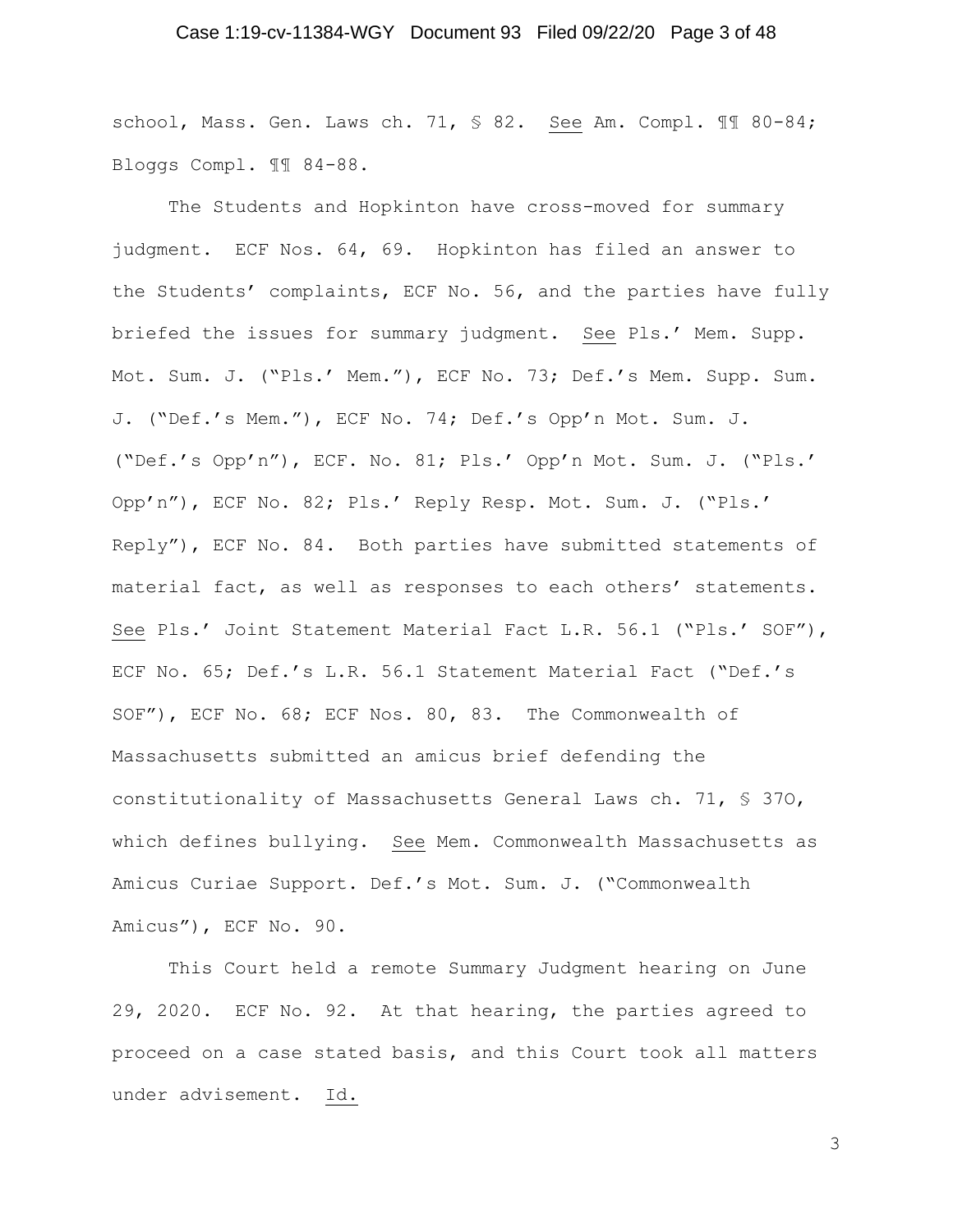## Case 1:19-cv-11384-WGY Document 93 Filed 09/22/20 Page 4 of 48

After considering the record and the parties' arguments, this Court rules for Hopkinton on all the Students' state and federal as-applied challenges. With respect to the Students' facial challenges to the Massachusetts bullying law, this Court rules that the Massachusetts law is neither overbroad nor vague.

#### **II. FINDINGS OF FACT**

## **A. The Bullying Investigation**

On February 4, 2019 the father of "Robert Roe" ("Mr. Roe"), a ninth-grader at Hopkinton, filed a bullying complaint via Hopkinton's online portal alleging that another ninth-grade student, "C.G." had been bullying Roe on the bus ride home from a school hockey game. Pls.' SOF ¶¶ 1-3. Mr. Roe identified three other members of the hockey team as witnesses: "M.B.," "T.M.," and "B.A." Id. ¶ 7. Plaintiffs John Doe and Ben Bloggs, both tenth graders at the time, were also members of the hockey team but were not listed as aggressors or witnesses in the complaint. Id. ¶ 8; Def.'s SOF ¶¶ 1-2, 4; see also Pls.' SOF, Attach. A, Bullying Prevention & Intervention Report ("Roe Report"), ECF No. 65-3.

Mr. and Mrs. Roe also sent a contemporaneous email to Hopkinton with more information about the alleged bullying. See Pls.' SOF, Attach. E, Letter from Mr. Roe to Evan Bishop, Josh Hanna, & Justin Pominville (Feb. 4, 2019), ECF No. 65-7. They reported that other members of the hockey team were excluding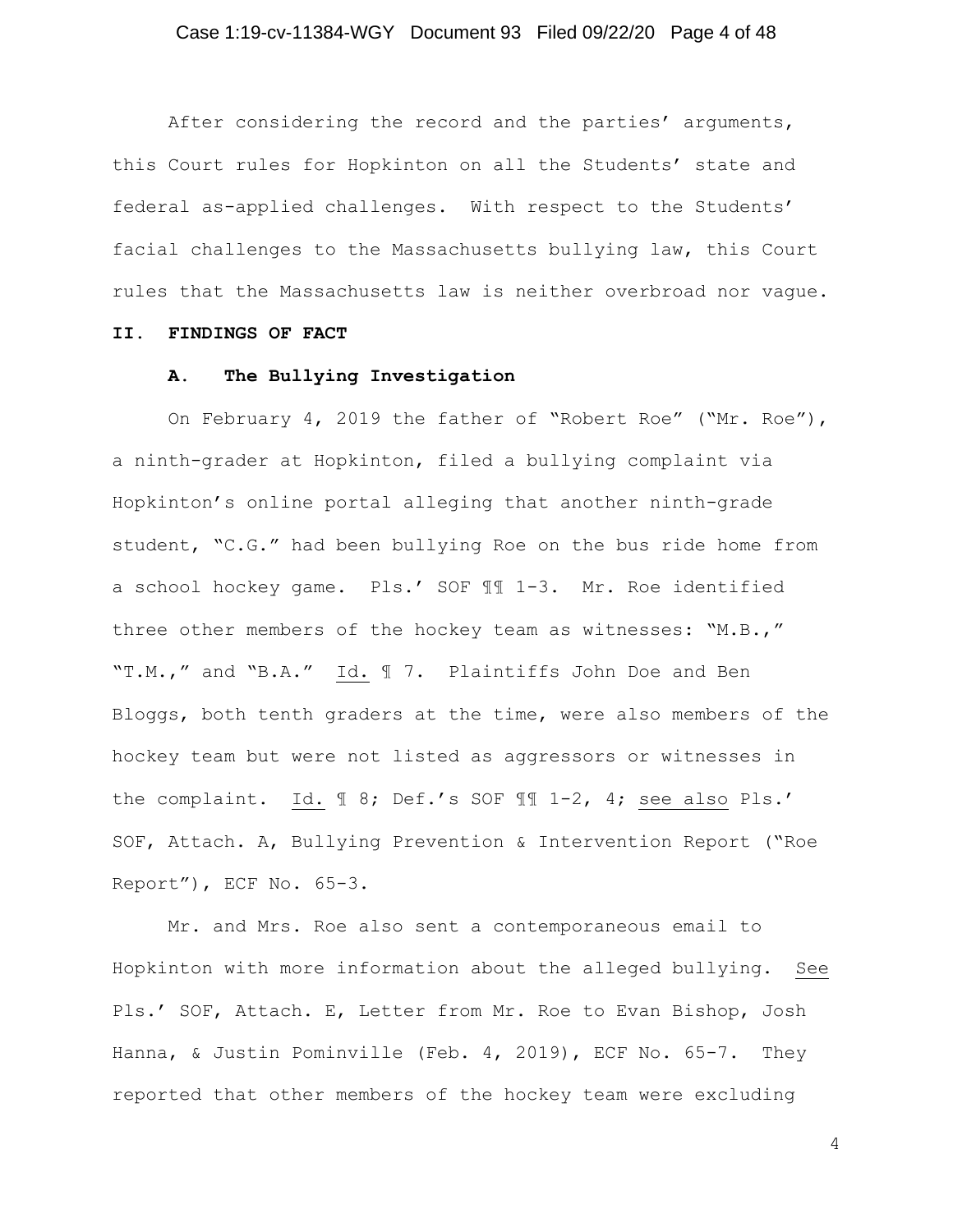## Case 1:19-cv-11384-WGY Document 93 Filed 09/22/20 Page 5 of 48

Roe at team events, that C.G. was recording him without his permission, and that these recordings were circulating in a group chat. Id. They also noted that, while the complaint focused on C.G., they "believed that additional students may be involved from the team." Id. The family further asked that Roe be moved out of a class he shared with two members of the team. Id.

Two assistant principals at the School, Josh Hanna ("Hanna") and Justin Pominville ("Pominville") investigated the Roe Report allegations. Def.'s SOF ¶¶ 7-8, 22-25. Prior to interviewing Roe himself, Hanna spoke with M.B. and obtained his phone, Pls.' SOF ¶¶ 45-48, which gave the investigators access to a Snapchat group called "Geoff da Man" consisting of eight members: C.G (the original subject of the Roe Report), A.W, C.J., M.B., T.M, B.A., Doe and Bloggs. Def.'s SOF ¶¶ 10, 12. Bloggs described the purpose of the group as allowing the team members to socialize, share schedules, organize social events, and send pictures and videos of themselves and others that they found funny. Pls.' SOF, Attach. N., Deposition of Ben Bloggs ("Bloggs Dep.") 19:23-20:9, ECF No. 65-14. Roe was not included in the group, and it was named after a tenth student "G.T." who also was not included. Def.'s SOF ¶¶ 11-13; Pls.' SOF ¶ 54. Hanna and Pominville questioned all ten of these students (plus one other witness) in the course of their investigation. Pls.'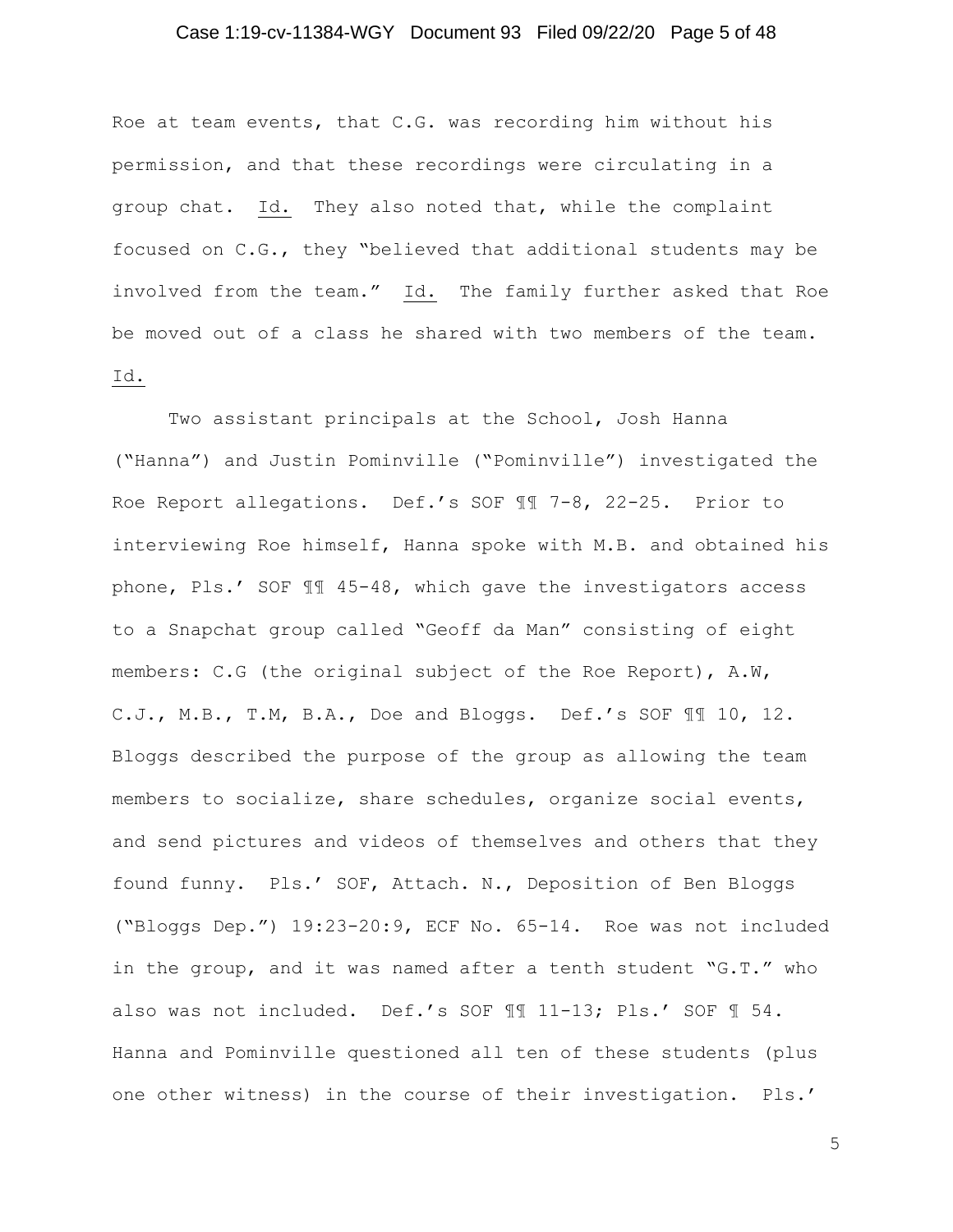SOF ¶¶ 13, 14, 65; Def.'s SOF ¶ 24.

Snapchat is a social media application that allows users to share and edit photos, videos, and messages. Def.'s SOF 19. Its distinguishing feature compared to other social media is that any message will automatically delete itself, with group messages expiring after no more than 24 hours, unless the users take steps to save them. See When does Snapchat delete Snaps and Chats?, Snapchat.com, https://support.snapchat.com/en-US/article/when-are-snaps-chats-deleted (last accessed June 10, 2020).

Roe informed the assistant principals that five students were involved in the alleged bullying: C.G., A.W., T.M., C.J., and B.A. Pls.' SOF ¶ 32. This conduct included sneaking photos and videos of him on the bus and at team spaghetti dinners, sharing photos of him on Snapchat, and whispering about him in his presence. Id. ¶¶ 28-31; id., Attach. G, Bullying Investigation Report ("Bullying Report") P000146-147, ECF No. 65-9. At one point, C.G. tried to get him to say "I am gay" and "dick" on camera. Pls.' SOF ¶ 29; Bullying Report P000147. Roe did not mention Bloggs during this interview and said that Doe was "not active in isolating" him. Pls.' SOF ¶¶ 36-40; Bullying Report P000147.

Upon gaining access to the "Geoff da Man" Snapchat group on February 4, Hanna and Pominville were able to view and preserve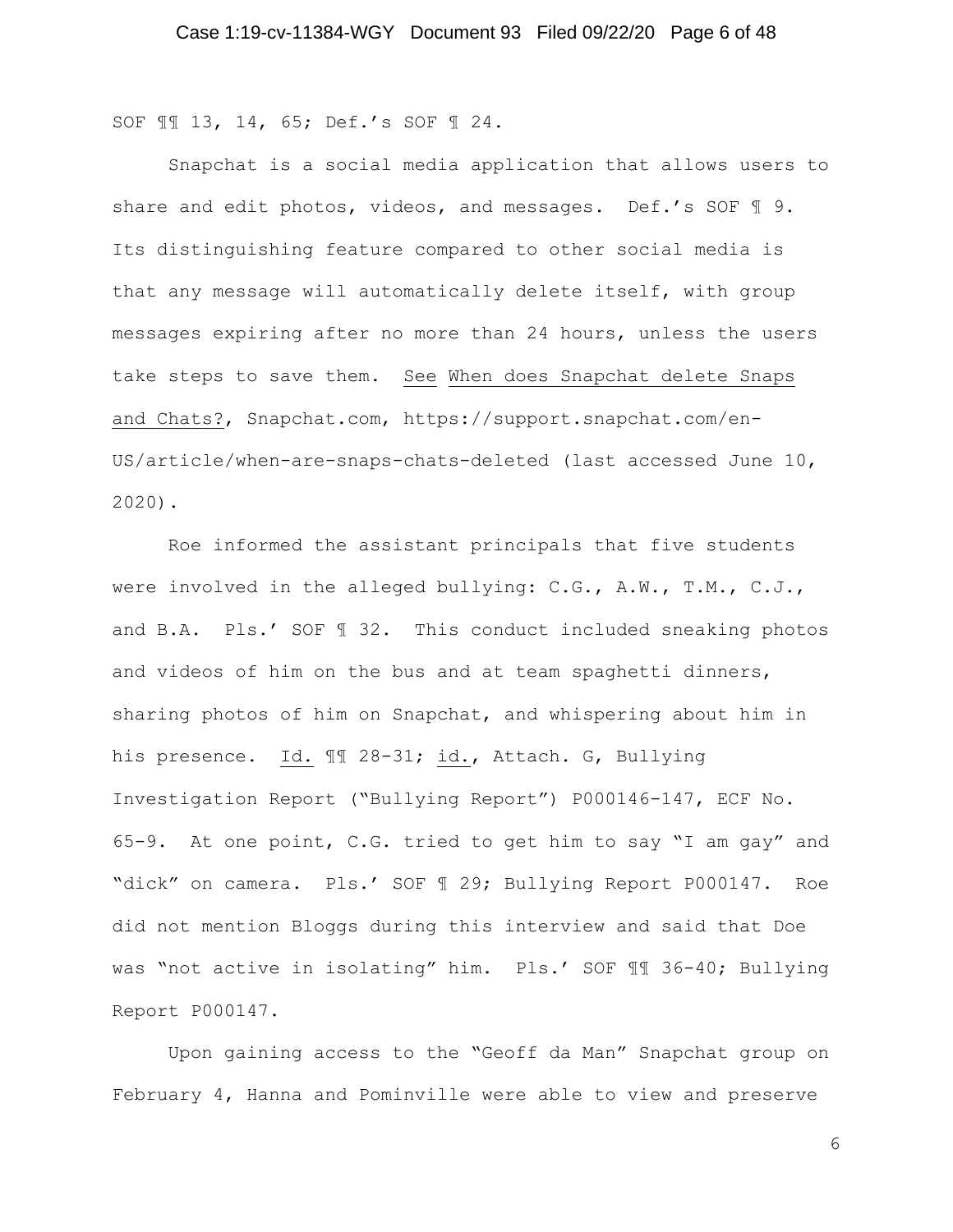## Case 1:19-cv-11384-WGY Document 93 Filed 09/22/20 Page 7 of 48

the messages that had not yet been automatically deleted. Def.'s SOF ¶¶ 19-20; id., Attach. K, Pominville Deposition ("Pominville Dep.") 92, ECF No. 65-11; id., Attach. B, Hanna Deposition 49, ECF No. 65-4. On the Snapchat group were multiple videos and pictures of Roe dating back as far as January 19, along with pictures of other members of the team. Pominville Dep. 104-05; Def.'s SOF, Ex. 6, Screenshots ("Snapchat Screenshots"), ECF No. 65-17. The Snapchat Screenshots show extremely derogatory comments by C.J., T.M. and A.W. regarding Roe's appearance, voice, and play on the ice. Id. at P000033-38. For example, A.W. states -- referring to Roe -- that "[h]is face in his gay ass helmet is so funny." Id. at P000038.

Doe and Bloggs both discussed Roe in the Snapchat group, though to a lesser extent. Bloggs asked "Was Dylan's grandma in the third row," prompting M.B.'s response that "They tied her to the hood," and J.C.'s reply: "With bungee cord?" Id. at P000034. Bloggs then says, "Are [Roe]'s parents ugly too [o]r did he just get bad genes," and after T.M. shares a photo of Mr. and Mrs. Roe, Bloggs responds with "A family of absolute beauties." Id. at P000034-35. In a separate conversation, Doe says, "[A.W.] and [Roe] were made on the same day[.] [A.W.] was the starting product and [Roe] is what it turned into kinda like a game of telephone in 1st grade," to which Bloggs responds,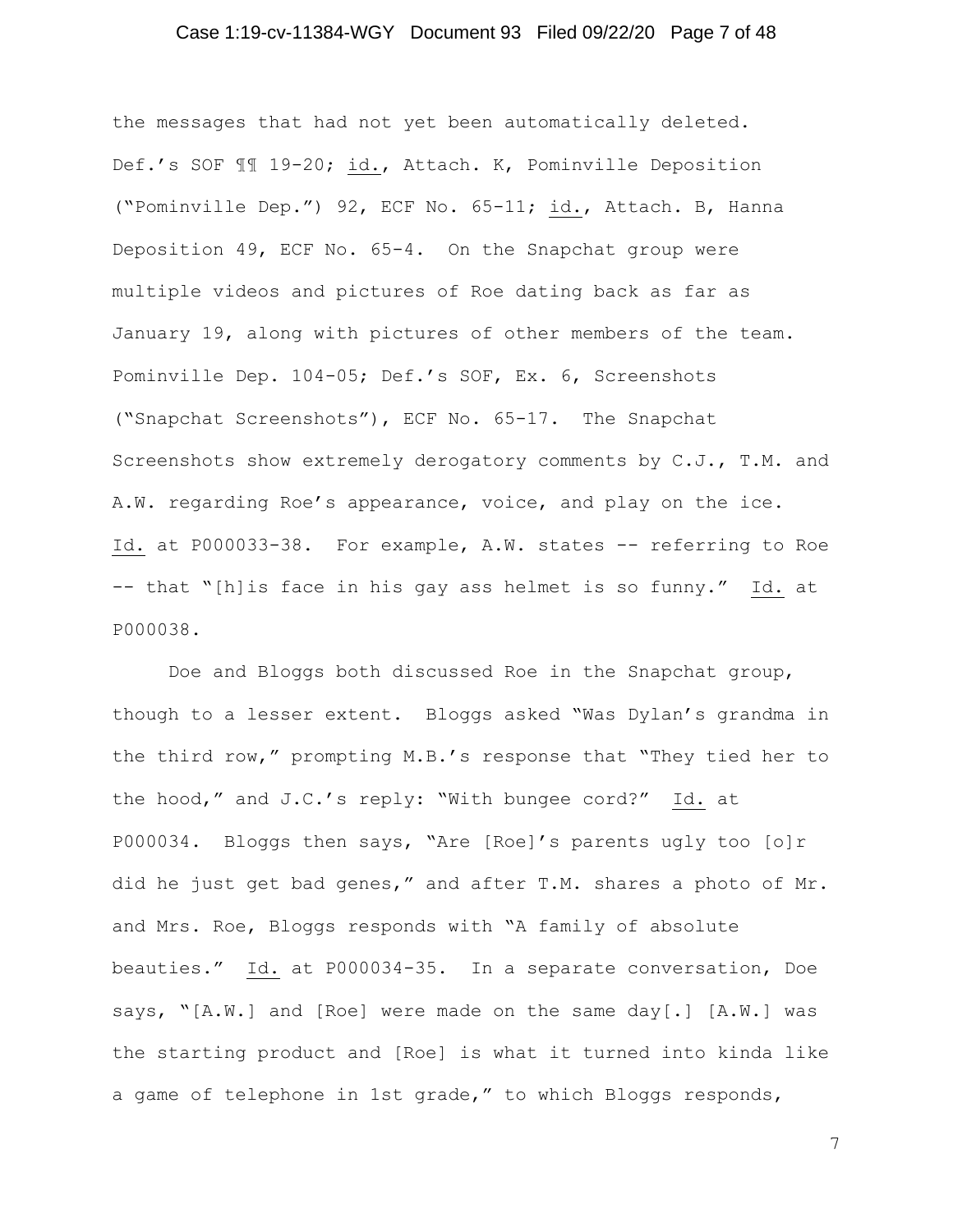## Case 1:19-cv-11384-WGY Document 93 Filed 09/22/20 Page 8 of 48

"[Roe]'s leather shampoo makes up for the looks though." Id. at P000036. The only other message in evidence from either of them is on a thread where Bloggs identifies one of Roe's online usernames. Id. at P000037.

Hanna and Pominville conducted all interviews for the investigation between February 4th and 6th, contacting the parents of the investigation targets on the night of February 4th. Bullying Report PO000146. They noted in their report that Mr. Roe had contacted the hockey coach prior to filing the Bullying Report, and in response the coach had spoken with some of the players. Id. at PO000148.<sup>2</sup> The report included summaries of interviews with each of the eight members of the Snapchat group, with Roe, and with two other members of the team who were witnesses. Id. at PO000144. While speaking to Hanna and Pominville, members of the team said the purpose of taking photos and videos of Roe was "for laughs" and that much of the content of the Snapchat group did not involve him. Id. at PO000149-51. Several members of the group stated they did not realize Roe felt excluded, but C.G. and M.B. said, respectively, that "we pick on [Roe]" and that he was "targeted." Id. at PO000150-51. Doe and Bloggs both told Hanna and Pominville that

 $2$  In a separate action before Judge Sorokin, the Roe family has sued the coach, Christopher MacPherson, for failing to intervene to protect Roe from bullying. See Am. Complaint, Doe v. Macpherson, Civ. A. No. 20-cv-10025 (D. Mass, Jan. 14, 2020).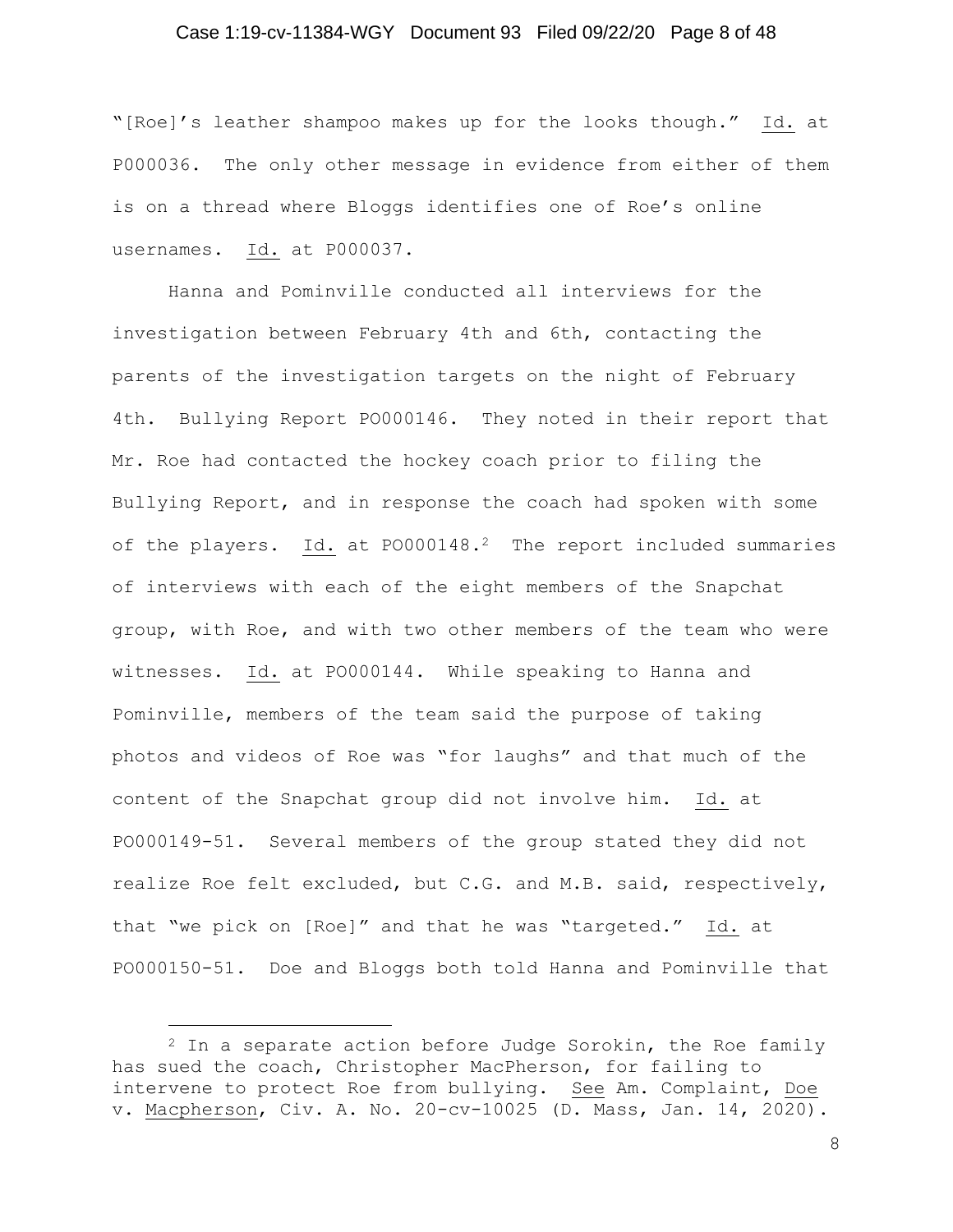## Case 1:19-cv-11384-WGY Document 93 Filed 09/22/20 Page 9 of 48

they had objected to the treatment of Roe, and both denied posting in the chat, even though, in fact, the chat included a record of their comments. Id. at PO000148-49; cf. id. at P00034-37.

Roe himself did not see these Snapchat messages until after the investigation was complete, and never told administrators that Bloggs or Doe were involved in the bullying. Pls.' SOF ¶¶ 36-40, 95. Roe otherwise had no problems with Bloggs and Doe; for example he socialized with Bloggs outside of school and they played Xbox together. Id. ¶¶ 35, 41, 58. On February 4, 2019, the day he was interviewed by the vice principals, Bloggs sent an email to the hockey coach apologizing for his conduct towards Roe and the negative impact on the team, and saying "I should have taken more of a serious role in preventing anything else from happening." Pls.' SOF, Attach. O, Letter from Ben Bloggs to Chris MacPherson (Feb. 4, 2019), ECF No. 65-15.

## **B. The School Bullying Policy and Investigation Results**

Hopkinton has adopted an internal Bullying Prevention and Intervention Policy and abides by a district-wide Bullying Prevention and Intervention Plan. See Pls.' SOF, Attach. I, Hopkinton Bullying Prevention Policy ("Bullying Policy"), ECF No. 65-1; id., Attach. J, Hopkinton Bullying Prevention and Intervention Plan ("Bullying Plan"), ECF No. 65-2. Both are available online, and the Bullying Plan is distributed in the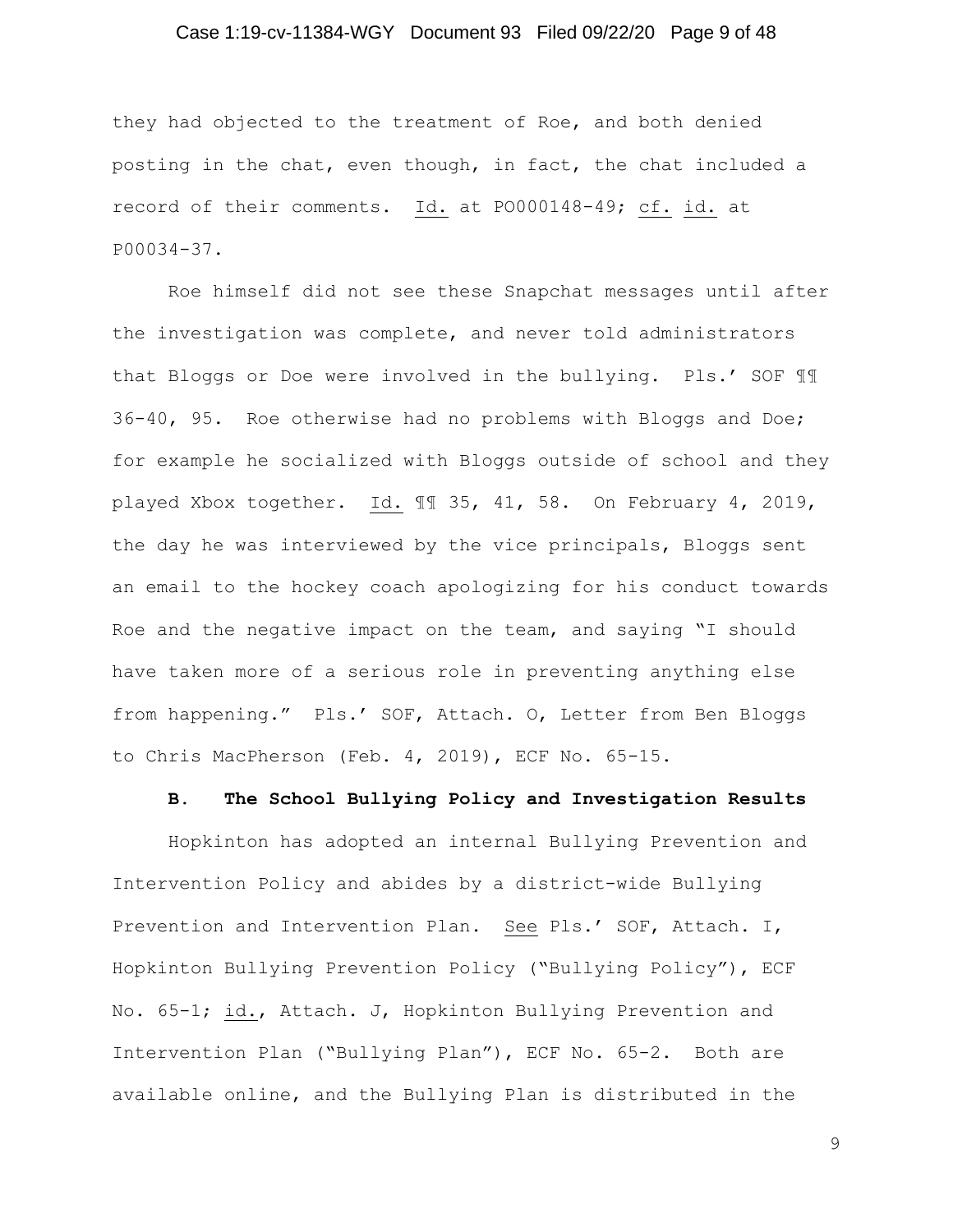## Case 1:19-cv-11384-WGY Document 93 Filed 09/22/20 Page 10 of 48

Student Handbook, which must be signed each year. Bullying Plan 000175.

Massachusetts law prohibits bullying at schools and schoolrelated activities. See Mass. Gen. Laws. ch. 71, § 370. The Bullying Policy draws its definitions from Massachusetts law, and defines "Bullying" as:

[T]he repeated use by one or more students or school staff members of a written, verbal, or electronic expression, or a physical act or gesture, or any combination thereof, directed at a target that: [1] causes emotional or physical harm to the target or damage to the target's property; [2] places the target in reasonable fear of harm to himself or herself or of damage to his or her property; [3] creates a hostile environment at school for the target; [4] infringes on the rights of the target at school; or [5] materially and substantially disrupts the education process or the orderly operation of a school.

Bullying Policy 000161. The Policy defines "Aggressor/ Perpetrator" as someone "who engages in behavior defined as bullying, cyber-bullying, or retaliation in [Massachusetts General Law] [chapter] 71, [section] 37O." Id. Additionally, "Cyberbullying" is defined as:

[B]ullying through the use of technology or any electronic communication, which shall include, but shall not be limited to, any transfer or signs, signals, writing, images, sounds, data or intelligence of any nature transmitted in whole or in part by a wire, radio, electromagnetic, photo-electronic or photo-optical system, including, but not limited to, cell phones, electronic mail, internet communications, instant messages or facsimile communications.

Id. at 000161-62. The Bullying Policy also notes that cyber-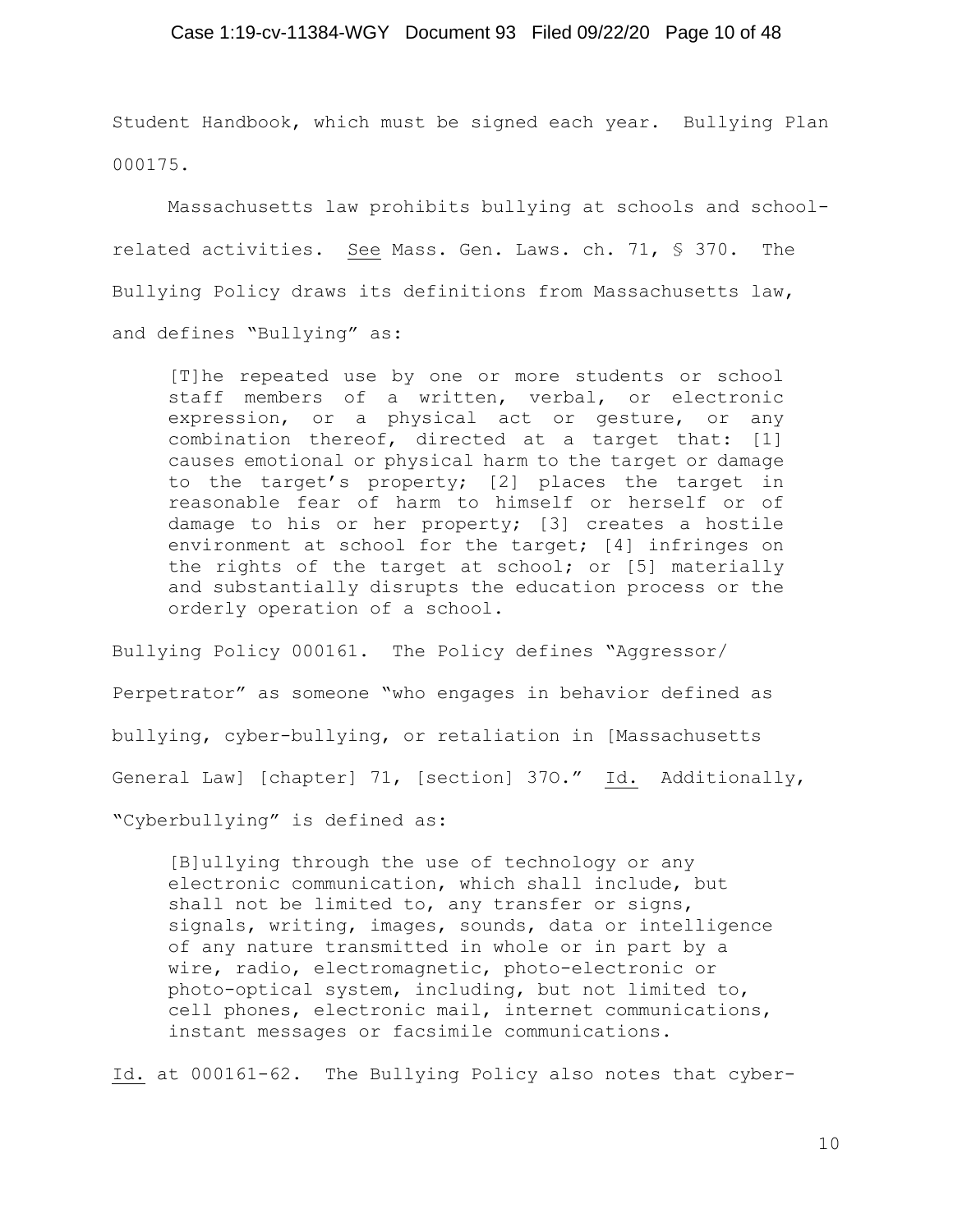## Case 1:19-cv-11384-WGY Document 93 Filed 09/22/20 Page 11 of 48

bullying can "include the distribution by electronic means of a communication . . . if the distribution or posting creates any of the conditions enumerated in the definition of bullying." Id. at 000162.

Hanna and Pominville concluded, as a result of their investigation, that all eight students had engaged in "Bullying" as defined by school policy and the applicable Massachusetts law. Bullying Report PO000144, PO000151. They found that "the purpose was to make fun of [Roe]," and that such "conduct caused emotional harm to [Roe], created a hostile environment for him during school sponsored events and activities and infringed on his rights at school." Id. at P000152. Additionally, they found that:

4. The SnapChat group included: a. Photos of [Roe] taken without his consent b. Videos of [Roe] taken and posted without his consent c. Photos of [Roe's] parents with disparaging comments on their appearance d. Disparaging comments regarding [Roe's] appearance, voice, and anatomy e. Attempts to get [Roe] to say inappropriate statements and record him doing this

#### Id.

This Court would note that all of these factual conclusions are well-supported in the record, except for the contention that the "purpose" of the group was to target Roe. It is more accurate to say the students used the Snapchat for many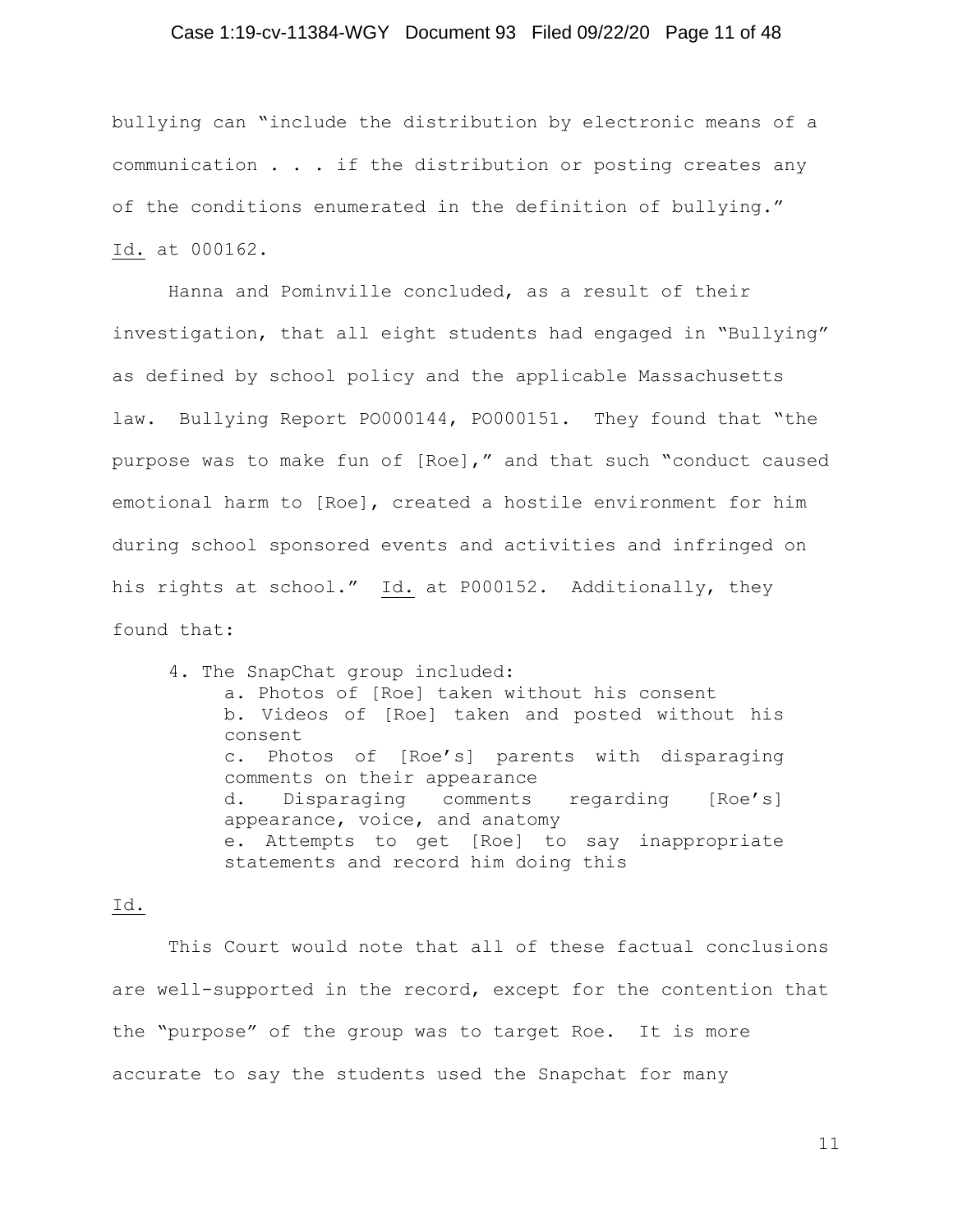## Case 1:19-cv-11384-WGY Document 93 Filed 09/22/20 Page 12 of 48

purposes, and that the targeting of Roe emerged after its creation. See Bloggs Dep. 19-20.

As a result of the bullying investigation, all eight members of "Geoff Da Man" were suspended from the hockey team for the remainder of the 2018-2019 season. Def.'s SOF ¶ 51. School Principal Evan Bishop held individualized suspension hearings for the eight students in February of 2019, issuing Doe a three-day suspension and Bloggs a five-day suspension. Id. ¶¶ 42-49. The other students received suspensions of one to five days. Id. ¶ 50. Later that year, Bloggs lost his position in the National Honor Society as a result of his disciplinary record. Pls.' SOF, Attach. AA, Letter from Ben Bloggs to National Honor Society (Sep. 22, 2019), ECF No. 65-27.

After the investigation Roe received support from the school's Student Therapeutic Academy Resource Team (START), declined to try out for another sports team in the spring, and entered formal mental health treatment. Def.'s SOF ¶¶ 60, 62, 64. He departed Hopkinton at the end of the 2018-2019 academic year to attend school in Quebec, Canada. Id. ¶¶ 65-66.

#### **III. RULINGS OF LAW**

#### **A. Legal Framework**

#### **1. Case Stated**

"Case stated hearings provide an efficacious procedural alternative to cross motions for summary judgment." Sawyer v.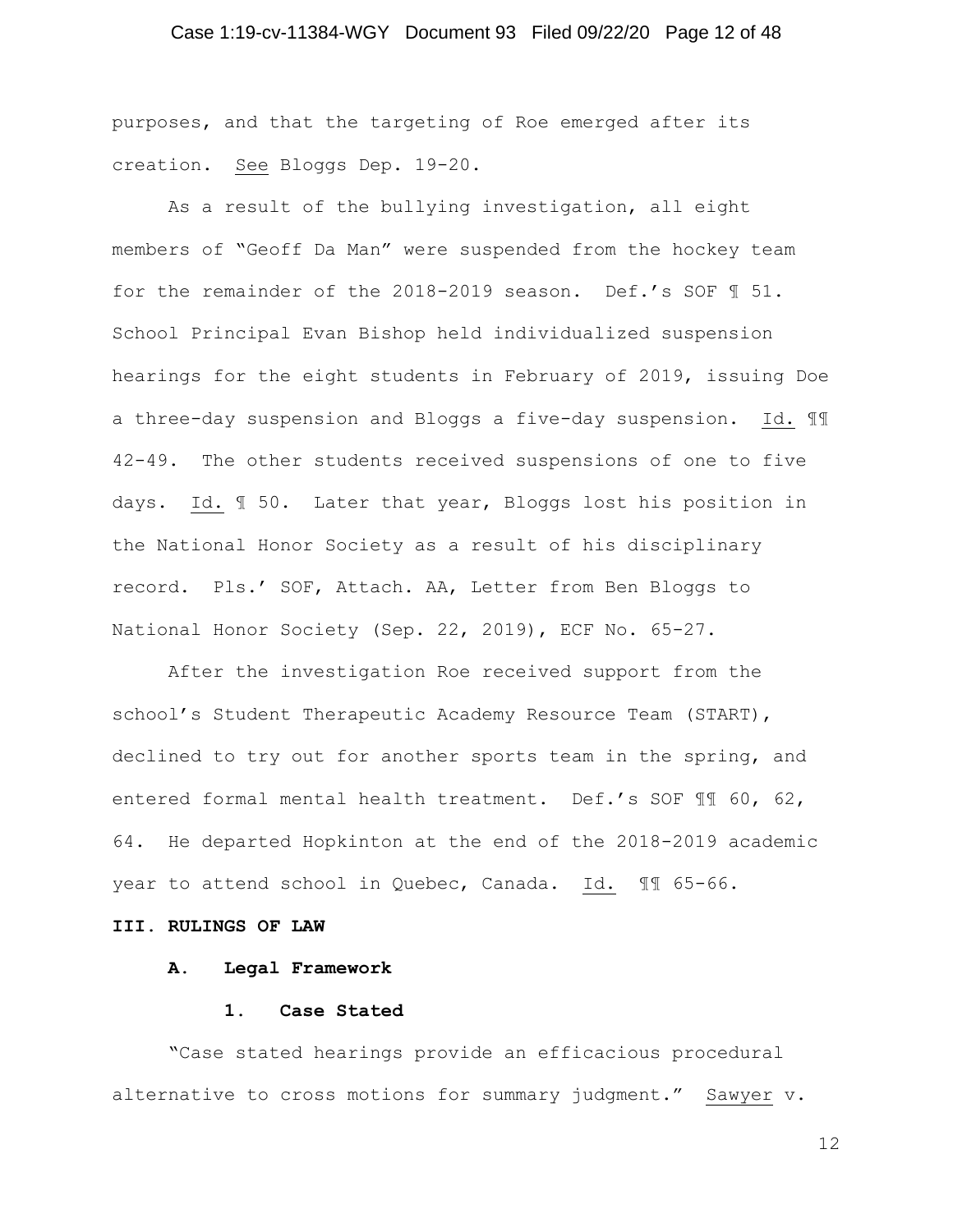## Case 1:19-cv-11384-WGY Document 93 Filed 09/22/20 Page 13 of 48

United States, 76 F. Supp. 3d 353, 356 (D. Mass. 2015) (citing Continental Grain Co. v. Puerto Rico Mar. Shipping Auth., 972 F.2d 426, 429 n.7 (1st Cir. 1992)). In a case stated decision "the parties waive trial and present the case to the court on the undisputed facts in the pre-trial record. The court is then entitled to 'engage in a certain amount of factfinding, including the drawing of inferences.'" TLT Constr. Corp. v. RI, Inc., 484 F.3d 130, 135 n.6 (1st Cir. 2007) (quoting United Paperworkers Int'l Union Local 14 v. International Paper Co., 64 F.3d 28, 31 (1st Cir. 1995)).

## **2. The First Amendment and Tinker**

To bring a successful claim under 42 U.S.C section 1983 that their federal civil rights were violated, the Students bear the burden of showing that Hopkinton violated the First Amendment by proving that (1) they were engaged in constitutionally protected conduct, (2) they were subjected to an adverse action by the school, and (3) the protected conduct was a substantial or motivating factor in the adverse actions. See D.B. v. Esposito, 675 F.3d 26, 43 (1st Cir. 2012). As the parties do not dispute the second and third prongs –- the sole evidence of Doe's and Bloggs's involvement is their speech -– the students bear the burden of showing their conduct was constitutionally-protected.

Students and teachers do not "shed their constitutional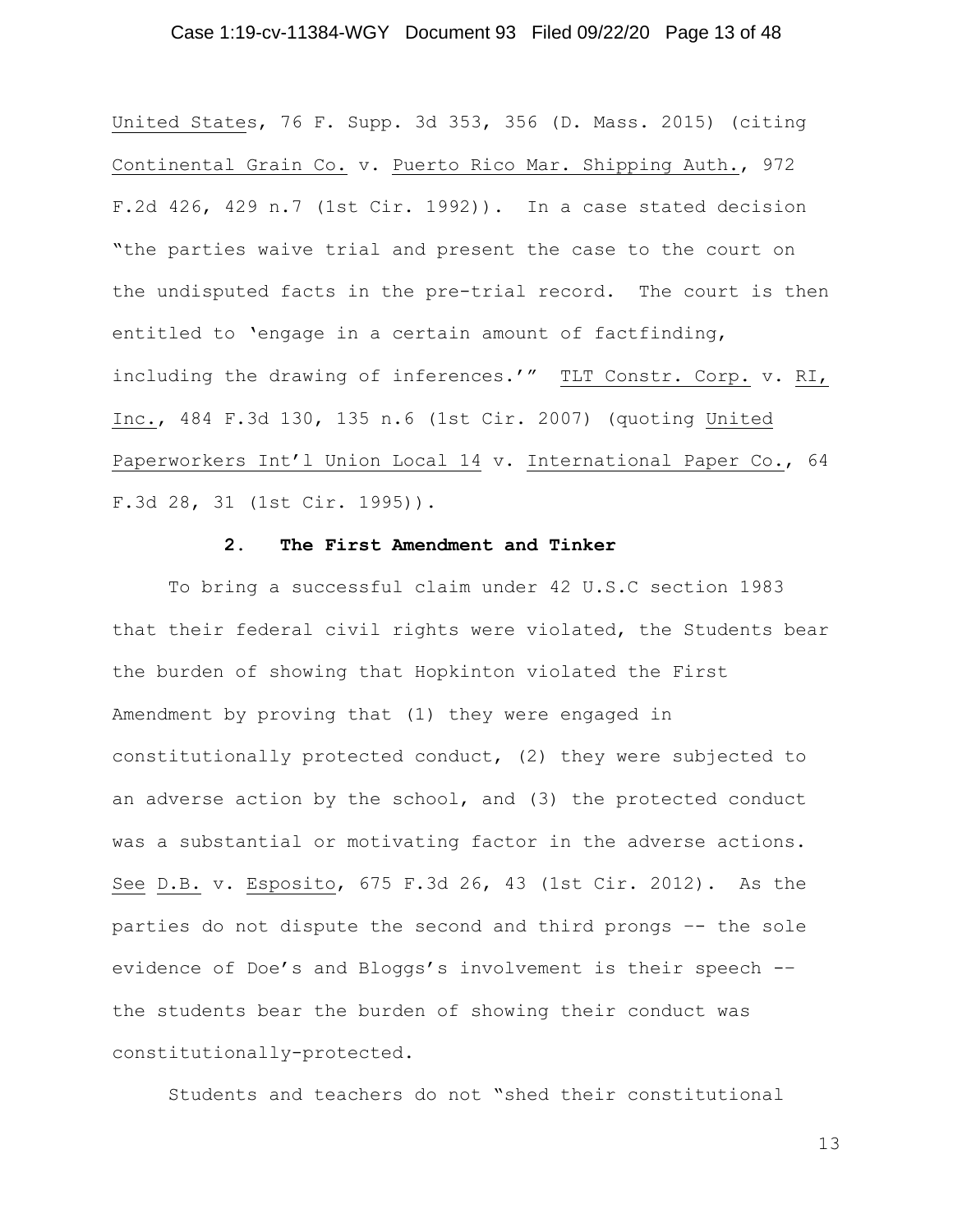## Case 1:19-cv-11384-WGY Document 93 Filed 09/22/20 Page 14 of 48

rights to freedom of speech or expression at the schoolhouse gate." Tinker v. Des Moines Indep. Cmty Sch. Dist., 393 U.S. 503, 506 (1969); see also West Virginia State Bd. of Educ. v. Barnette, 319 U.S. 624 (1943). Nevertheless, the "First Amendment rights of students in the public schools are not automatically coextensive with the rights of adults in other settings, and must be applied in light of the special characteristics of the school environment." Hazelwood Sch. Dist. v. Kuhlmeier, 484 U.S. 260, 260 (1988). "The 'nature of those rights is what is appropriate for children in school.'" Bowler v. Town of Hudson, 514 F. Supp. 2d 168, 176 (D. Mass. 2007) (Saris, J.) (quoting Morse v. Frederick, 551 U.S. 393, 394 (2007)).

The Supreme Court has created several enumerated exceptions for speech that is per se unprotected: the promotion of illegal drug use, vulgarity, and school-sponsored speech. See Morse, 551 U.S. at 393; Hazelwood, 484 U.S. 260; Bethel Sch. Dist. No. 403 v. Fraser, 478 U.S. 675 (1986). "Speech falling outside of these categories is subject to Tinker's general rule: it may be regulated only if it would substantially disrupt school operations or interfere with the right of others." Saxe v. State Coll. Area Sch. Dist., 240 F.3d 200, 214 (3d Cir. 2001) (citing Chandler v. McMinnville Sch. Dist., 978 F.2d 524, 529 (9th Cir. 1992); Pyle v. South Hadley Sch. Comm., 861 F. Supp.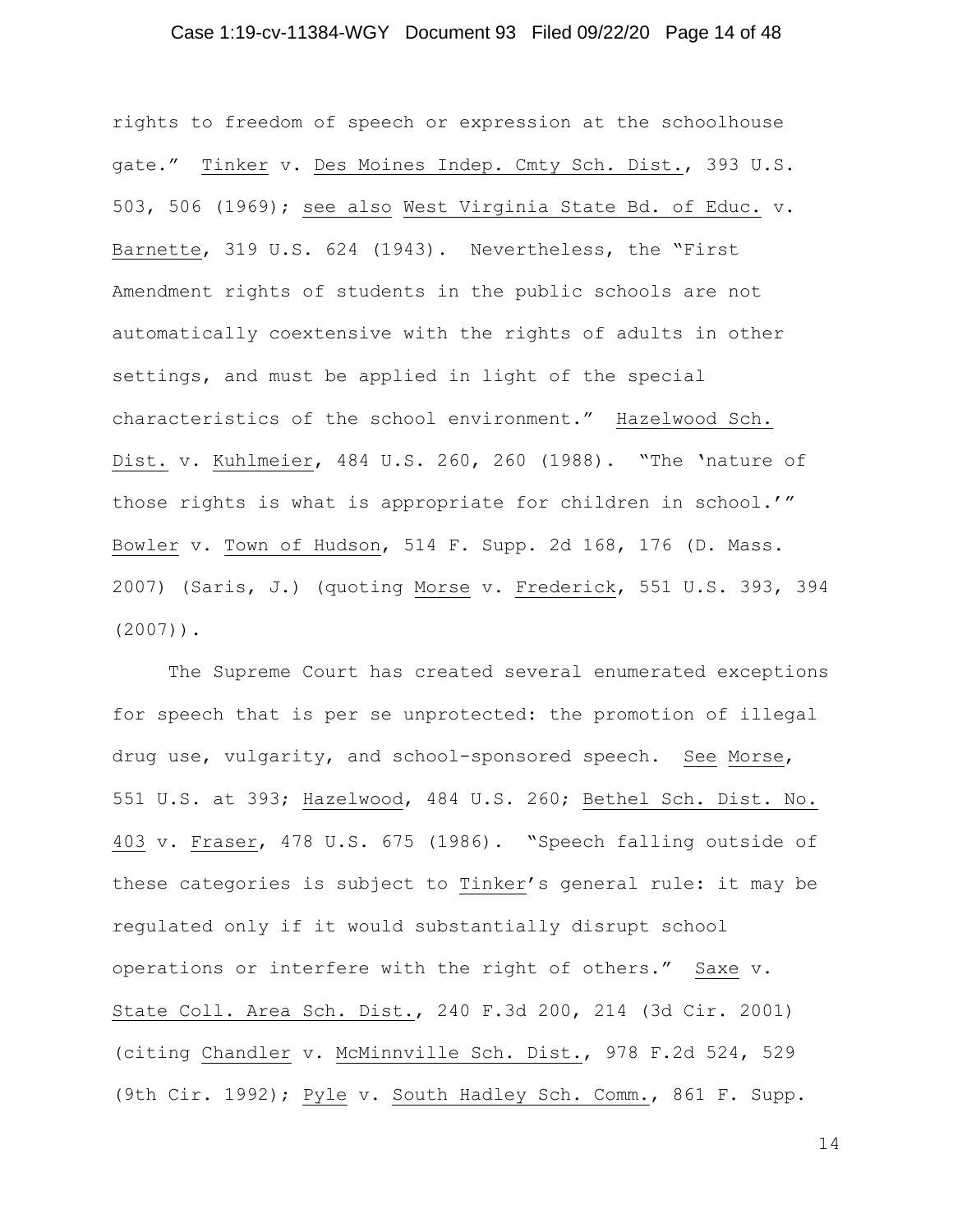157, 166 (D. Mass. 1994) (Ponsor, J.)).

Tinker acknowledged the balance that must be struck between upholding fundamental constitutional protections, while "affirming the comprehensive authority of the States and of school officials, consistent with fundamental constitutional safeguards, to prescribe and control conduct in the schools." 393 U.S. at 507 (citing Epperson v. State of Ark., 393 U.S. 97, 104 (1968)). Although the Supreme Court has not delineated how far officials may limit speech that impinges the rights of other students, "'it is certainly not enough that the speech is merely offensive to some listener.'" Bowler, 514 F. Supp. 2d at 176 (quoting Saxe, 240 F.3d at 217; citing Hazelwood, 484 U.S. at 273 n.5). The Supreme Court has expressly said, however, that "[a] school need not tolerate student speech that is inconsistent with its 'basic educational mission.'" Hazelwood, 484 U.S. at 266 (quoting Fraser, 478 U.S. at 685).

# **3. School Speech under Norris v. Cape Elizabeth School District**

On August 6, 2020, after this Court conducted the case stated hearing, the First Circuit issued its opinion in Norris v. Cape Elizabeth Sch. Dist., 969 F.3d 12 (1st Cir. 2020), clarifying the First Amendment's Tinker standard as it applies to student speech and school discipline.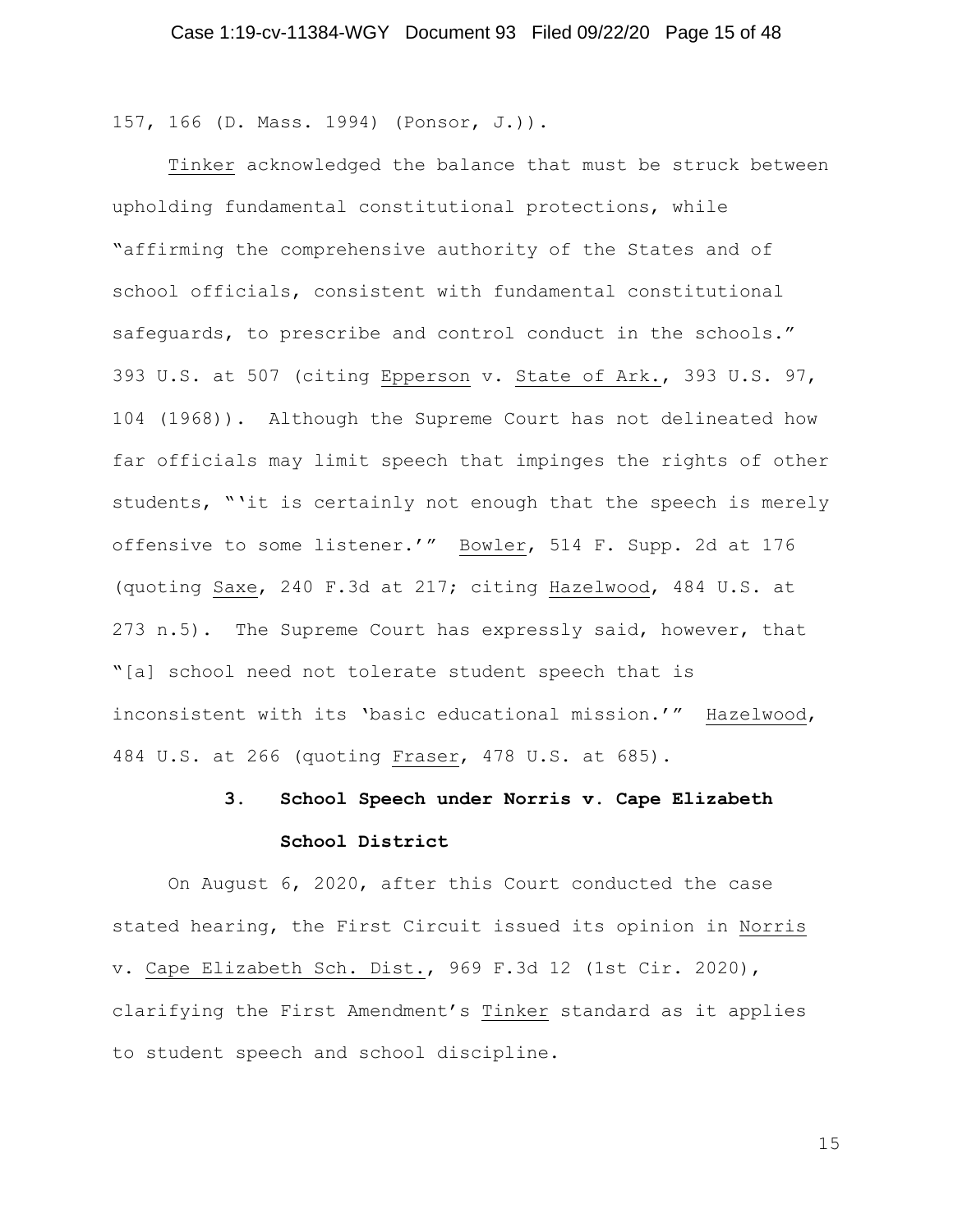## Case 1:19-cv-11384-WGY Document 93 Filed 09/22/20 Page 16 of 48

Like the current case, Norris concerned a suit by a student who had been disciplined for bullying. 969 F.3d at 14-15. The student in that case, A.M., filed a request for preliminary injunction against the school asking that the district court enjoin her suspension. Id. The school sought to suspend her for bullying because she had posted a sticky note on a bathroom mirror with the text "THERE'S A RAPIST IN OUR SCHOOL AND YOU KNOW WHO IT IS," and the school officials believed this anonymous note had harmed another student, who was rumored among their classmates to be its subject. Id. at \*14-18. Another session of this Court granted A.M.'s preliminary injunction, and the First Circuit affirmed, focusing its analysis on her likelihood of succeeding on the merits. Id. at 22-25. In doing so, it resolved several issues in First Amendment jurisprudence that are highly relevant to the current case.

The first issue is the protection afforded to non-political speech. The court ruled that A.M.'s note received First Amendment protection whether it qualified as "political" or not. Id. at 23-24. Since her speech was protected by the First Amendment, the court further explained that Tinker provided the proper standard for determining if her rights had been violated. Id. at 25 (citing Tinker, 393 U.S. 503).

Second, the court joined several other Circuits in ruling that Tinker placed the burden on school officials to justify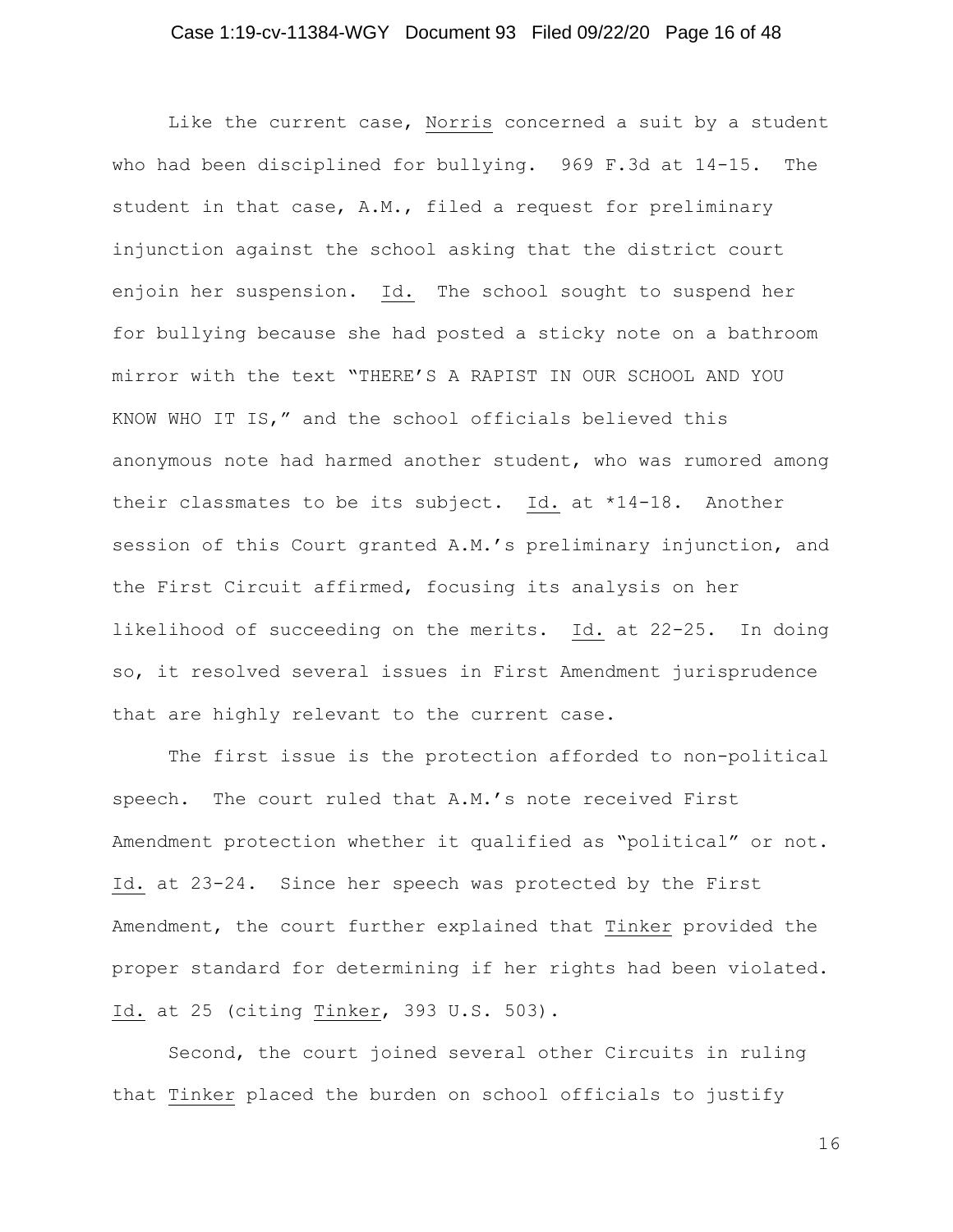## Case 1:19-cv-11384-WGY Document 93 Filed 09/22/20 Page 17 of 48

restrictions on student speech. Id. at \*27 (citing B.H. ex rel. Hawk v. Easton Area Sch. Dist., 725 F.3d 293, 321 (3d Cir. 2013) (en banc); Bell v. Itawamba Cnty. Sch. Bd., 799 F.3d 379, 398 (5th Cir. 2015); Hardwick v. Heyward, 711 F.3d 426, 439 (4th Cir. 2013); Trachtman v. Anker, 563 F.2d 512, 516-17 (2nd Cir. 1977)). The court clarified that, in litigation, a school official could not rely on post-hoc arguments, but only on their original grounds for restricting a student's speech. Id. at \*25-26. In Norris those grounds were that A.M.'s sticky note "did in fact constitute an act of bullying within [the school's] policy." Id. at \*25.

Third, and most pertinent to the current case, the court ruled that bullying is the type of conduct that constitutes invasion of the rights of others under Tinker. Id. at 29. "Thus, schools may restrict such speech even if it does not necessarily cause substantial disruption to the school community more broadly." Id. In Norris, the First Circuit was applying the Maine Bullying statute, which differS somewhat from the Massachusetts statute. Id. at 18 (citing Me. Rev. Stat. Ann. tit. 20-A,  $\frac{1}{5}$  6554(2)(B)). In particular, unlike the Massachusetts statute, the Maine Statute does not require repeated conduct, and does not explicitly bar conduct causing emotional harm, instead barring conduct that "interferes with the rights of a student." Compare id. with Mass. Gen. Laws. ch.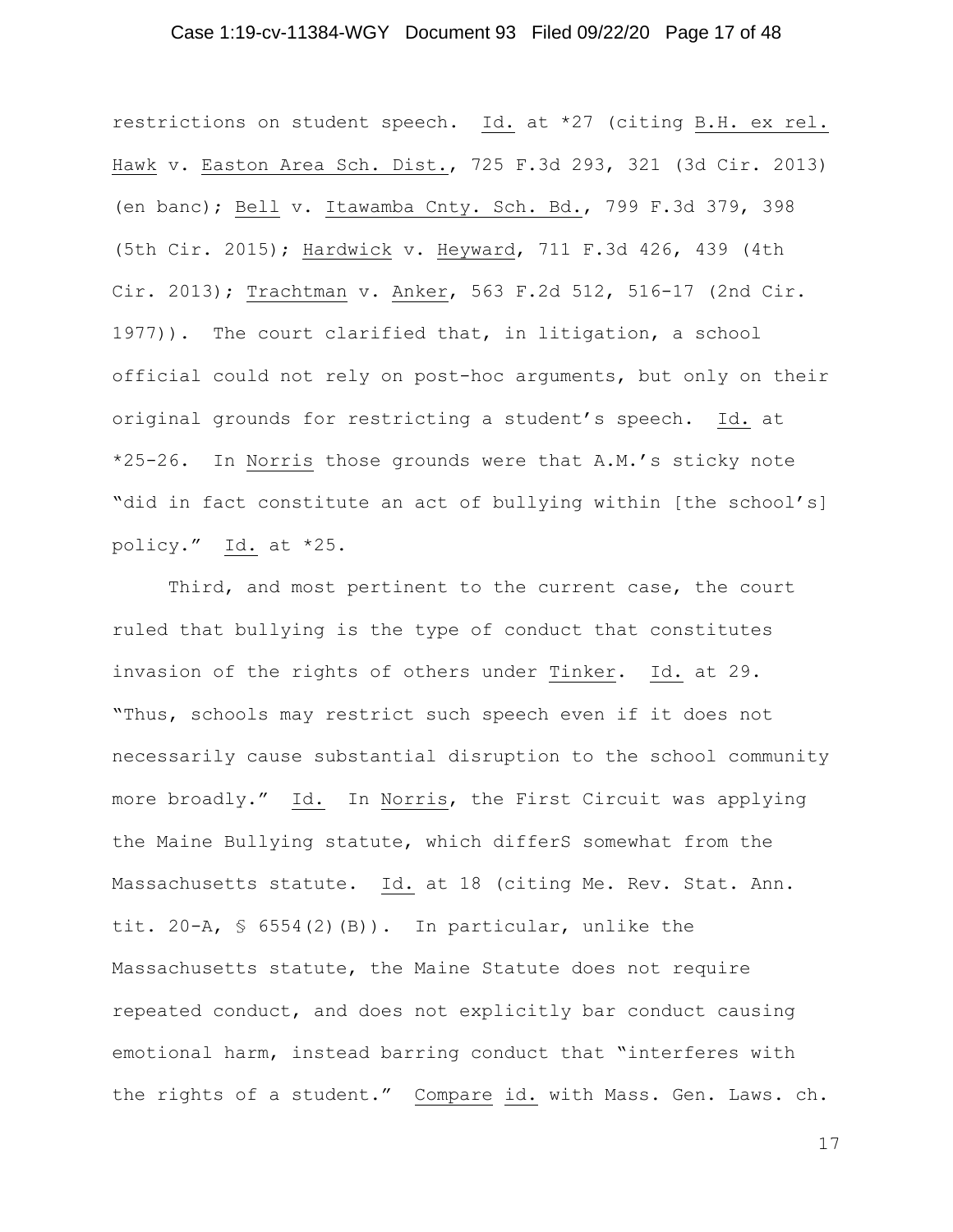71, § 370. Yet this ruling clarifies the application of the Massachusetts law as well.

The First Circuit did not define "bullying" generically but noted that an invasion of rights is something more than "speech that is merely offensive to the listener." Id. at 29 n.18 (citing Tinker 393 U.S. at 508-509; Wynar v. Douglas Cty. Sch. Dist., 728 F.3d 1062, 1072 (9th Cir. 2013); Saxe, 240 F.3d at 217). The court also clarified that an official is justified in finding that student speech constituted bullying so long as there is "a reasonable basis for the administration to have determined both that the student speech targeted a specific student and that it invaded that student's rights." Id. at 29. This standard is deferential to the school official's judgment. Id. at 29 n.18, 30. In reviewing officials' decisions, a court considers the knowledge available to them at the time they disciplined the student or implemented the speech restriction. Id. at 31-32. The court's review is based on the objective reasonableness of the school's response rather than the intent of the student. Id. at 25 (citing Cuff v. Valley Cent. Sch. Dist., 677 F.3d 109, 113 (2nd Cir. 2012)).

Applying this jurisprudence, the First Circuit ruled that A.M. was likely to succeed on the merits of her case because the school had not shown that her note caused bullying against the other student. Id. at 33. School officials had discovered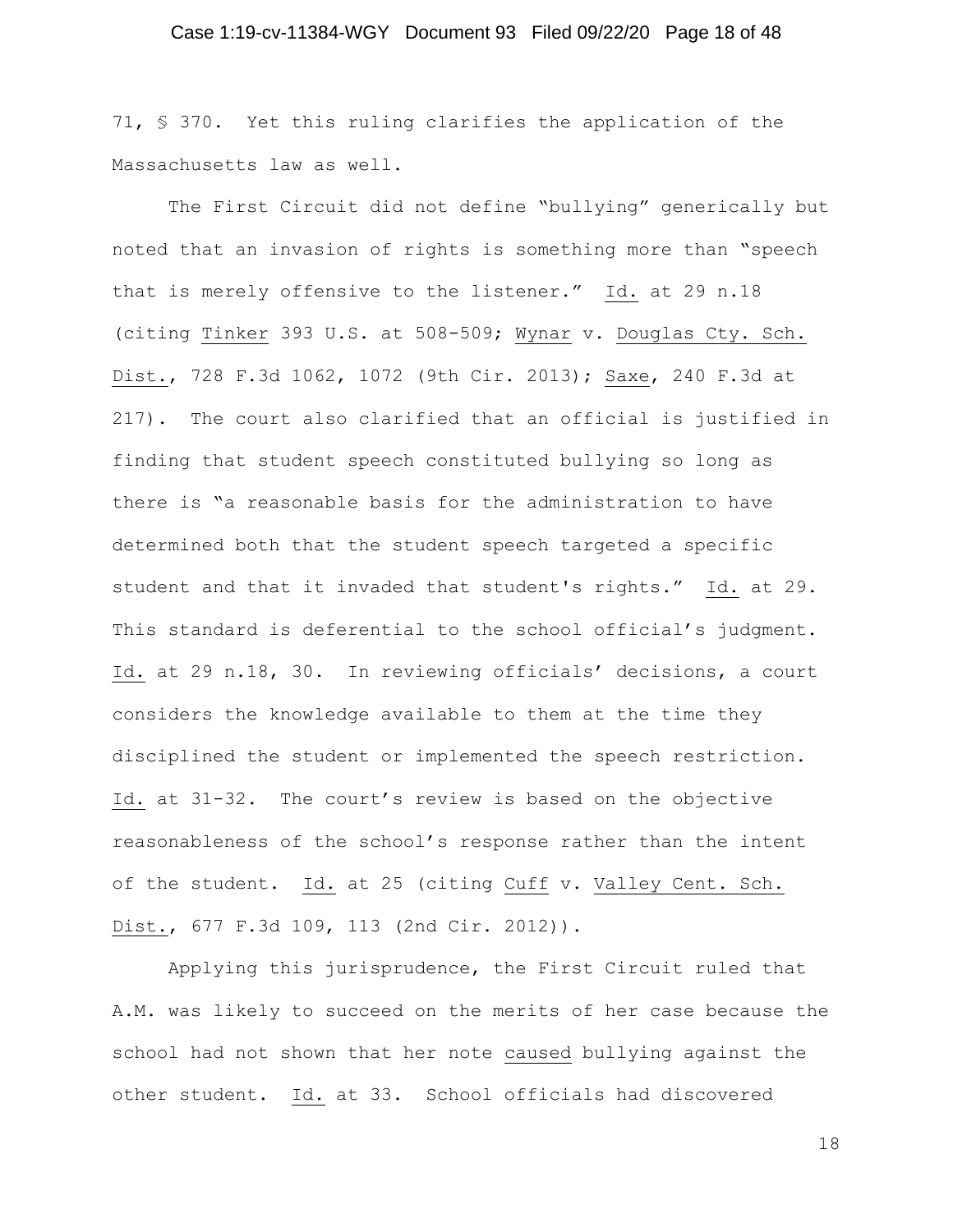## Case 1:19-cv-11384-WGY Document 93 Filed 09/22/20 Page 19 of 48

during their investigation that rumors that the other student had engaged in sexual misconduct were already circulating widely before A.M. posted her note, including a video alleging to show him committing assault. Id. at 31. Students were also already aware that a complaint against him the previous academic year had resulted in a protective order. Id. In this context, the First Circuit ruled that the school had not met its burden of showing that A.M., who did nothing more than post a note that did not even name another student, had directly caused any bullying. Id. at 33. As the court explained, the school officials made "no attempt to disentangle the harm caused by the video and rumors circulated by other students. This makes it difficult to show it was the note and not some other factors which caused any bullying." Id. at 31. Thus, the question of causation is crucial to analyzing whether a student is responsible for bullying.

# **B. Counts I and II: Freedom of Speech and Freedom of Assembly**

The Students charge in counts I and II that their punishment violates their freedom of speech and freedom of assembly rights under the First Amendment. Am. Compl. ¶¶ 61-72; Bloggs Compl. ¶¶ 61-71.

They believe they were disciplined because of the contents of their messages in the Snapchat group, an unconstitutional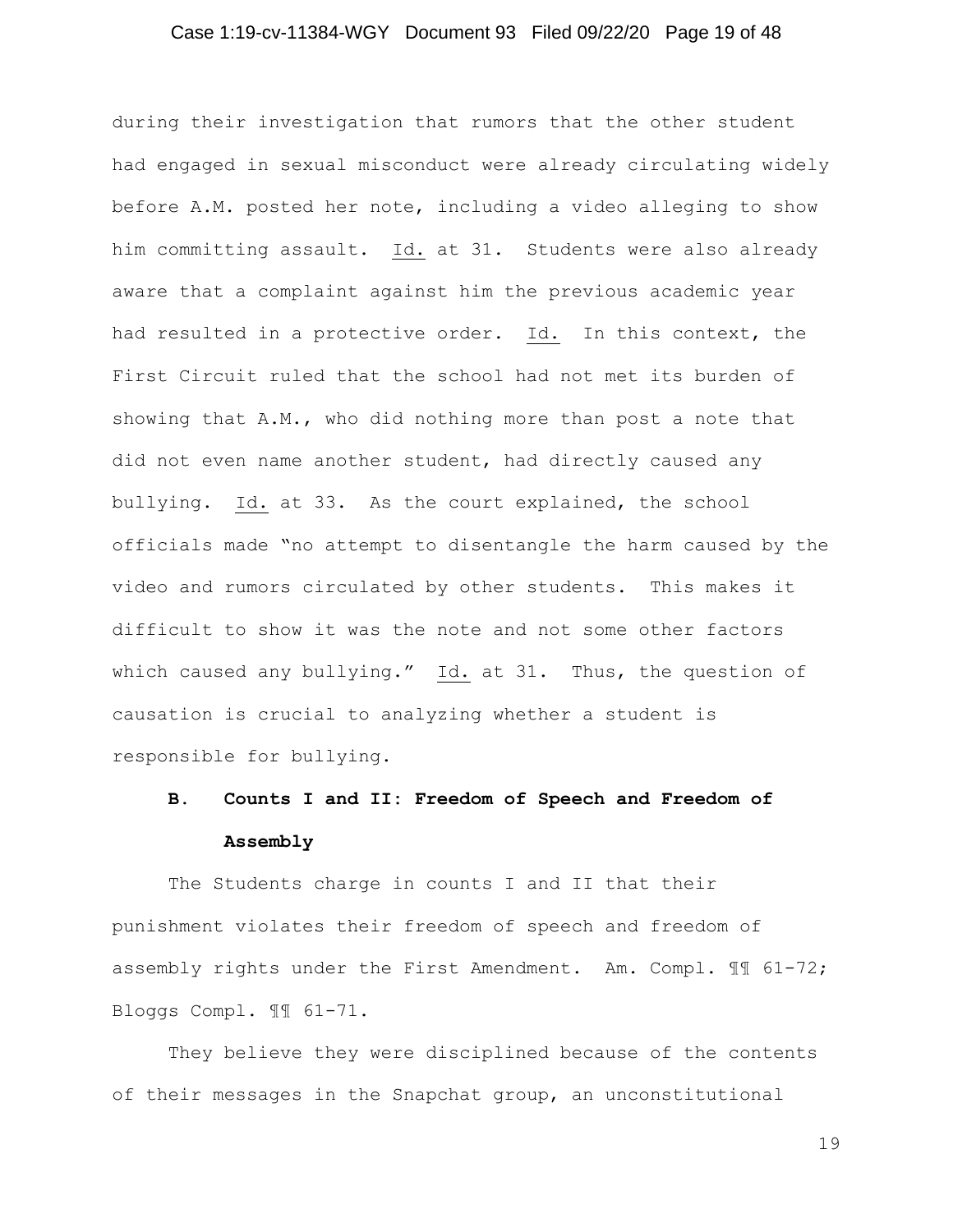## Case 1:19-cv-11384-WGY Document 93 Filed 09/22/20 Page 20 of 48

violation of their right to free speech. Pls.' Mem. 4. Their theory is that, because the principals punished them for bullying even though Roe did not mention them in the initial complaint or see their messages, they were punished solely due to their speech in the group chat, rather than for any act directed at Roe. Id. at 5. The Students point to evidence that the severity of discipline was related to their participation in the group chat, rather than conduct directed towards Roe, in saying they were punished for their speech rather than their actions. Id. at 5-6.

The Students next argue that their private speech within the group chat was insufficient to constitute "substantial disruption" under the Tinker standard, or to reasonably forecast such disruption. Id. at 8-13 (citing 393 U.S. 514). They argue that there was no nexus between their private comments in the group chat and any disruption, and that Roe's "hurt feelings" and need to transfer one class cannot constitute "substantial disruption" as matter of law. Id. at 9-10. In particular, they point to comments by Pominville in his deposition that, if the principals had found the groups' conduct to be materially and substantially disruptive to the educational process, they would have written this in the report. Id. at 9 (citing Pls.' SOF 11 92-93; 97-98; 100-01); see Pominville Dep. 68:4-70:2. They further argue that there was no reasonable basis to forecast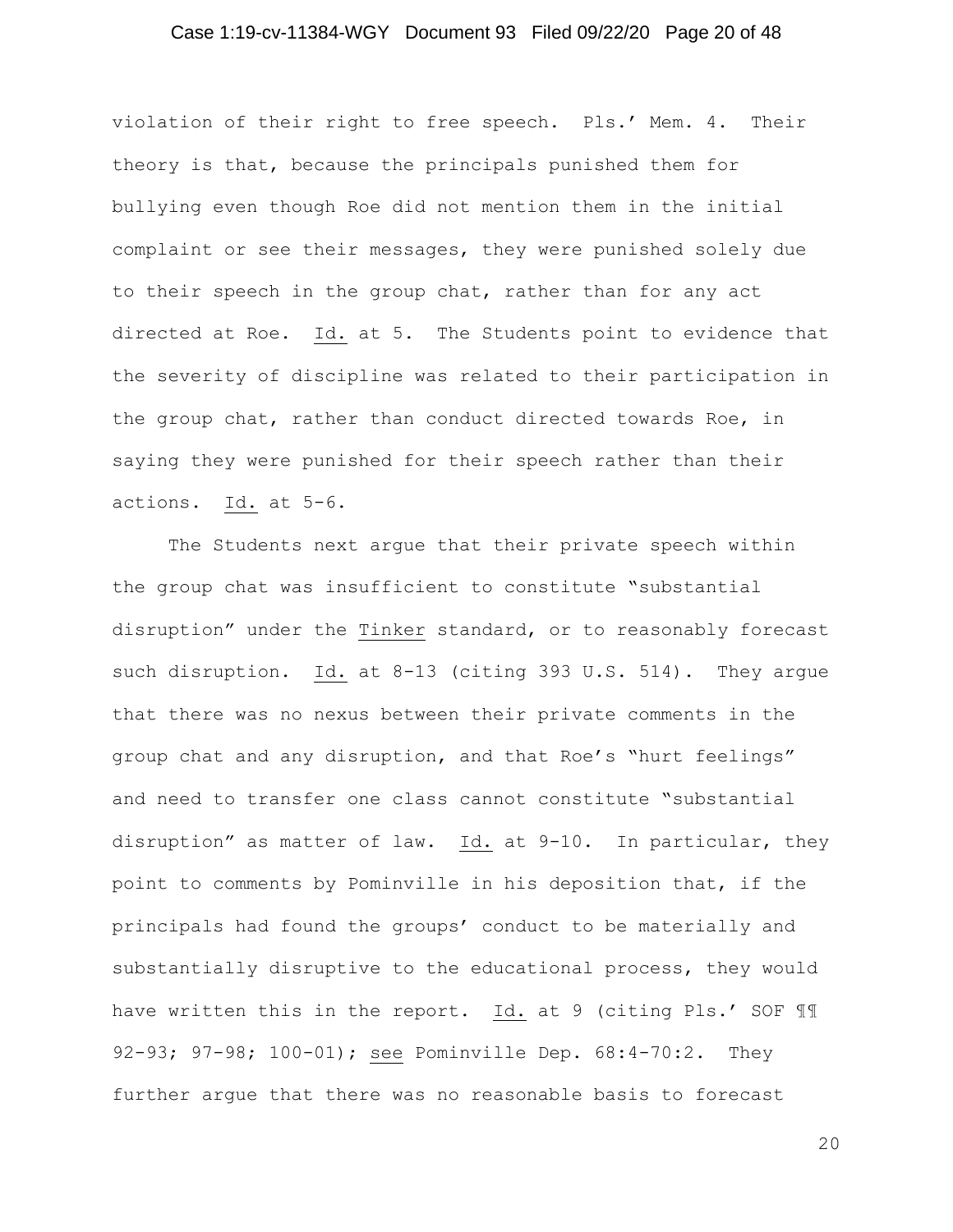## Case 1:19-cv-11384-WGY Document 93 Filed 09/22/20 Page 21 of 48

future disruption in accordance with the second prong of Tinker, as "the decision to discipline must be supported by specific facts that could reasonably lead school officials to forecast disruption." Pls.' Mem. 12 (quoting J.C. ex re R.C. v. Beverly Hills Unified Sch. Dist., 711 F. Supp. 2d 1094, 1111 (C.D. Cal. 2010)). Finally, they argue that, as matter of law, the type of emotional harm inflicted on Roe does not qualify as interference with his rights under Tinker. Id. at 13.

The School argues that Doe and Bloggs' comments contributed to a substantial disruption and hostile environment, and invaded Roe's rights. Def.'s Mem. 11-20. Viewing Doe and Bloggs' conduct as part of a collective act of bullying by the eight members of "Geoff da Man" group, the School argues that they contributed to the creation of a hostile environment for Roe at school-sponsored hockey games. Id. at 11-12. The School also argues that this hostile environment and collective bullying made substantial disruption reasonably foreseeable. Id. at 9 (citing C.R. v. Eugene Sch. Dist. 4J, 835 F.3d 1142, 1151 (9th Cir. 2016)). It further argues that Roe's discovery of the group messages was also reasonably foreseeable, and that the amount of time and effort the assistant principals spent investigating showed the actual effects of this disruption. Id. Alternatively, the School argues that it is not required to meet the "substantial disruption" test from Tinker because it may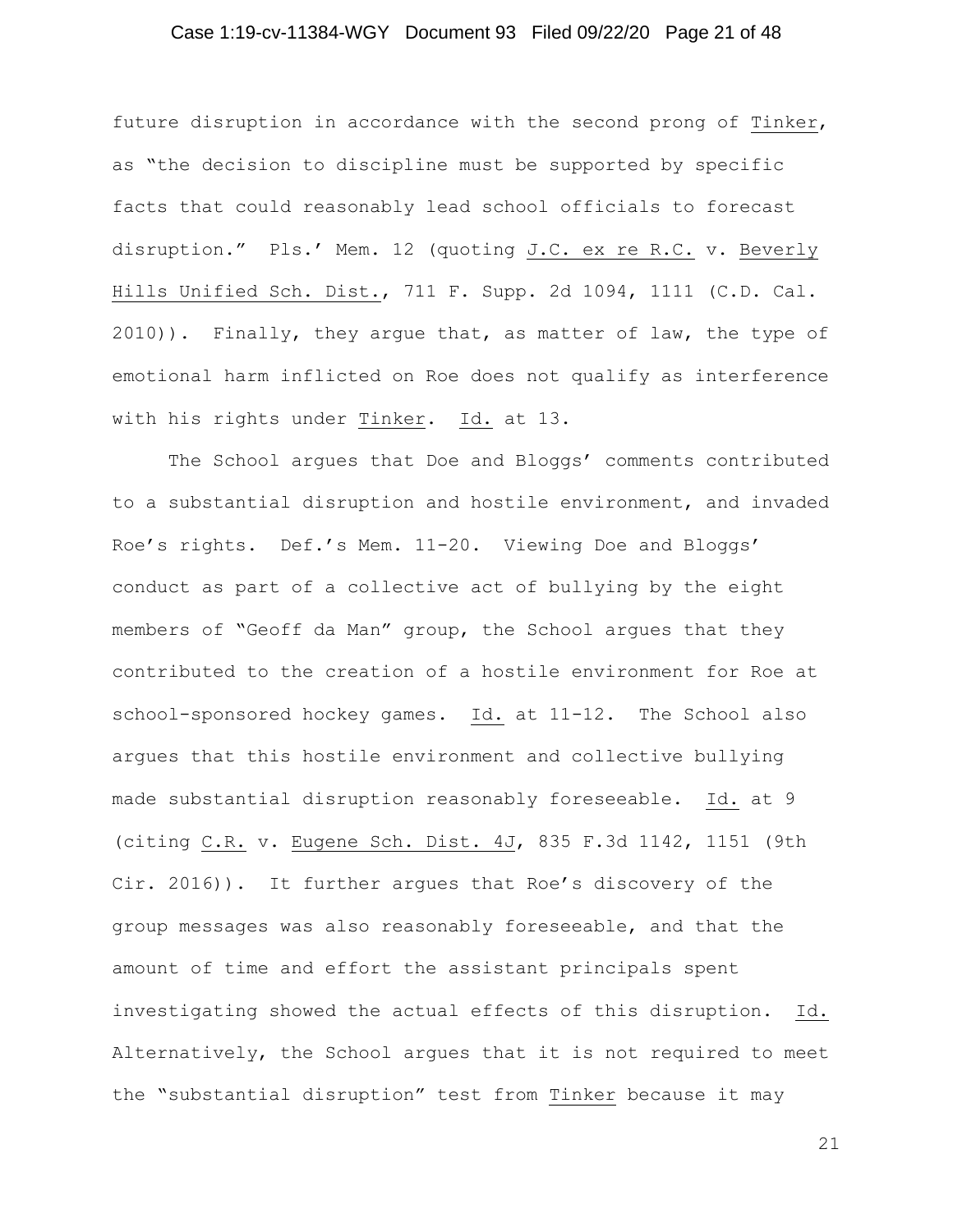## Case 1:19-cv-11384-WGY Document 93 Filed 09/22/20 Page 22 of 48

also prohibit speech that invades the rights of other students by causing emotional harm. Id. at 11 (citing Tinker, 393 U.S. at 514; Morse, 551 U.S. at 407).

As an initial matter, the school officials may not rely on the "substantial disruption" prong of Tinker to justify their action. See Norris, 969 F.3d at 25-26. In their notices to the parents of Doe and Bloggs explaining the suspension decisions, the school officials explained that the group conduct of the students in "Geoff da Man" "caused emotional harm to the target, created a hostile environment for him during school-sponsored events and activities and infringed on his rights at school." See Pl.'s SOF, Exs. U, V, Notices of Short-Term Suspension Finding (respectively "Doe Suspension" and "Bloggs Suspension"), ECF Nos. 65-21, 65-22. The school explained that Doe's specific contribution to the group conduct was making disparaging remarks about Roe's appearance, and that Bloggs' contribution was making disparaging comments about both Roe and his parents. Id.<sup>3</sup> Thus, these are the only grounds upon which the school may rely in this litigation.

The Students are correct that the comments by Doe and Bloggs cannot constitute bullying unless they are considered

<sup>3</sup> The School also accused Bloggs of posting a photo of Roe without his consent, but this action is properly attributed to other students. See Doe Suspension, Snapchat Screenshots P000034-038.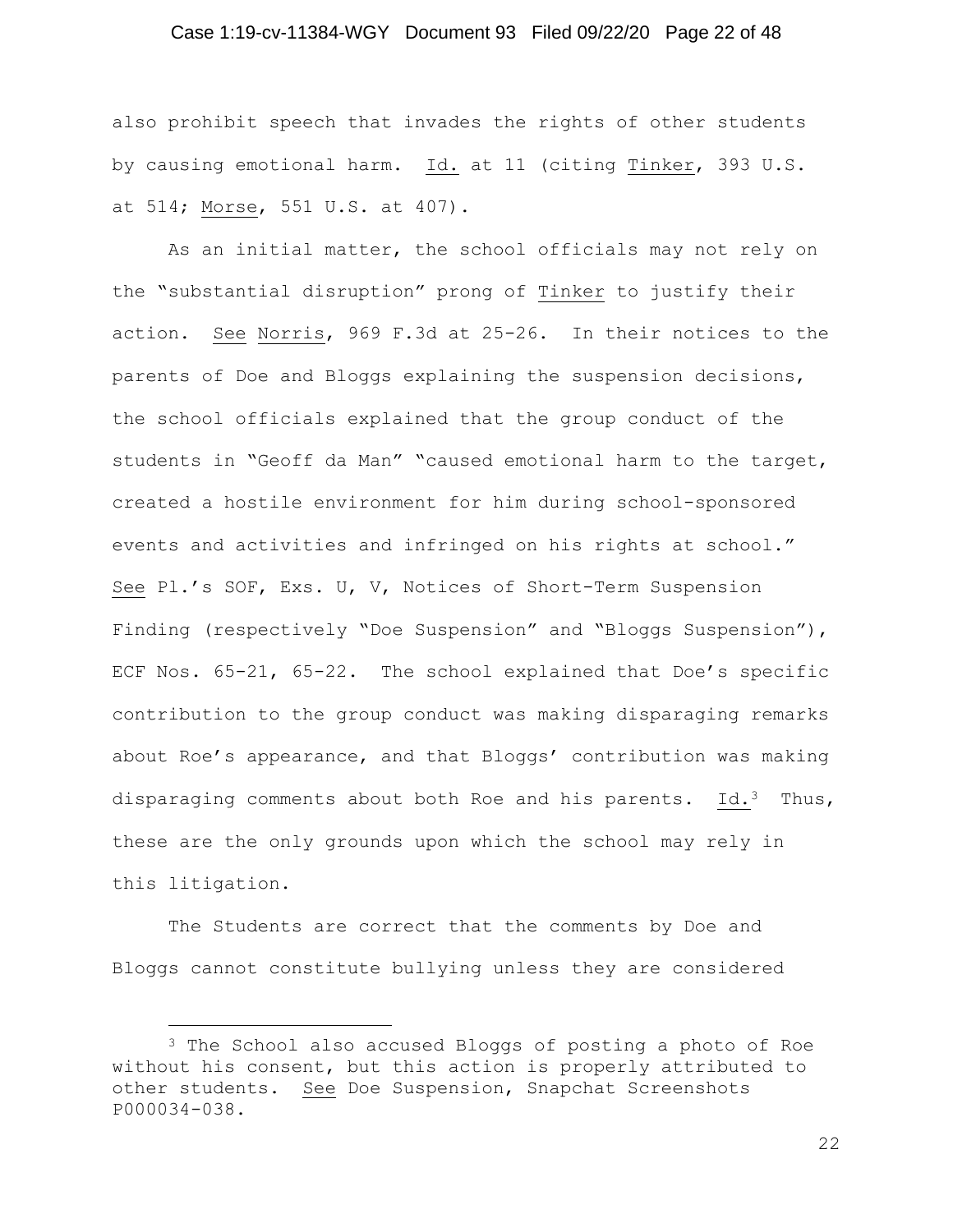## Case 1:19-cv-11384-WGY Document 93 Filed 09/22/20 Page 23 of 48

part of the collective action by the eight members of "Geoff da Man." Pls.' Reply 3-4. Doe's and Bloggs' comments -- taken in isolation –- were not "directed" at Roe. The School's Bullying Policy defines bullying as speech or action "directed at a target." See Bullying Policy 2-3; Mass. Gen. Laws ch. 71, § 37O. There is no evidence in the record of any non-speech conduct by Bloggs or Doe directed at Roe, except for their failure to intervene when other students mistreated him, which is certainly insufficient alone to constitute bullying. Pls.' SOF ¶¶ 36-40. As to their speech, it was not "directed at" Roe because it was sent to a third party and there is no indication they had knowledge or intent it would go beyond that third party. See Pls.' SOF ¶¶ 77, 79, 86.

In Seney v. Morhy the Supreme Judicial Court considered the meaning of the words "aimed at a specific person" in the context of the Massachusetts civil harassment statute, Massachusetts General Laws ch. 258E, § 1. 467 Mass. 58 (2014). The Supreme Judicial Court concluded that an email sent by the defendant to a third party complaining of the plaintiff could not constitute an individual act of harassment because "at the very least, it was not directed at him and was not motivated by cruelty, hostility, or revenge."  $Id.$  at 63. Unlike the harassment statute, the Massachusetts bullying statute does not have an intent requirement, see Mass. Gen. Laws ch. 71, § 37O, but the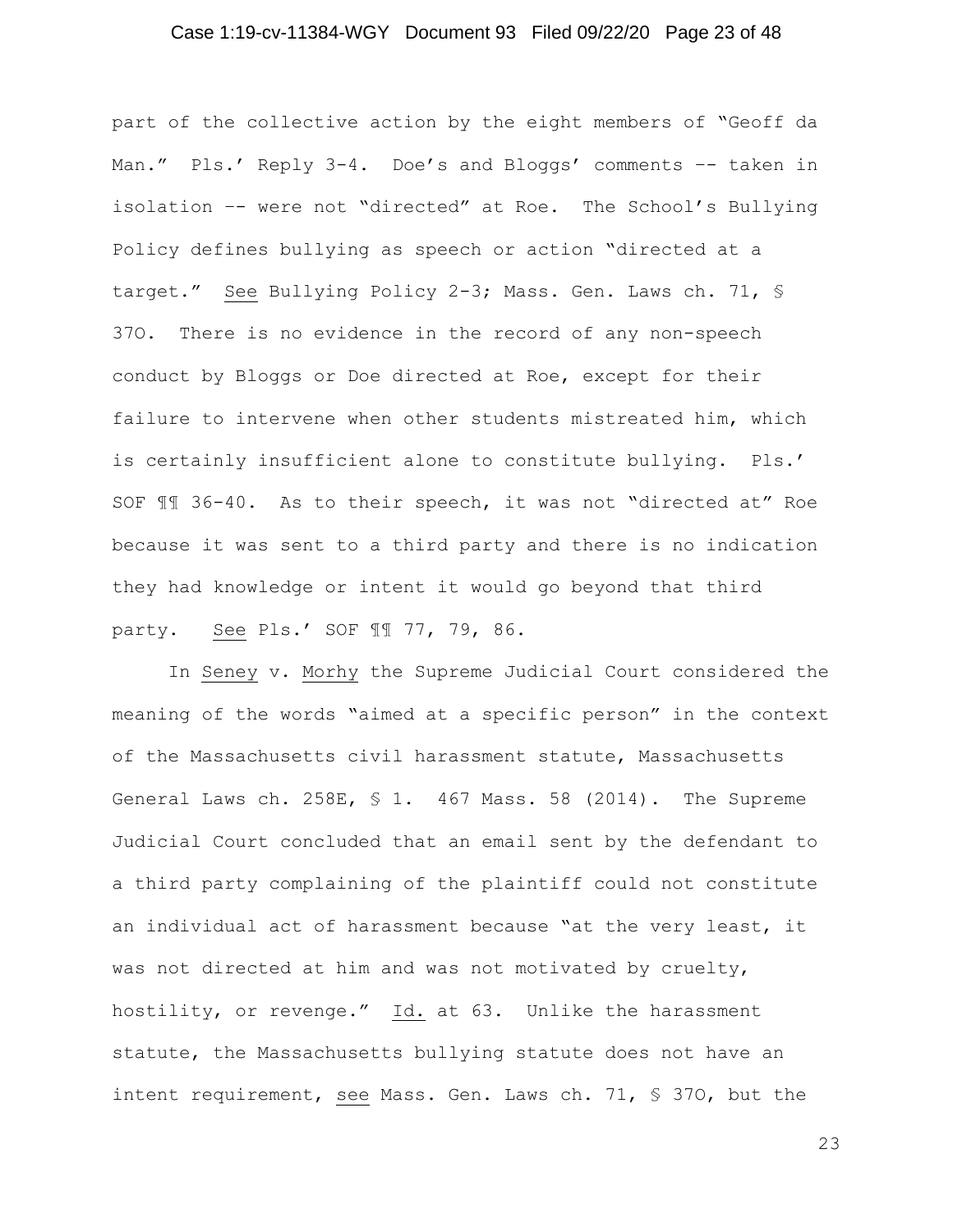## Case 1:19-cv-11384-WGY Document 93 Filed 09/22/20 Page 24 of 48

phrase "directed at a target" in the bullying statute is linguistically equivalent to the phrase "aimed at a specific person," Mass. Gen. Laws ch. 258E, § 1; indeed, the Supreme Judicial Court uses "directed" as a synonym for "aim" in the quoted language from Seney, 467 Mass. at 63. Crucially, the Supreme Judicial Court ruled that the email did not become "directed" or "aimed" at a target even if it were part of an extant pattern of malicious activity. Id. at 64. Consequently, Doe's and Bloggs' words alone, directed entirely to a third party, cannot be said to have "targeted" Roe. Even if Roe discovered that Doe and Bloggs had mocked him behind his back, unkind words about a target cannot constitute "bullying" under Massachusetts law absent some action to direct them at the target. Mass. Gen. L. ch. 71, § 37O.

Of course, the Students' messages did not take place in isolation; the students in "Geoff da Man" were engaging in bullying. A reasonable official could have found that Roe did suffer from the speech and actions of the members of the hockey team, coordinated through the Snapchat group. This "repeated" conduct and speech "by one or more students" was "directed" at Roe, causing him "emotional . . . harm." Mass. Gen. Laws ch. 71, § 37O. A reasonable official could have found this bullying was "severe or pervasive." Norris, 969 F.3d at 29 n.18. This bullying therefore constituted an infringement of Roe's rights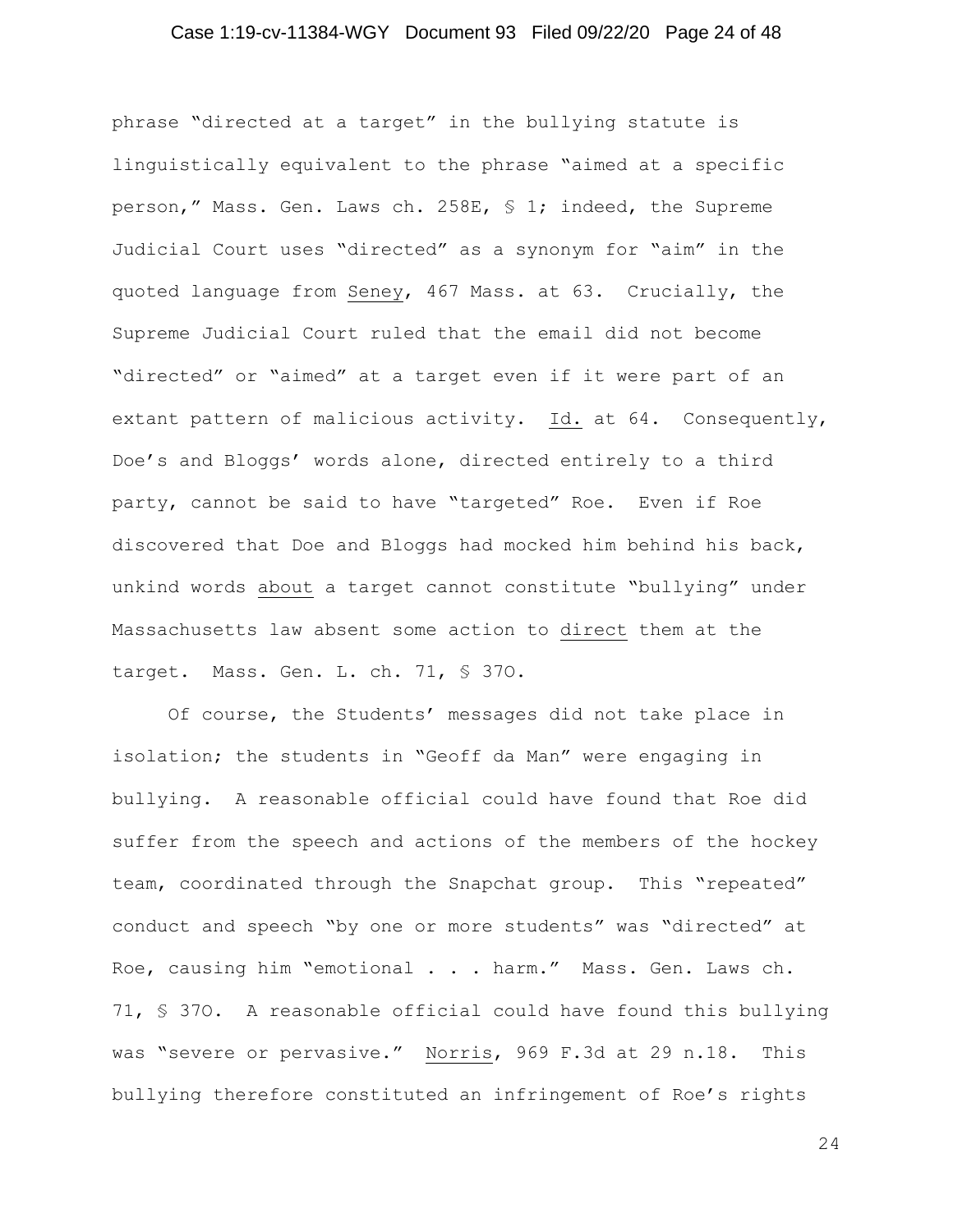## Case 1:19-cv-11384-WGY Document 93 Filed 09/22/20 Page 25 of 48

and is not protected by Tinker whether or not it caused a substantial disruption. Id. at 29.

The bullying was already taking a toll on Roe's emotional state at the time his father filed the complaint. Roe described himself as feeling "alone" on the team and "stress about what was going on in the locker room." Bullying Report PO000147. The members of "Geoff da Man" recognized that their actions may have been negatively impacting Roe's performance on the field, id. at PO000150-51, and Roe had to transfer out of one of his classes to avoid two of the aggressors. Def.'s SOF ¶ 58. Though school officials would not have known it yet (and thus cannot rely on these facts in their argument), as a result of the bullying campaign, Roe declined to try out for the lacrosse team, entered mental health treatment, and ultimately left the school. Def.'s SOF ¶¶ 58-66.

The Students argue that "the only consequences of the chat group to which the School has ever pointed are Roe's hurt feelings and the fact that he was transferred out of one of his classes," and that this is insufficient to overcome their First Amendment protections. Pl.'s Mem. at 9-11. They are incorrect. A reasonable official could certainly have found sufficient evidence of "emotional harm" here to invoke the Massachusetts bullying statute. It is undisputable that bullying can have a significant emotional and social impact on victims. See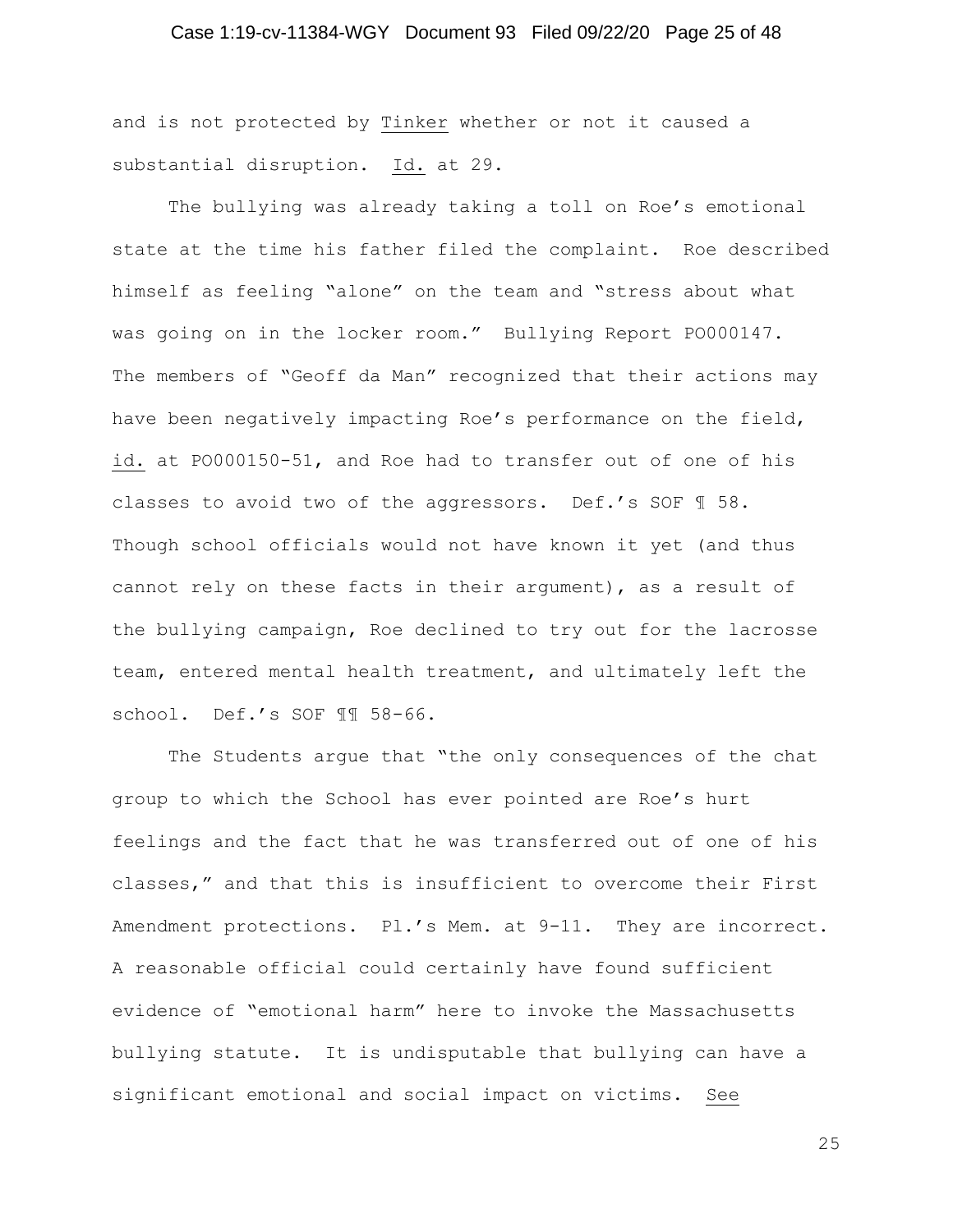## Case 1:19-cv-11384-WGY Document 93 Filed 09/22/20 Page 26 of 48

Kowalski, 652 F.3d 565, 572-73. The First Circuit is not alone in ruling, without conducting an inquiry into the magnitude of the disruption, that harmful speech can constitute invasion of the rights of other students. C.R., 835 F.3d at 1152-53 (ruling that sexually harassing speech infringed the targets' rights' to be "secure and let alone."). As the Third Circuit has explained:

There is no constitutional right to be a bully  $\ldots$ . Schools are generally permitted to step in and protect students from abuse . . . Students cannot hide behind the First Amendment to protect their 'right' to abuse and intimidate other students at school. Outside the school context, of course, much harassment by name calling (understood broadly) is protected. But the First Amendment does not interfere with basic school discipline.

Sypniewski v. Warren Hills Reg'l Bd. of Educ., 307 F.3d 243, 264 (3d Cir. 2002). Indeed, one of the legal responsibilities of a school is to protect students from bullying. See United States Department of Education, Office for Civil Rights, "Dear

Colleague" letter (Oct. 26, 2010),

https://www2.ed.gov/about/offices/list/ocr/letters/colleague-201010.pdf; Mass. Gen. Laws. Ch. 71 § 37H; see also Kowalski, 652 F.3d at 572; Lowery v. Euverard, 497 F.3d 584, 596 (6th Cir. 2007) ("School officials have an affirmative duty to not only ameliorate the harmful effects of disruptions, but to prevent them from happening in the first place").

The Students' best argument is that "there is no evidence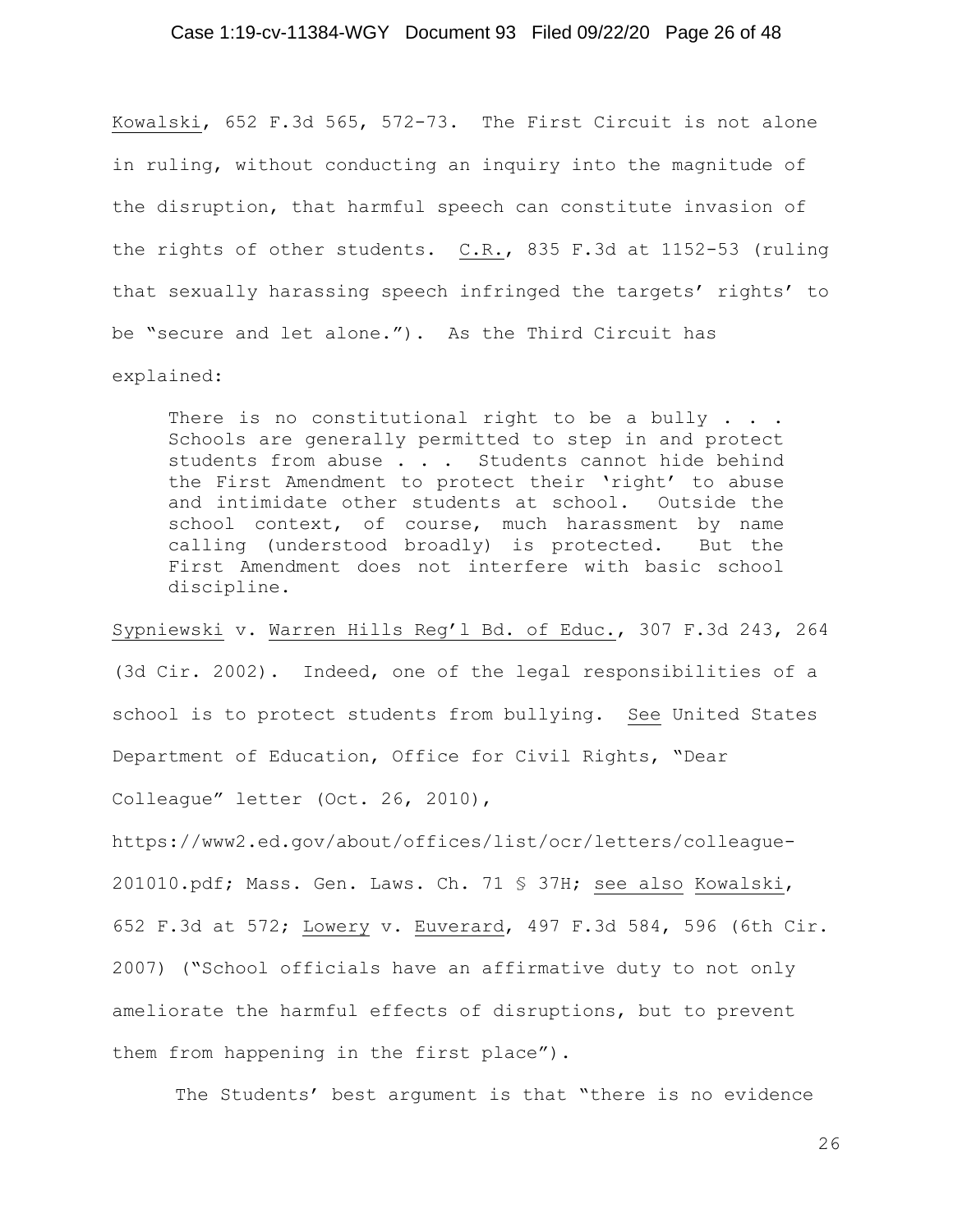## Case 1:19-cv-11384-WGY Document 93 Filed 09/22/20 Page 27 of 48

Plaintiffs caused any harm to Roe . . ." Pl.'s Mem. 13. After all, it was the other members of the Hockey Team who directly bullied Roe, not Doe and Bloggs. The School justifies their discipline under the First Amendment and Massachusetts law because, it argues, they were active contributors to the hostile environment and infringement of rights by the hockey team. Def.'s Mem. 9. The school contends that, though all the students were involved in "collectivized bullying," the punishment of Doe and Bloggs was appropriate because it was based on an individualized determination of their involvement. Id. at 10.

These theories raise a set of causality issues separate from those in Norris. In Norris, the First Circuit considered the potentially-disruptive speech of a student that was not participating in group bullying. 962 F.3d at 32-33. Here, instead, school officials reckoned with minimally-disruptive, untargeted speech that was part of the group bullying. See Doe Suspension; Bloggs Suspension. A.M.'s conduct in Norris may have been a but-for cause of much of the bullying by triggering a wide-ranging investigation, id. at 15-16, while there is no serious argument that Doe's and Bloggs's comments are the butfor cause of Roe's bullying. Thus, the question is whether a school official could attribute to them a portion of the group's responsibility.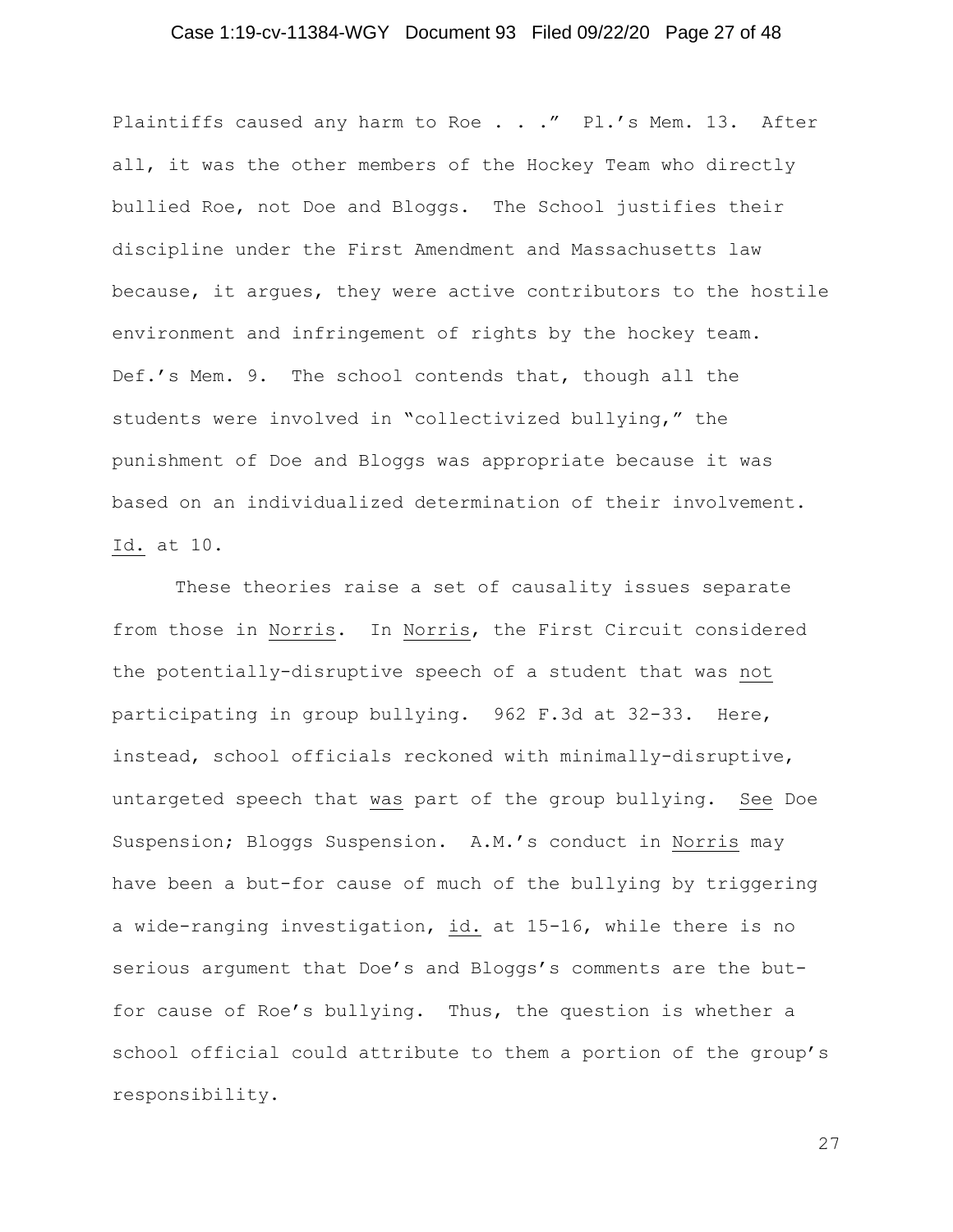## Case 1:19-cv-11384-WGY Document 93 Filed 09/22/20 Page 28 of 48

It is important to note initially that it does not matter whether any particular message was sent from an on- or offcampus location. Cf. Def.'s Mem. 13. If the messages by Bloggs and Doe constituted bullying at all they did so because they contributed to the in-school bullying of Roe. Different circuits have different tests for determining whether off-campus speech can be restricted by school officials, but these messages satisfy both the "nexus" test used in Kowalski, 652 F.3d at 573, and the reasonable foreseeability test used in Bell, 799 F.3d at 395-396, insofar as these tests have any meaning when analyzing messages sent from a mobile phone, see Layshock v. Hermitage Sch. Dist., 650 F.3d 205, 220-21 (3rd Cir. 2011) (Jordan, J., concurring) (en banc) ("For better or worse, wireless internet access, smart phones, tablet computers, social networking services like Facebook, and stream-of-consciousness communications via Twitter give an omnipresence to speech that makes any effort to trace First Amendment boundaries along the physical boundaries of a school campus a recipe for serious problems in our public schools."). Because much of the actual conduct and speech occurred on campus, this fact pattern is very different from the one in B.L. v. Mahanoy Area Sch. Dist., a recent case in which the Third Circuit ruled that a vulgar Snapchat message about a student's cheerleading team, when posted on her own time outside of school, was "off-campus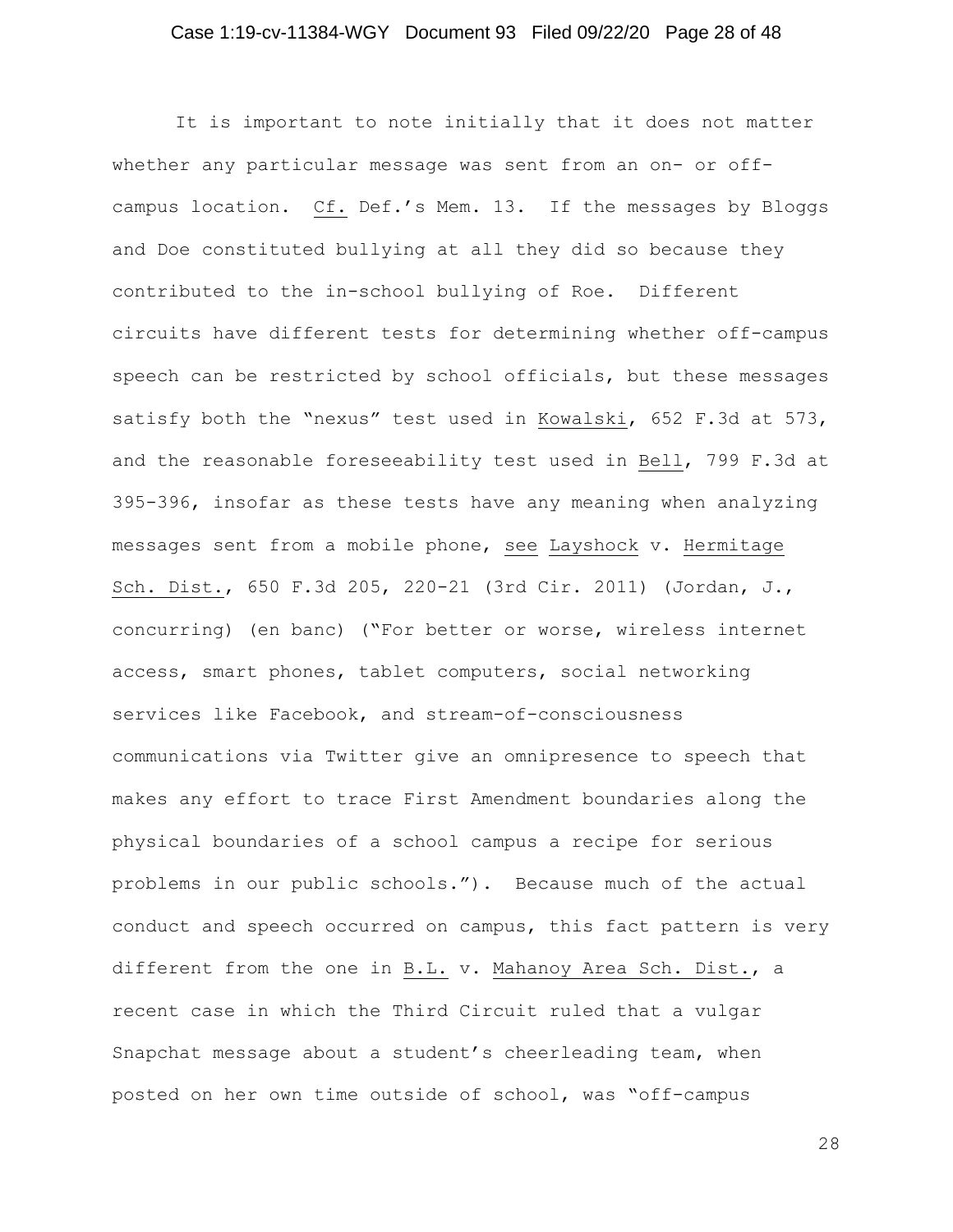speech." 964 F.3d 170, 189-191 (3rd Cir. 2020).

The Students contend the theory of group action violates the First Amendment right to Freedom of Association because the School is punishing Doe and Bloggs for conduct they did not commit. See Am. Compl. ¶¶ 70-72; Pls.' Mem. 13-14. The Students are correct that the School cannot punish them for "mere association" with the other hockey students through Snapchat. See Pls.' Mem. 14 (quoting Humanitarian Law Project v. U.S. Dept. of Treasury, 463 F. Supp. 2d 1049, 1070 (C.D. Ca. 2006)). Neither may they be punished for "guilt by association." Id. (quoting NAACP v. Claiborne Hardware Co., 458 U.S. 886, 918-19 (1982)).

These precedents do not require school officials to ignore the group context in which Doe's and Bloggs' comments were made, however, because they did not merely "associate" in the Snapchat but were active –- albeit minor –- participants in the group targeting of Roe. The district court in Shen v. Albany upheld similar discipline against several students who did nothing more than egg on one of their peers who had created a vile Instagram page. Case Nos. 3:17-cv-02478-JD; -02767-JD; -03418-JD; -03657- JD, 2017 WL 5890089, at \*9-10 (N.D. Cal. Nov. 29, 2017). In Shen, a student invited several of his friends to join a private Instagram page where he posted racist, derogatory, and threatening comments about other students and school personnel.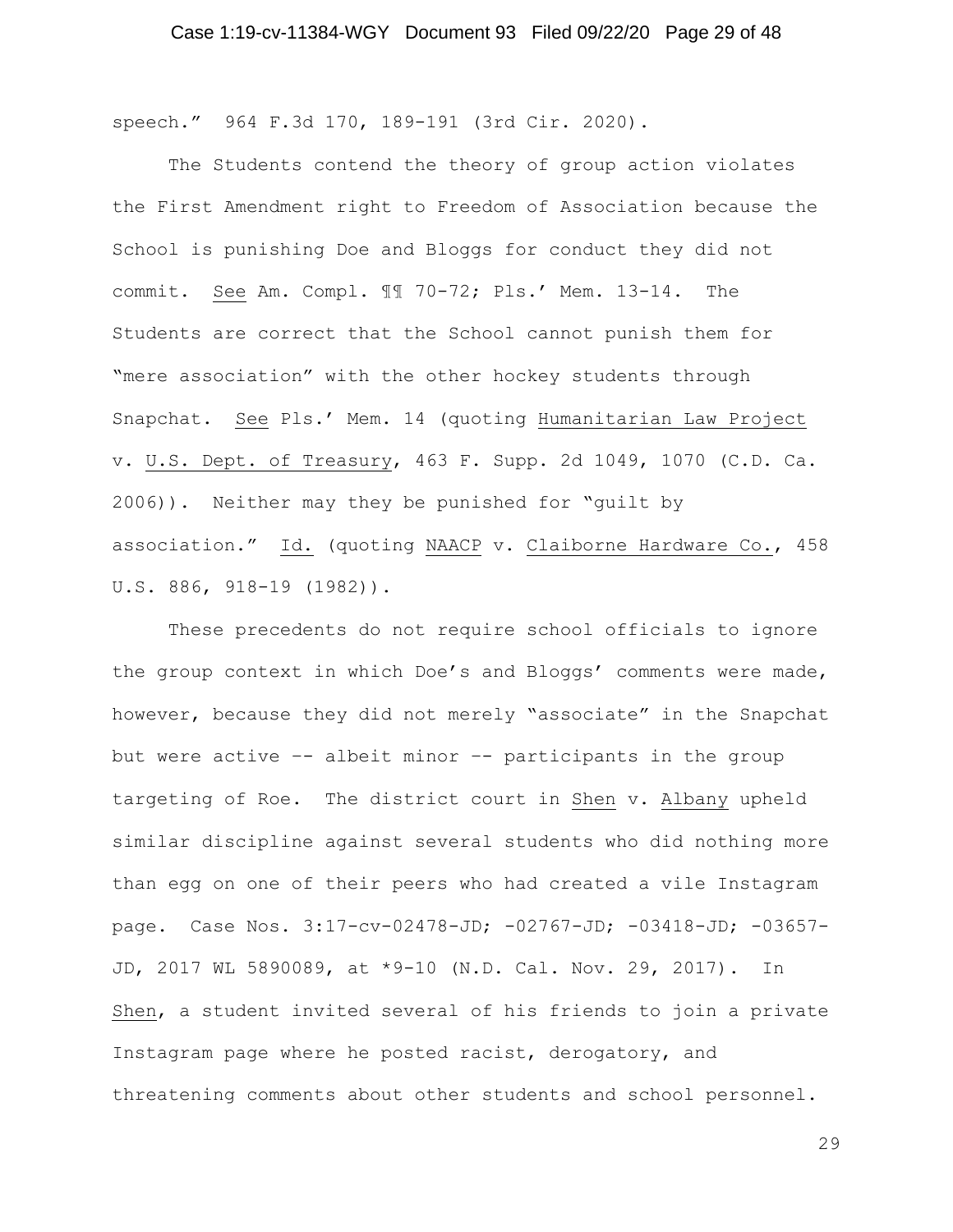## Case 1:19-cv-11384-WGY Document 93 Filed 09/22/20 Page 30 of 48

Id. at \*2. None of the other students submitted any posts of their own, and there was no indication in the record that the contents of the Instagram page were intended to be released beyond this group. Id. The privacy of the Instagram group evaporated when one of its members showed some of the posts to two of the targets at school, who quickly told others, causing an enormous outcry. Id. at \*2-3. The judge found those posts to be a "substantial disruption" and concluded that punishment of the student who posted them was "not open to serious question." Id. at \*8. He also found that these posts "interfered with 'the rights of other students to be secure and to be left alone,'" id. at \*9 (quoting Tinker, 393 U.S. at 508), because they abrogated those students' rights to "a civil, secure, and safe school environment," id. at \*10 (citing Kowalski, 652 F.3d at 573).

Relevant to the current case, the judge in Shen also upheld discipline of those students who "liked" or expressed approval of the derogatory posts. Id. at  $*9-10$ . The judge reasoned that these students had "meaningfully contributed" to the disruption and invasion of rights by embracing the messages, and because other students eventually witnessed their support. Id. at \*9. Crucially, the judge did not analyze whether each individual comment of "yep" or "Its too good" on the offensive posts invaded the victims' rights, but ruled that their show of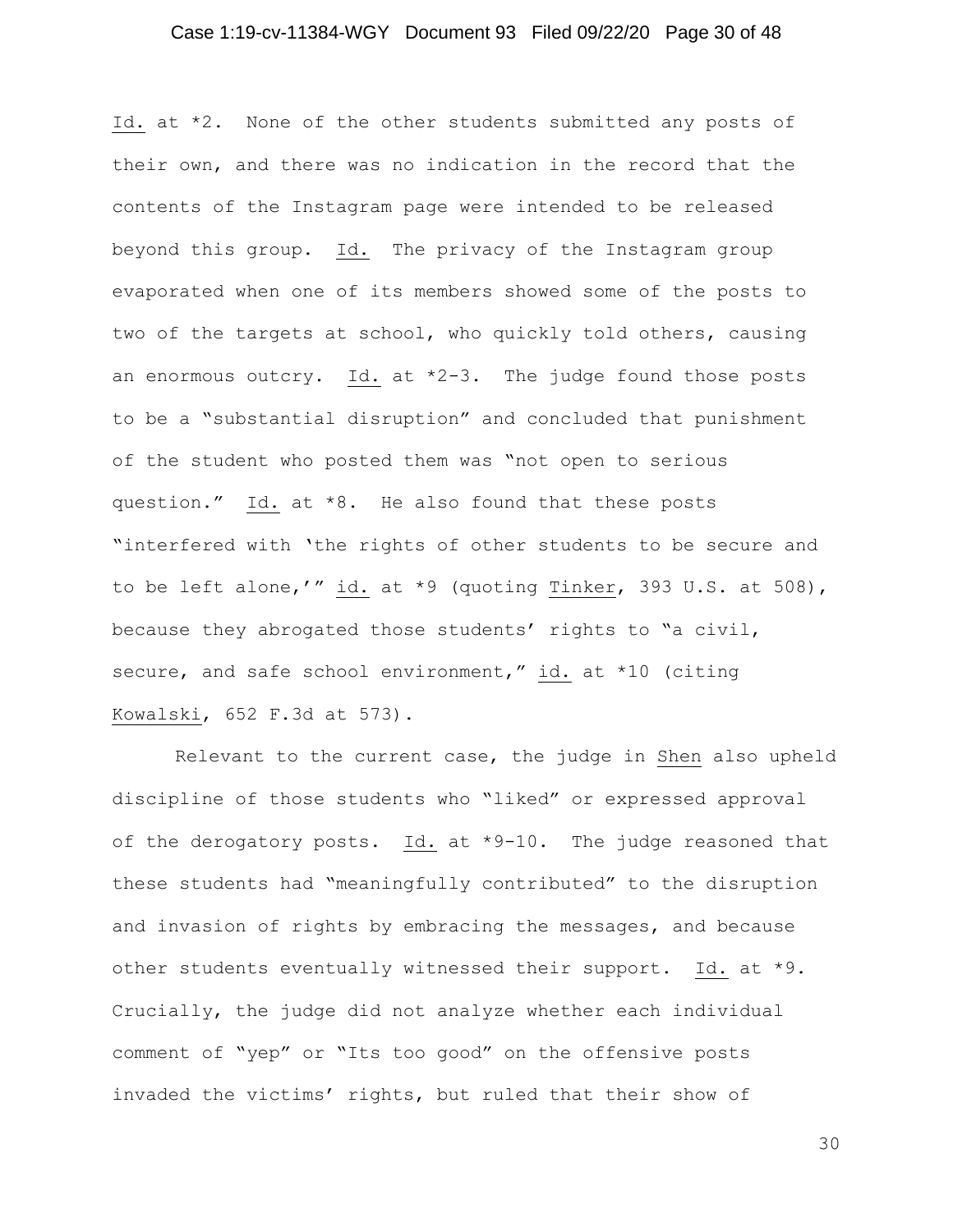## Case 1:19-cv-11384-WGY Document 93 Filed 09/22/20 Page 31 of 48

support was enough to make the students part of the enterprise. Id. at \*9-10.

Furthermore, the judge in Shen denied the school's ability to discipline those students who followed the page, or even commented, if they did not express approval of the posts directed at specific students. Id. at \*10. This is an important distinction because the students who did not encourage the posts about individual students had done nothing more than associate with the page or express a general viewpoint, which is protected conduct under the First Amendment. Id. at \*10.

Shen is not the only case upholding discipline of students who merely encouraged bullying. In Taylor v. Metuchen Pub. Sch. Dist., a New Jersey District Court dismissed the First Amendment claim by a parent whose elementary-school-aged child had encouraged another student to post a caricature of a third student. Civ. A. No. 18-cv-1842, 2019 WL 1418124 at \*5-6 (D. N.J. March 28, 2019). The court reasoned that the online posting had created a substantial disruption, that the student encouraged the posting, and therefore that the student's conduct had "resulted" in a substantial and material disruption. Id. at \*6.

These cases indicate that the First Amendment does not require the contributions of each individual in a group to be "substantial" or to themselves, alone, cross the threshold of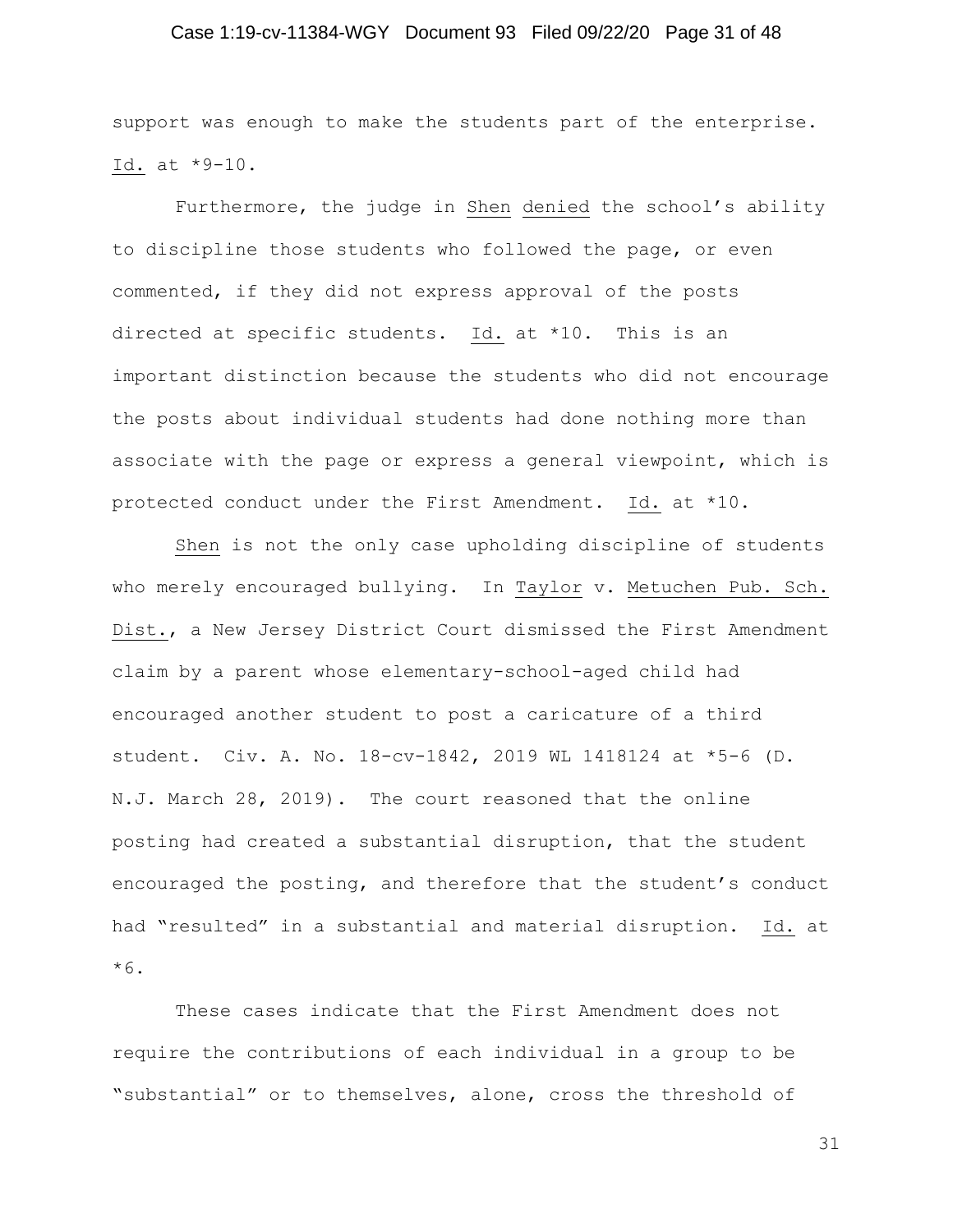## Case 1:19-cv-11384-WGY Document 93 Filed 09/22/20 Page 32 of 48

"bullying." A reasonable official could conclude that both Doe and Bloggs made derogatory comments about Roe in the group conversation. That official could easily find that Bloggs' comment about the "game of telephone," amidst a litany of insults against Roe's appearance, was not innocuous. Snapchat Screenshots PO000036. Doe's messages speak for themselves. Id. at PO000034-36. Thus an official could find that by posting these comments -– even if they were themselves minor relative to the surrounding nastiness -– Doe and Bloggs had signaled their approval and encouragement of the bullying by the other hockey teams members. Their punishment would not have been constitutional under the First Amendment if they were merely members of the Snapchat group, cf. Shen, 2017 WL 5890089, at \*9- 10, but by actively encouraging the group bullying, they could be permissibly disciplined for its results.

This conclusion is consistent with the causality analysis in Norris. In Norris, "[t]he defendants do not assert that A.M. directly participated in the bullying of Student 1 at school, or that she was responsible for the video or any of the rumors being circulated about Student 1." 969 F.3d at 31. Here, Doe and Bloggs were participants in the bullying. This Court is persuaded by Shen that the proper inquiry is whether the group caused an invasion of Roe's rights and whether Doe and Bloggs participated in the group by encouraging its behavior. 2017 WL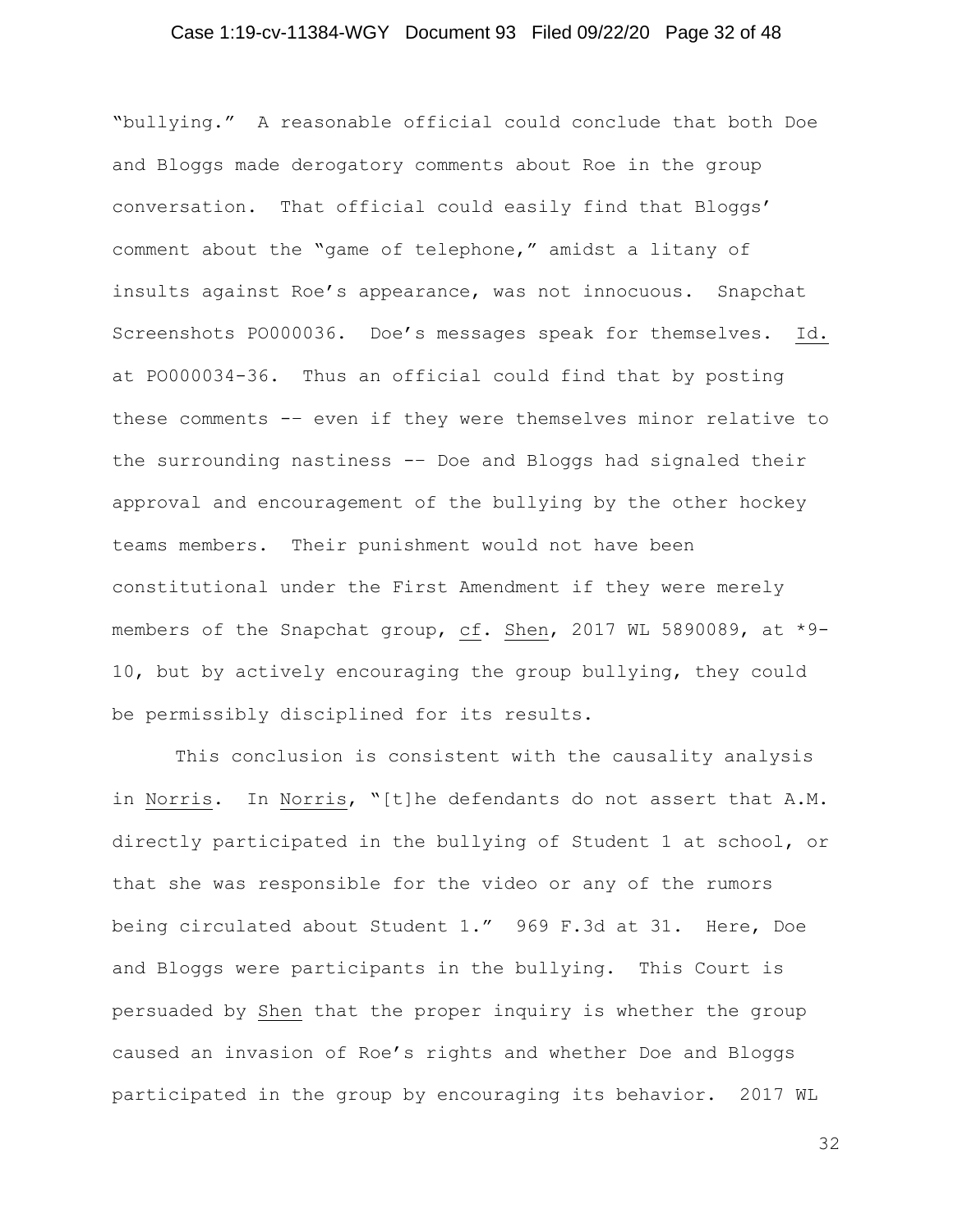## Case 1:19-cv-11384-WGY Document 93 Filed 09/22/20 Page 33 of 48

5890089, at \*9-10. A reasonable official could have found these facts, and these reasons align with the schools' explanations at the time. See Doe Suspension, Bloggs Suspension.

Lastly, the Massachusetts law contemplates discipline of collective action. Section 37O defines bullying as action "by one or more students . . . directed at a victim" that cause the listed harms. Mass. Gen. Laws. ch. 71, § 37O. If the isolated conduct of each student in the group had to individually meet all the elements of "bullying," the words "or more" in the statute would be read out. Children often bully as a group. The children who stand on the sidewalk and cheer as one of their friends shakes down a smaller student for his lunch money may not be as culpable, but they are not entirely blameless. Similarly, the "Geoff Da Man" group's conduct as a whole was directed at Roe, and Massachusetts law allows School officials to consider Doe and Bloggs as members of that group.

The School has advanced the related theory that the group bullying created a "hostile environment" for Roe. See Def.'s Mem. at 17; Bullying Report PO000152. The concept of a "hostile environment" is a familiar one in the context of sexual harassment, but less well-defined as applied to bullying that does not involve a protected class such as race or religion. See 42 U.S.C. § 2000d. In the context of sexual harassment, a claim of hostile environment requires, inter alia, a finding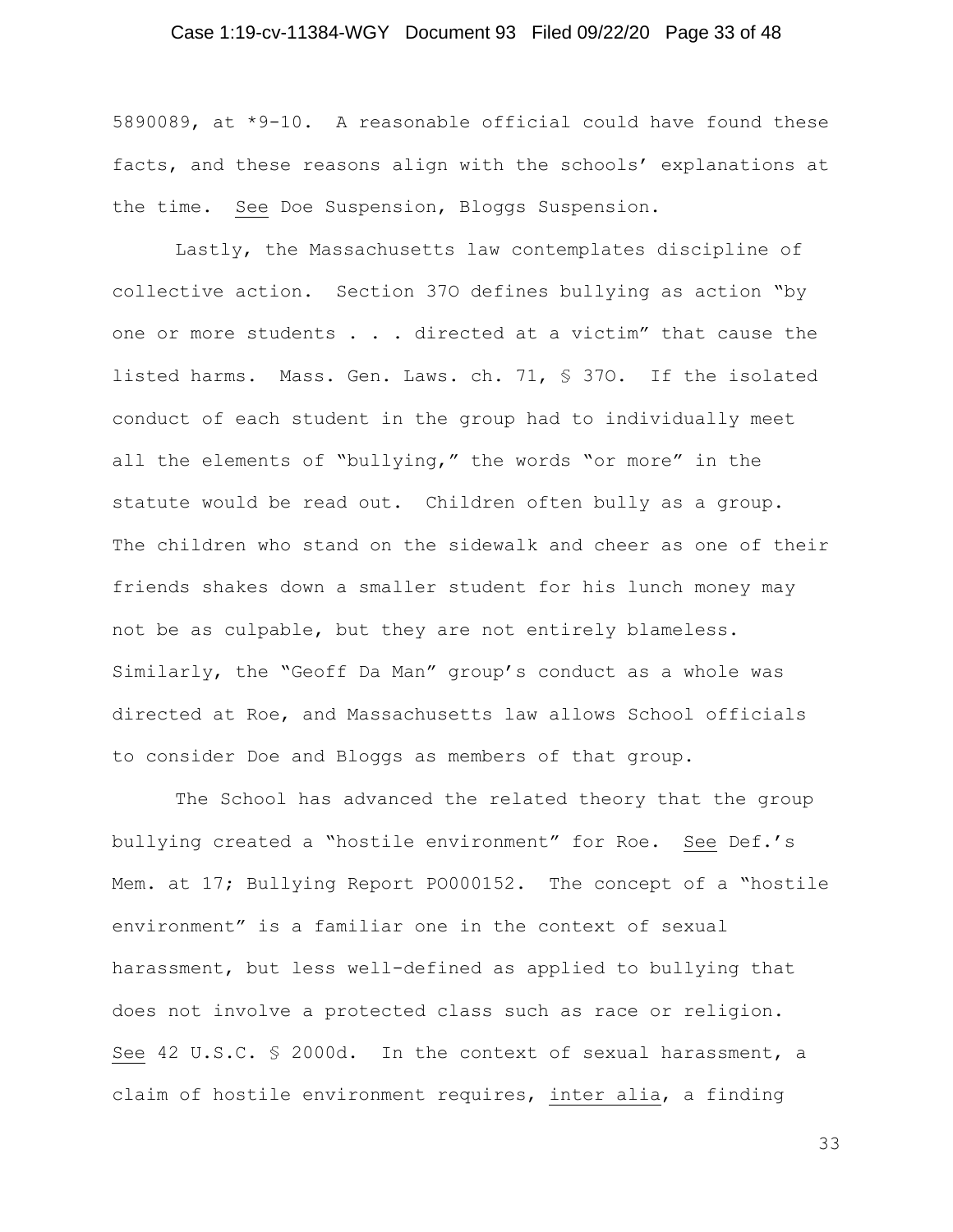## Case 1:19-cv-11384-WGY Document 93 Filed 09/22/20 Page 34 of 48

that harassment was so severe and pervasive as to alter the student's educational environment. Keskinidis v. Univ. of Mass. Boston, 76 F. Supp. 3d 254, 258 (D. Mass. 2015) (Stearns, J.) (quoting Lipsett v. University of Puerto Rico, 864 F.2d 881, 898 (1st Cir. 1988). The Third Circuit treated the "hostile environment" theory in the context of school bullying as a type of interference with the rights of others and required a showing of both severity and pervasiveness. Saxe, 240 F.3d at 217. Whether the conduct by the other members of "Geoff da Man" was so severe and pervasive as to create a hostile environment, the real question is one of causation -- whether Doe and Bloggs could have been punished for the group's conduct. As this Court has already made this determination for the "emotional harm" theory, it need not conduct this separate severity and pervasiveness analysis. It therefore declines to rule on the "hostile environment" theory.

A reasonable official could have found Doe and Bloggs to be participants in group bullying that invaded Roe's rights. The Court thus rules for the school on counts I and II.

## **C. Count III: Violation of the First Amendment –**

#### **Vagueness and Overbreadth**

In count III the Students challenge the School's Bullying Policy, and the Massachusetts statute defining bullying, as overbroad and vague under the First Amendment. See Am. Compl.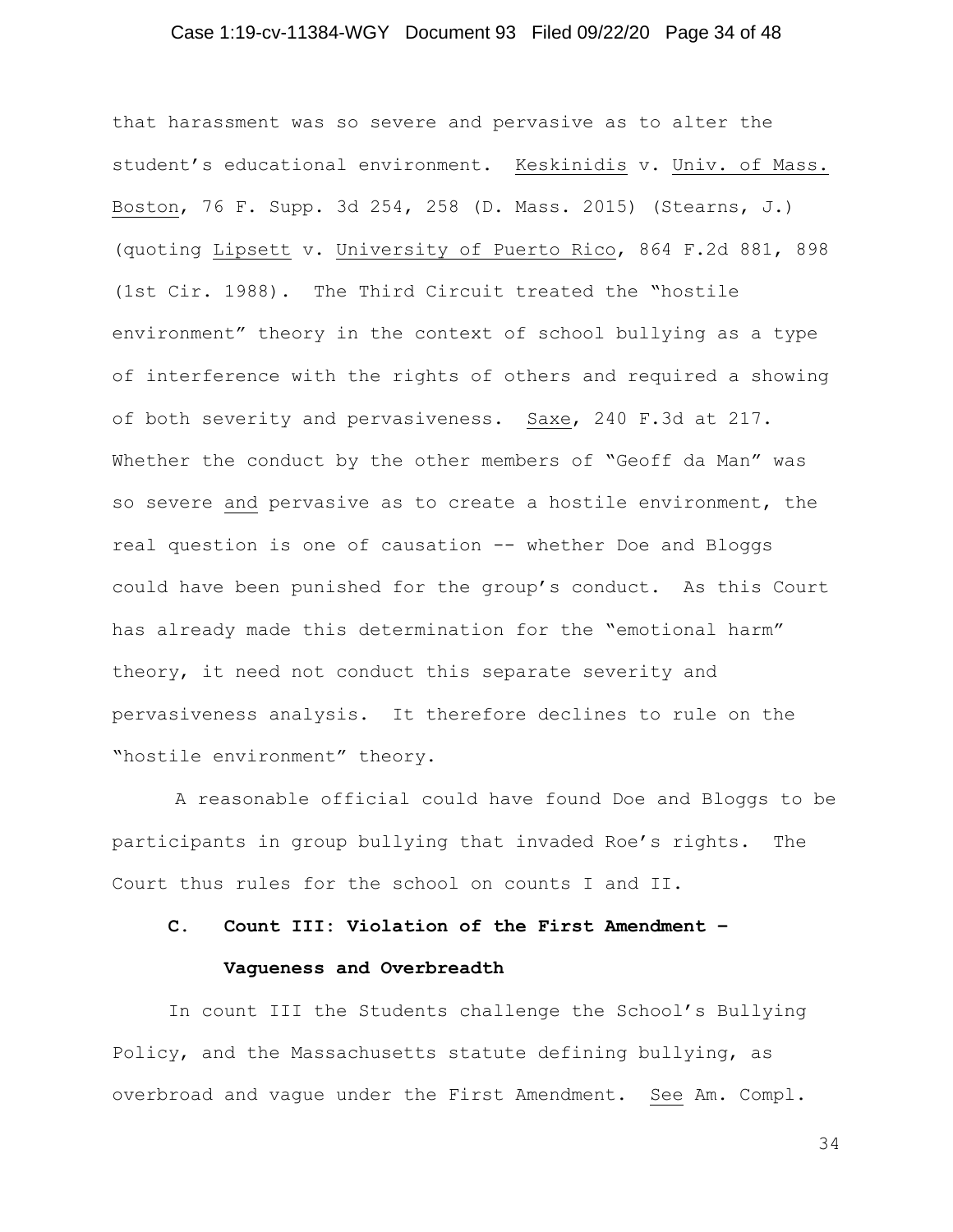## Case 1:19-cv-11384-WGY Document 93 Filed 09/22/20 Page 35 of 48

¶¶ 73-79; Pls.' Mem. 15. The School argues that the language of the bullying statute simply mirrors the standard set forth in Tinker. Def.'s Mem. at 15. The Commonwealth of Massachusetts has also weighed in as amicus to defend section 37O, arguing as well that the statute tracks and codifies the speech protections established in Tinker, and that, in particular, schools may protect students from emotional harm because such harm interferes with their right to a safe and secure school environment. Commonwealth Amicus 10.

It is important first to define the area being challenged. Section 37O applies to repeated speech and/or conduct "directed at a victim" that:

(i) causes physical or emotional harm to the victim or damage to the victim's property; (ii) places the victim in reasonable fear of harm to himself or of damage to his property; (iii) creates a hostile environment at school for the victim; (iv) infringes on the rights of the victim at school; or (v) materially and substantially disrupts the education process or the orderly operation of a school.

Mass. Gen. Laws ch. 71 § 37O. Prongs (iv) and (v) draw directly from the language of Tinker, 393 U.S. at 513. Most of prongs (i) and (ii) concern the protection of self or property against harm, a traditional area of school responsibility. See Morse, 551 U.S. at 424 (Alito, J.) (concurring) ("School attendance can expose students to threats to their physical safety that they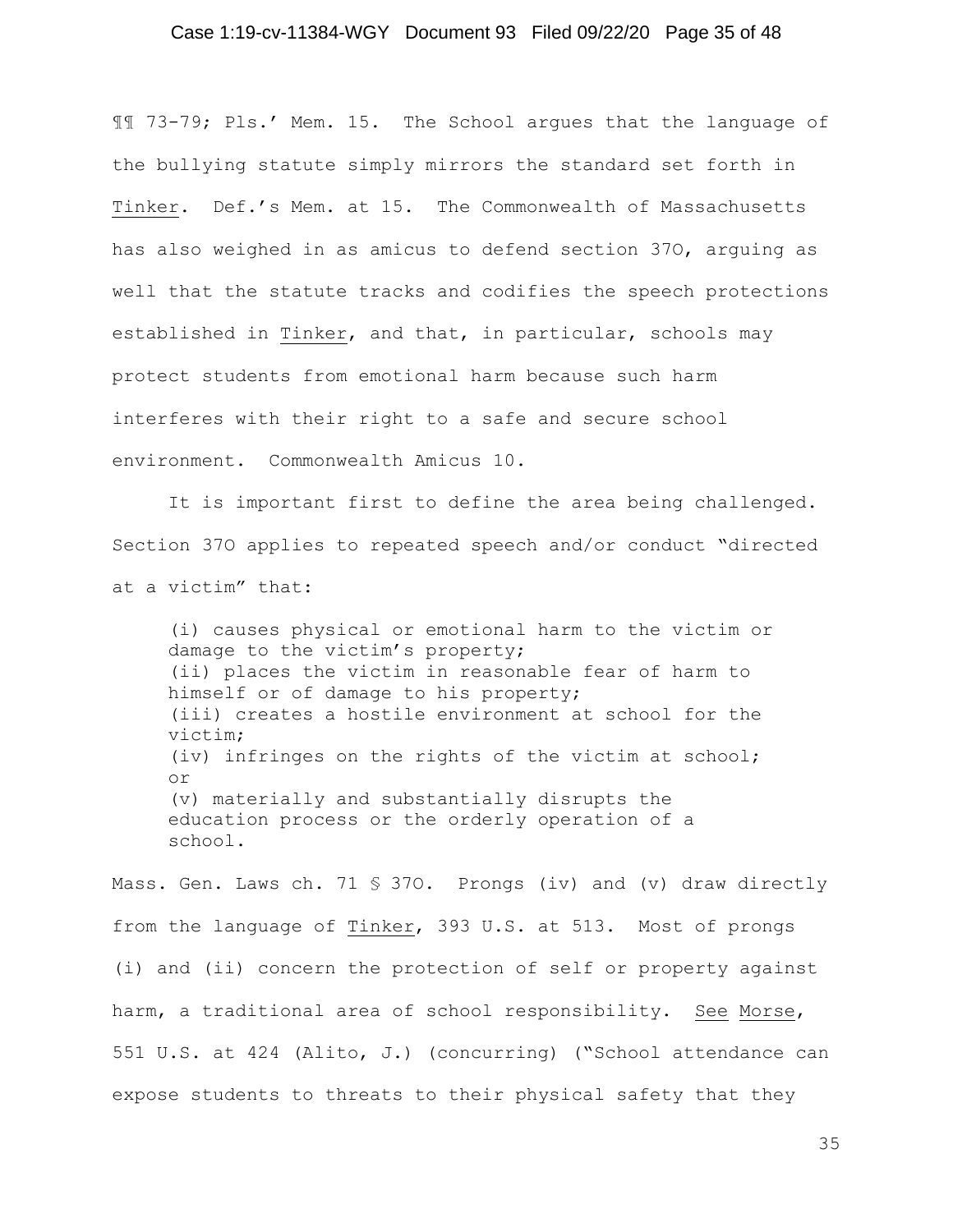## Case 1:19-cv-11384-WGY Document 93 Filed 09/22/20 Page 36 of 48

would not otherwise face."). Prong (iii), which bars speech or conduct that creates a hostile environment, echoes language that has been upheld as constitutional in other contexts. See Meritor Sav. Bank, FSB v. Vinson, 477 U.S. 57, 67, 73 (1986) (ruling that "hostile environment" sex discrimination is actionable when it is sufficiently severe and pervasive as to "alter the conditions of [the victim's] employment and create an abusive working environment."). Of course, in the context of school speech, enforcing this prong must conform with Tinker. See Saxe, 240 F.3d at 211.

Thus, the only behavior that raises potential first amendment concerns under Section 37O possesses the following elements: (1) it is non-conduct speech (2) directed at a target (3) that causes emotional harm (4) that does not interfere, and is not reasonably likely to interfere, with the victim's rights (5) that does not cause, and is not likely to cause, a substantial disruption.

#### **1. Policy and Enacting Statute: Overbroad**

The overbreadth doctrine permits litigants to challenge statutes "not because their own rights of free expression are violated, but because of a judicial prediction or assumption that the statute's very existence may cause others not before the court to refrain from constitutionally protected speech or expression." Broadrick v. Oklahoma, 413 U.S. 601, 612 (1973).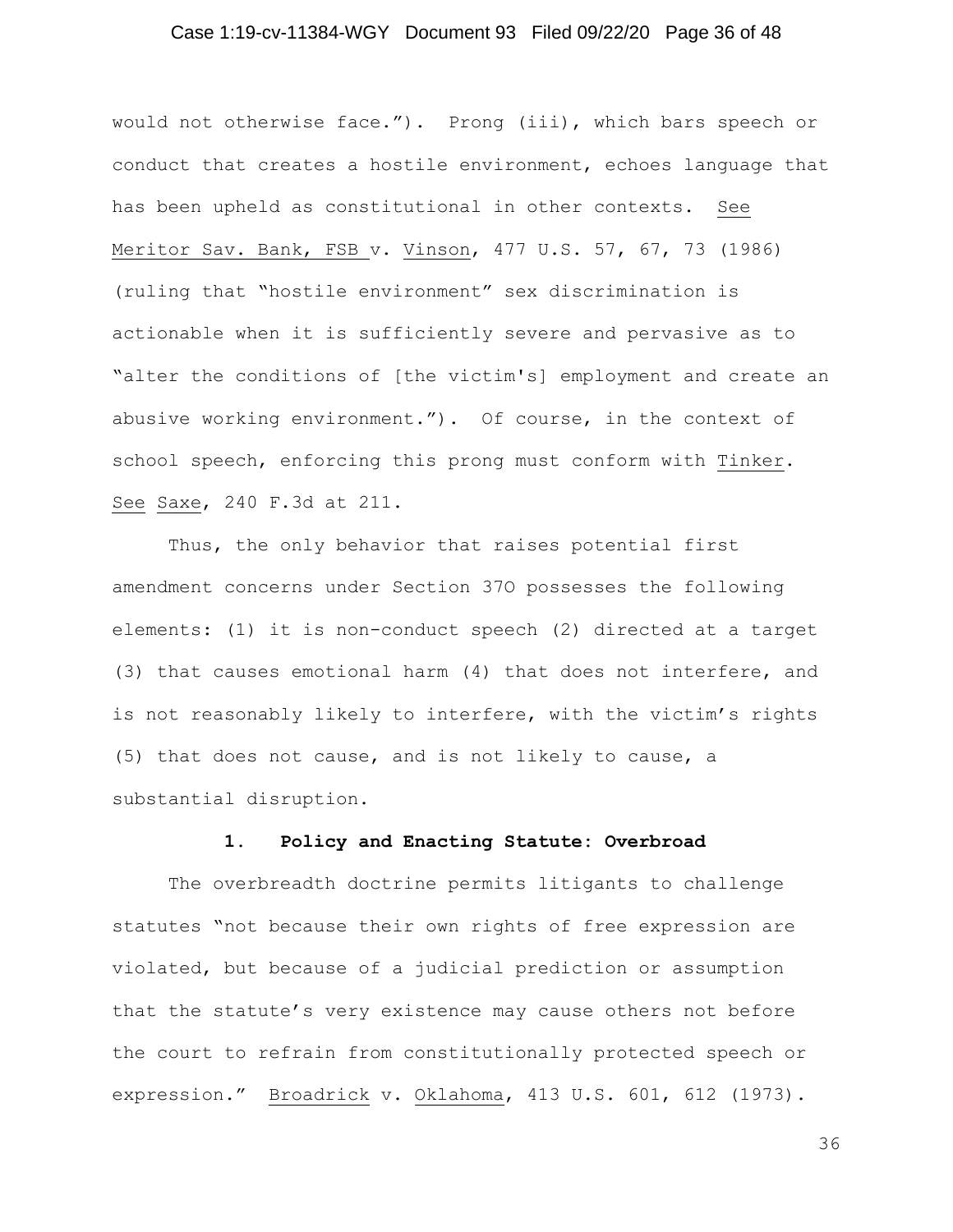## Case 1:19-cv-11384-WGY Document 93 Filed 09/22/20 Page 37 of 48

Where conduct as well as speech is involved, "the overbreadth of a statute must not only be real, but substantial as well, judged in relation to the statute's plainly legitimate sweep." Id. at 615. Claimants bear the burden of establishing, "'from the text of [the law] and from actual fact,' that substantial overbreadth exists." Virginia v. Hicks, 539 U.S. 113, 122 (2003) (internal citations omitted). "[T]here must be a realistic danger that the statute itself will significantly compromise recognized First Amendment protections of parties not before the Court for it to be facially challenged on overbreadth grounds." Members of City Council of L.A. v. Taxpayers for Vincent, 466 U.S. 789, 801 (1984).

Doe and Bloggs have not shown on these facts that the Bullying Policy –- even simply the "emotional harm" section - prohibits a substantial amount of protected conduct. They bear the burden of showing that substantial overbreadth exists. See Hicks, 539 U.S. at 122; Pls.' Opp'n 15. With that said, they have made a colorable argument that some applications of Section 37O, as written, could be unconstitutional. The Students raise the examples of political speech directed at another student that causes that student to experience emotional harm, Pls.' Opp'n 15; it is certainly conceivable that such harm could be real, but nevertheless minor enough that it does not qualify as an infringement on the student's rights or a substantial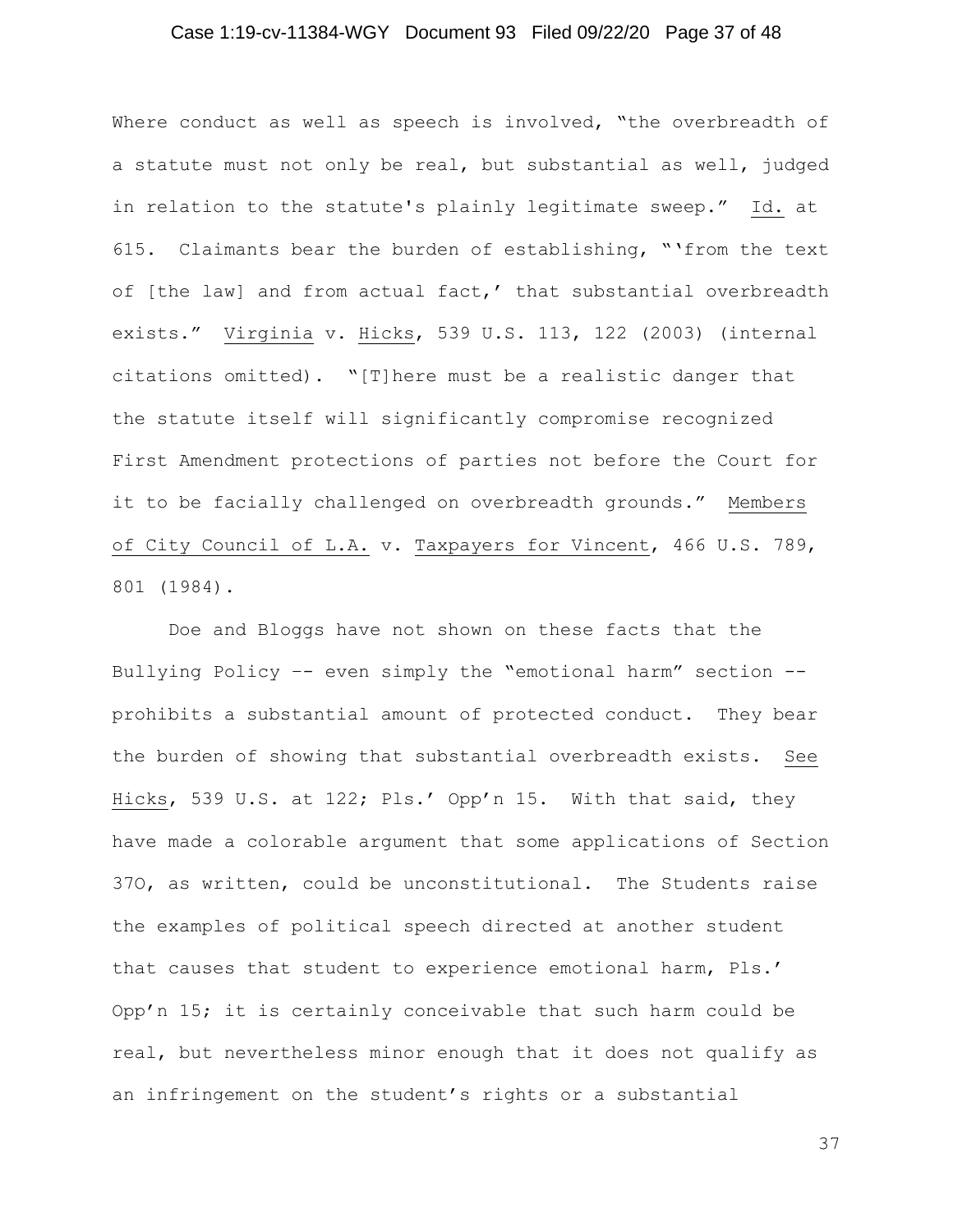## Case 1:19-cv-11384-WGY Document 93 Filed 09/22/20 Page 38 of 48

disruption. Norris does not entirely immunize the Massachusetts statute from review because the First Circuit, in ruling that bullying interferes with the rights of others, was applying a statute that did not contemplate emotional harm as a separate type of injury. See 969 F.3d at 18; Me. Rev. Stat. Ann. tit.  $20-A$ ,  $\text{S}$  6554(2)(B).

The contrasting cases of J.C. ex rel. R.C., 711 F. Supp.2d 1094, and Kowalski, 652 F.2d 565, illustrate the potential for overbreadth. Both cases involve students who were disciplined for internet posts that bad-mouthed other students, an injury that would implicate the "emotional harm" prong of Section 37O. The major difference between the cases -- why the Fourth Circuit upheld the discipline in Kowalski, 652 F.3d at 574, and why the district court overturned the discipline in J.C. ex rel. R.C., 711 F. Supp. 2d at 1119 –- was the severity of the disruption. Under Section 37O as written, if a student engaged in identical conduct to the student in J.C. ex. Rel. R.C. but posted two YouTube videos instead of one, a school official could potentially discipline them for bullying even if their speech should be protected by Tinker. 711 F. Supp. at 1119-1122 (noting the factual record did not support a finding of foreseeable substantial disruption).

The Commonwealth argues that conduct causing emotional harm is necessarily unprotected under Tinker. Because Section 37O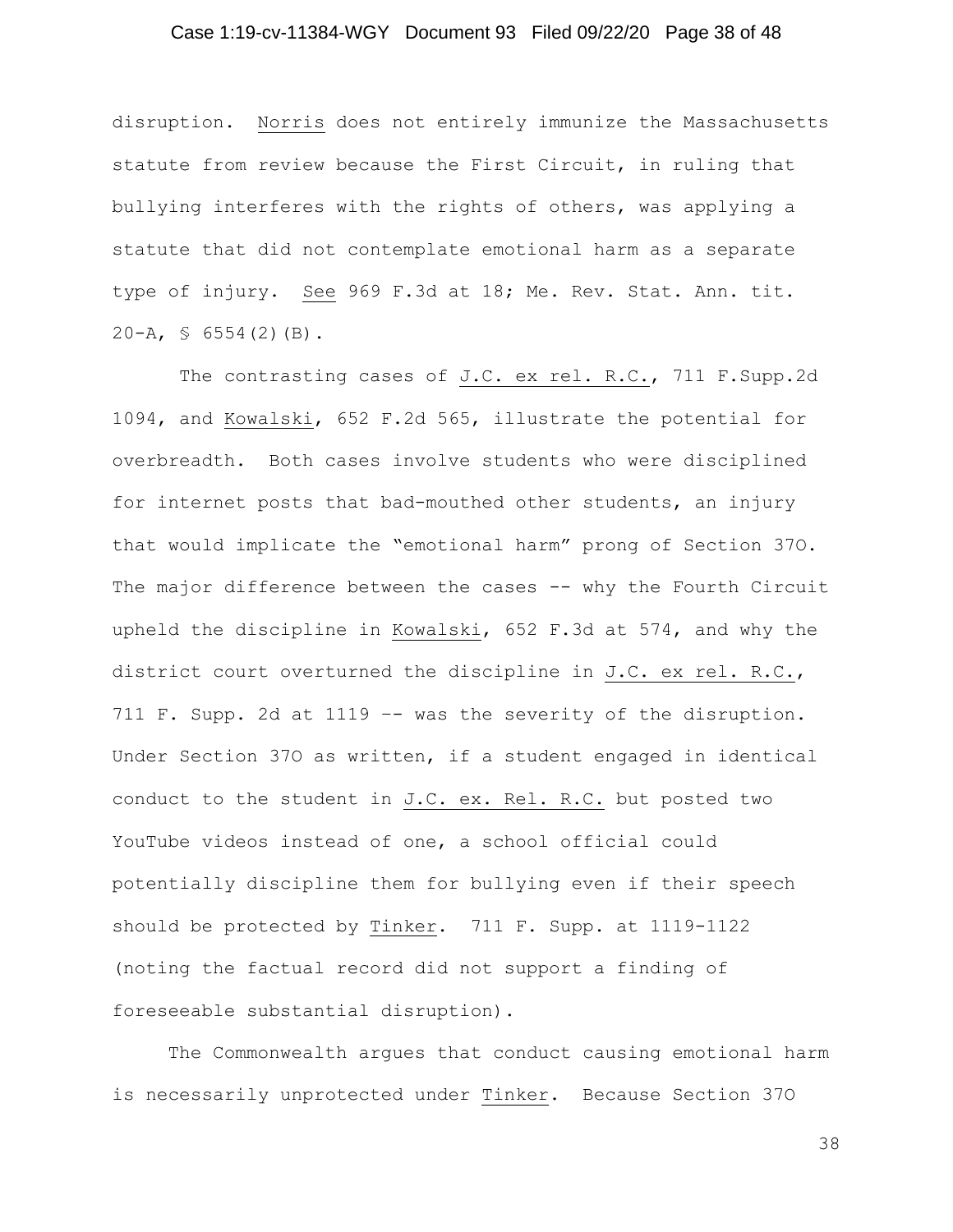## Case 1:19-cv-11384-WGY Document 93 Filed 09/22/20 Page 39 of 48

bars only repeated conduct, the Commonwealth argues that schools can "reasonably expect the [bullying] to escalate further if allowed to continue unchecked." Commonwealth Amicus 11 (quoting C.R., 835 F.3d at 1152). The Commonwealth further asserts, "in every case that rises to the level of bullying, schools can reasonably conclude that '[w]ithout intervening administrative action, the [targeted] students would be deprived of their right to be secure at school.'" Id. (quoting C.R., 835 F.3d at 1152- 53).

This argument goes too far. Then-Judge Alito wrote in 2003 that "the precise scope of Tinker's 'interference with the rights of others' language is unclear," and the intervening years have not crystalized the definition. Saxe, 240 F.3d at 217. It is almost certainly not co-extensive with "emotional harm," however. There must be some level of severity or pervasiveness. Norris, 969 F.3d at 29 n.18. Courts that have determined student speech infringed on the rights of other students did so only after conducting a particularized factual analysis of the severity and type of conduct. See, e.g., C.R., 835 F.3d at 1152 (sexual harassment inherently infringes on rights of students to be secure); Wynar, 728 F.3d at 1072 (threats of physical violence infringed students' rights to be secure); Defoe v. Spiva, 625 F.3d 324, 327-29, 334-36 (6th Cir. 2010) (display of Confederate flags infringed other students'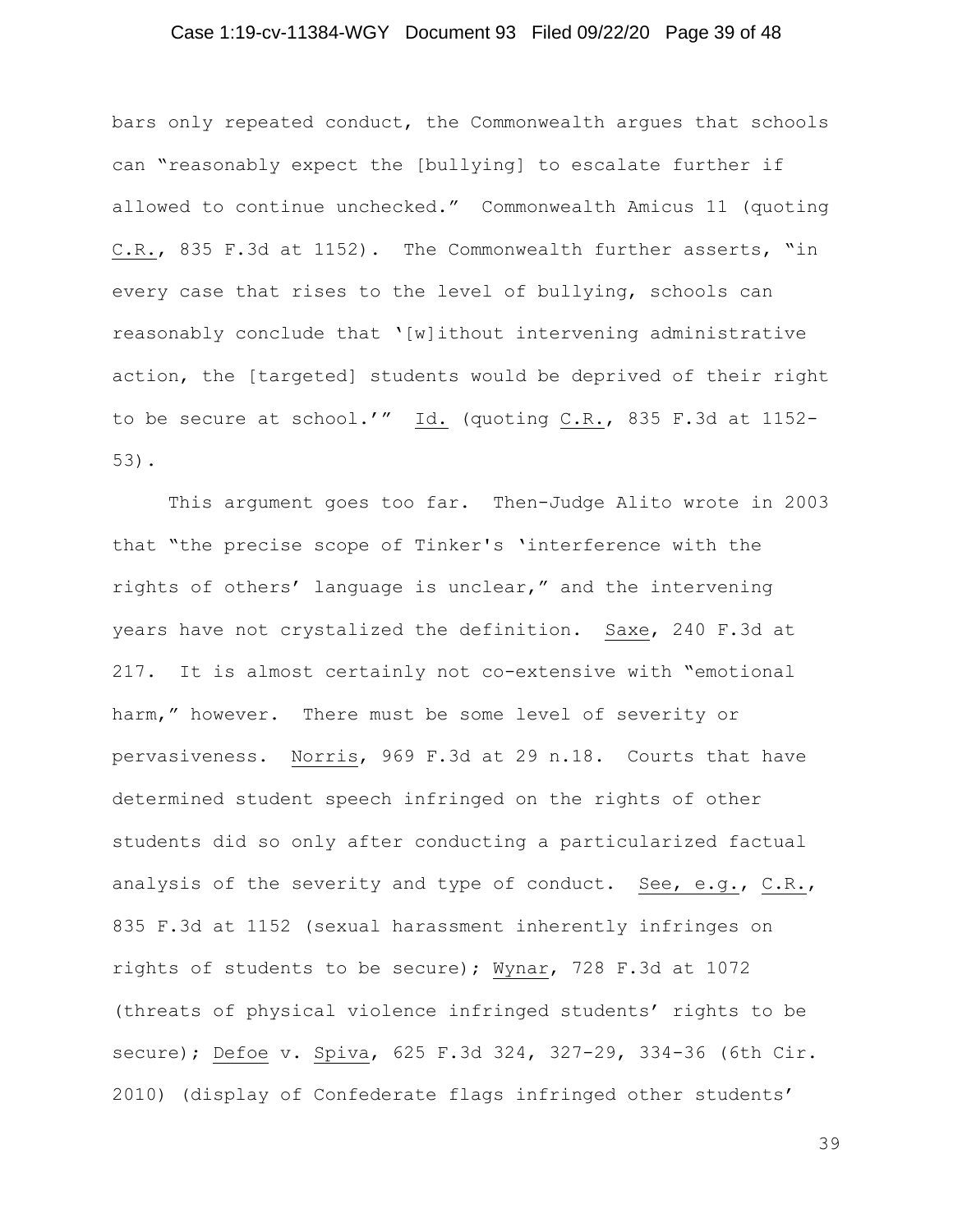## Case 1:19-cv-11384-WGY Document 93 Filed 09/22/20 Page 40 of 48

right to be secure when school had history of racial tension). The Third and Seventh Circuits have expressly denied that the "rights" prong of Tinker applies to disparaging speech absent some factual showing of rights infringement or substantial disruption. See Zamecnik v. Indian Prairie School Dist. # 204, 636 F.3d 874, 877 (7th Cir. 2011) (denying that a school could discipline students for wearing shirts saying "Be Happy, Not Gay," and noting that there is no established "'hurt feelings' defense to a high school's violation of the First Amendment rights of its students"); see also Sypniewski, 307 F.3d at 264- 65. ("[A] particular form of harassment or intimidation can be regulated by defendants only if it meets the requirements of Tinker; that is, if the speech at issue gives rise to a wellfounded fear of disruption or interference with the rights of others).

Even so, the "emotional harm" prong in the statute is not so substantially overbroad that it must be struck down on its face. The overbreadth doctrine is particularly inappropriate when a statute encompasses a substantial amount of non-protected conduct. Hicks, 539 U.S. at 122-24. Non-speech physical and electronic conduct such as, say, taking photos of a classmate without their consent and distributing them to one's friends, can cause emotional harm without necessarily invoking the other prongs of Section 37O. As well, a great deal of "repeated"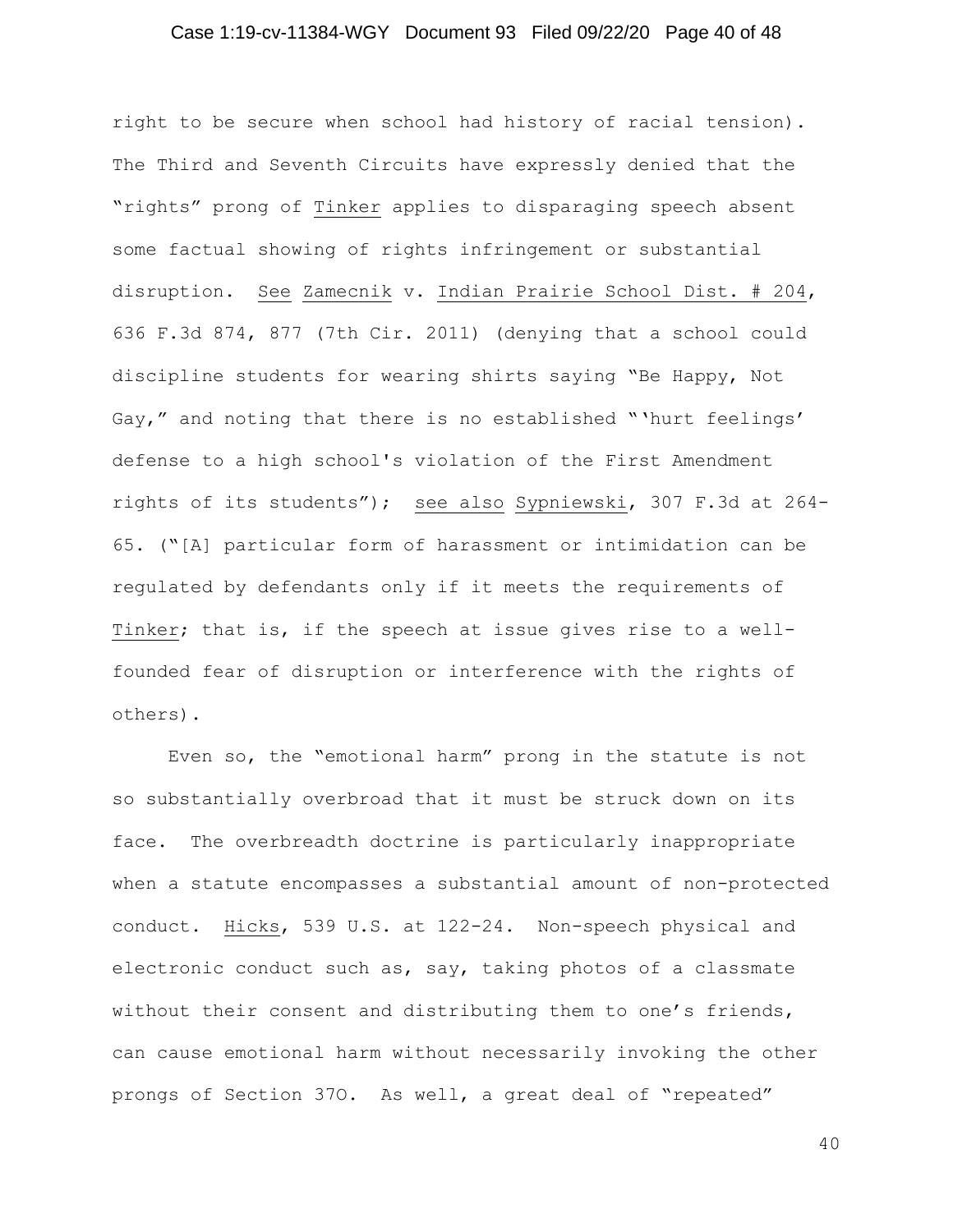## Case 1:19-cv-11384-WGY Document 93 Filed 09/22/20 Page 41 of 48

speech "directed" at another student that "causes . . . emotional harm" is unprotected by the First Amendment under Tinker. Mass. Gen. Laws ch. 71 § 37O. Norris narrows the scope of potential challenge further: "severe or pervasive bullying or harassment" crosses the line into invasion of rights. 969 F.3d, at 29 n. 18. This indicates that repeated, directed speech causing emotional harm, if severe or pervasive, is unprotected by Tinker as well. All of these factors combine to show that the legitimate breadth of the statute is very wide. Finding overbreadth here is inappropriate under Hicks.

Neither is the "Cyber-bullying" portion of Section 37O overbroad. Cf. Pls.' Mem. 17. The very first sentence of the Cyber-bullying definition begins with "bullying through the use of technology . . ." -- indicating that it merely applies to a subset of the "bullying" defined in the preceding paragraph. Mass. Gen. L. ch. 71 § 370. Thus, though the "Cyber-bullying" section lists novel types of conduct that can constitute bullying, a school official must show the same elements (repetition, direction, and so on) as for offline bullying. Id.

#### **2. Policy and Enacting Statute: Vague**

The Students argue that this Court must also strike down section 37O because it is impermissibly vague, as the term "emotional harm" is not defined. Pls.' Mem 19.

Courts may generally void a law for vagueness if the law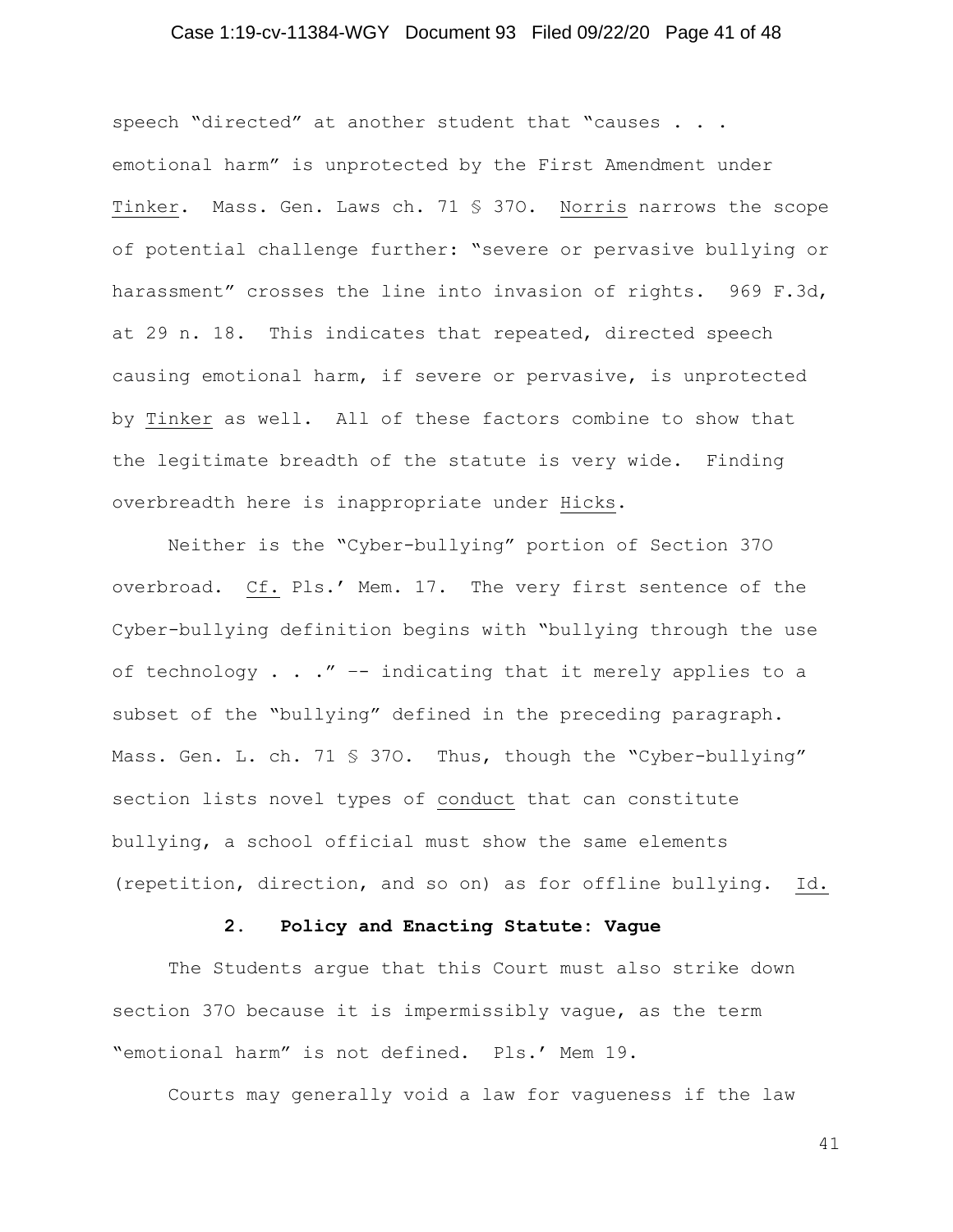## Case 1:19-cv-11384-WGY Document 93 Filed 09/22/20 Page 42 of 48

lends itself to impermissibly subjective interpretation. See Coates v. Cincinnati, 402 U.S. 611, 612-14 (1971) (finding ordinance prohibiting "conduct . . . annoying to persons passing by" impermissibly vague). "A law is void for vagueness if persons 'of common intelligence must necessarily guess at its meaning and differ as to its application.'" Caswell v. Licensing Comm'n for Brockton, 387 Mass. 864, 873 (1983) (quoting Smith v. Goguen, 415 U.S. 566, 572 n.8 (1974)). Although school rules must be clear and specific enough so that a reasonable person would understand what is prohibited and expected, see Keyishian v. Board of Regents of Univ. of State of N.Y., 385 U.S. 589, 604 (1967), "[g]iven the school's need to be able to impose disciplinary sanctions for a wide range of unanticipated conduct disruptive of the educational process, the school disciplinary rules need not be as detailed as a criminal code which imposes criminal sanctions." Fraser, 478 U.S. at 686. In the context of public schools, traditional vagueness standards are not as rigidly applied because "maintaining security and order in the schools requires a certain degree of flexibility in school disciplinary procedures." New Jersey v. T.L.O., 469 U.S. 325, 340 (1985).

The Students argue that the statute does not distinguish between "emotional harm" and permissible mere "teasing," and that using emotional harm as a standard constitutes a "heckler's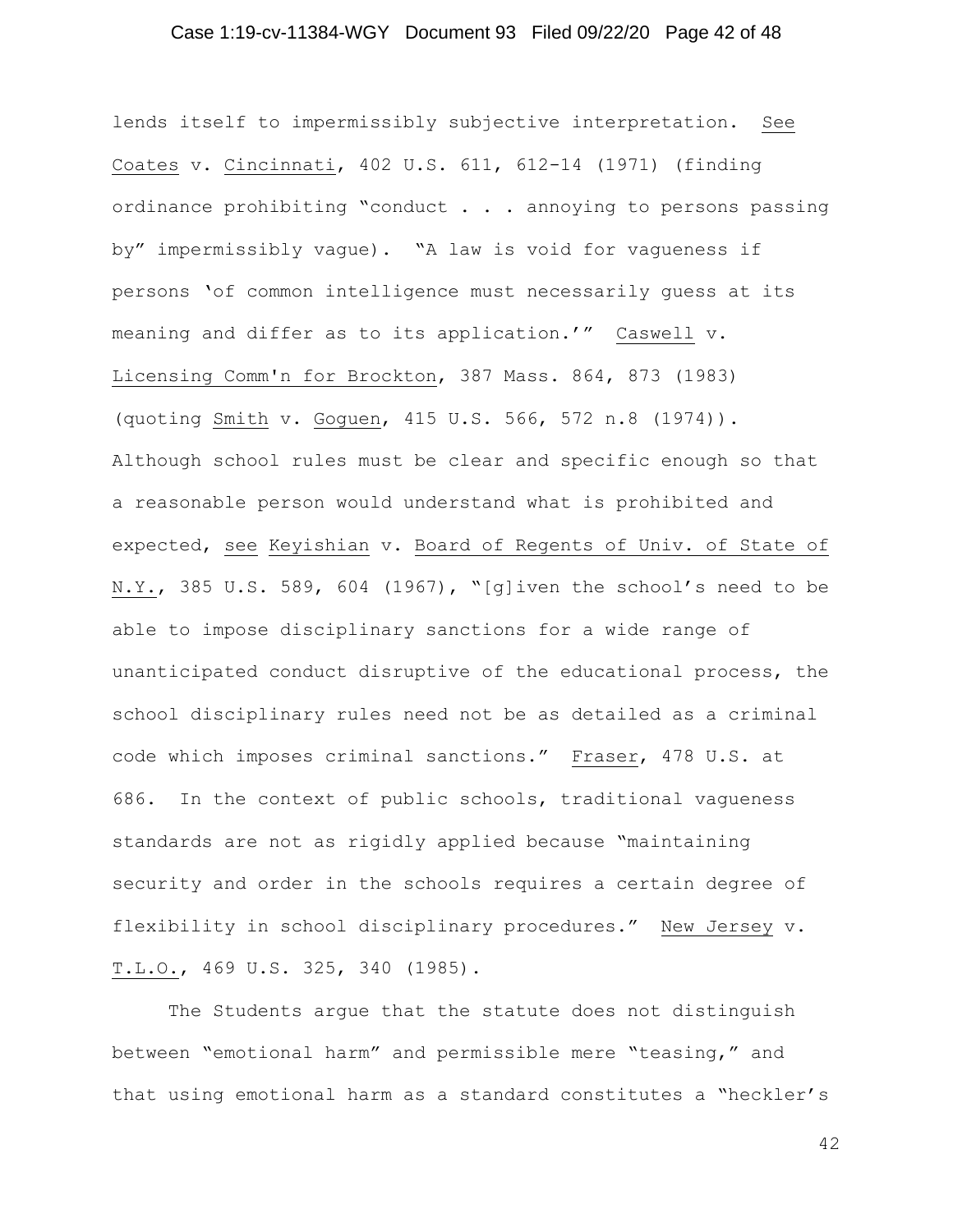## Case 1:19-cv-11384-WGY Document 93 Filed 09/22/20 Page 43 of 48

veto" because it allows punishment based on the audience's reaction. Pls.' Opp'n 17 (citing March v. Frey, No. 2:15-CV-515-NT, 2020 WL 2044625, at \*20 (D. Me. Apr. 28, 2020); Bachellar v. Maryland, 397 U.S. 564, 567 (1970)).

To address the first point, a certain level of vagueness is entirely acceptable in statutory drafting, and that the exact dividing line between legal and illegal conduct may not be immediately obvious does not make a statute vague. See Rose v Locke, 423 U.S. 48, 49-50 (1975). "All the Due Process Clause requires is that the law give sufficient warning . . ." Id. at 50. The context of the phrase "emotional harm" amidst the litany of other serious behavior banned by the statute, which includes behavior causing "physical harm," a "hostile environment," or that "infringes on the rights of others" narrows it down in context to actions that are, well, harmful. See Mass. Gen. L. ch. 71 § 37O.

Put another way, the phrase "emotional harm" is not so vague that it would fail to give a school child of common intelligence fair notice of what it means. See U.S. v. Williams, 553 U.S. 285, 304 (2008). By the age of five-to-seven months, infants can recognize and reflect emotions in others. Arlene S. Walker-Andrews, Emotions and Social Development: Infants' Recognition of Emotions in Others, 102 Pediatrics (Supplement E1) 1268, 1269 (Nov. 1998),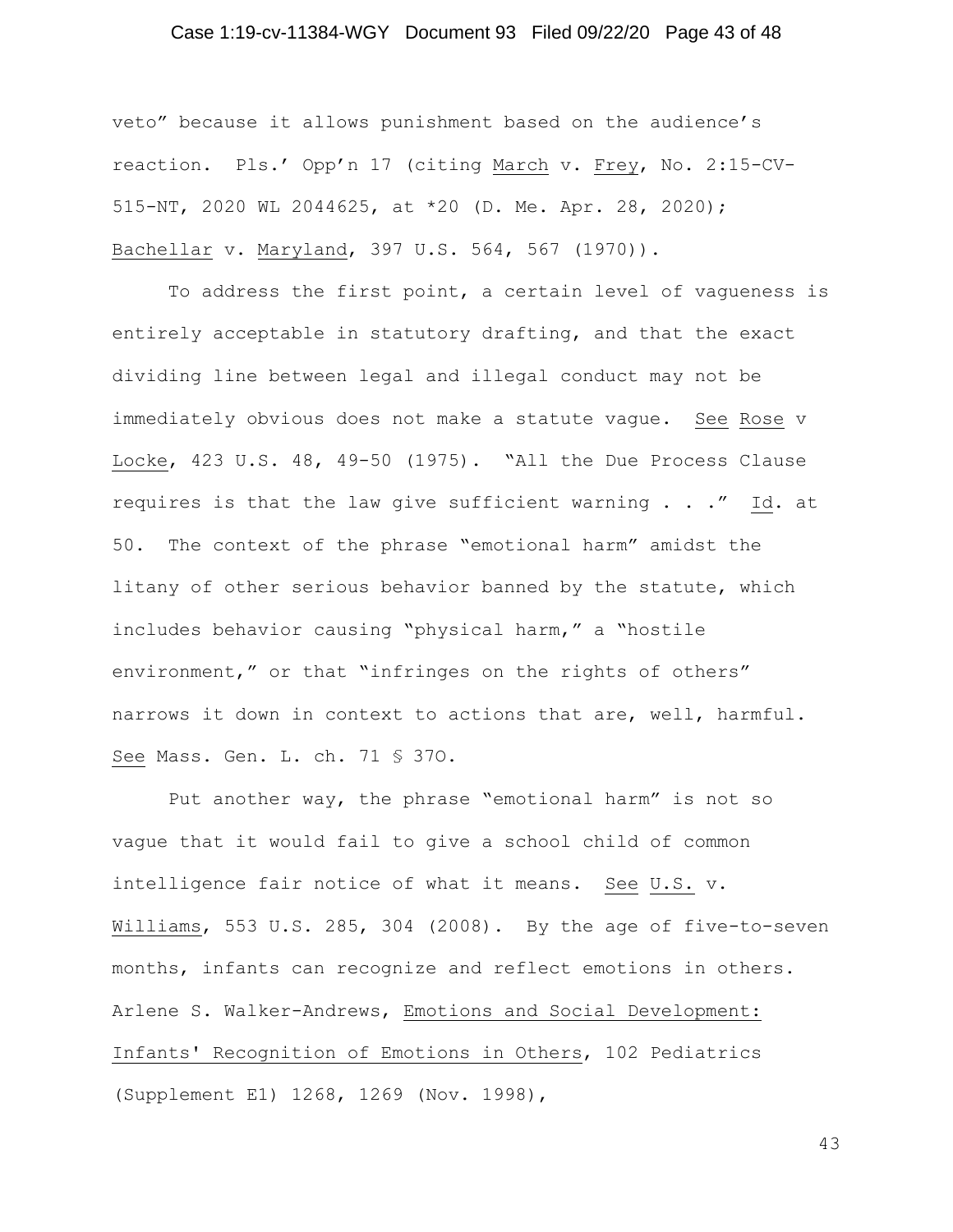## Case 1:19-cv-11384-WGY Document 93 Filed 09/22/20 Page 44 of 48

https://pediatrics.aappublications.org/content/pediatrics/102/Su pplement E1/1268.full.pdf. By the age of fifteen months children begin to develop empathy, can recognize that other human beings experience emotions, and may attempt to comfort them. See Meghan MacLean Weir, Your Fifteen-Month-Old, New York Times (April 22, 2019), https://nyti.ms/2ymCM1Y. If toddlers can exhibit empathy, children of school age are fully capable of understanding that their words can cause emotional harm in others. A student may not be able to tell in the moment if their "repeated" conduct "directed" at a peer is actually causing harm, but a school-age child of common intelligence understands that a sufficiently hard shove can be hurtful, whether that shove is physical or emotional.

As to the second point, the Ninth Circuit has pointed out that the "heckler's veto" doctrine is a poor fit in the context of school speech because it is inconsistent with the "substantial disruption" test from Tinker. See Dariano v. Morgan Hill Unified Sch. Dist., 767 F.3d 764, 777-78 (9th Cir. 2014). This is because, the Ninth Circuit explains, the "substantial disruption" test looks to the likely objective result of the speech rather than the speaker's intent. Id. at 778 (quoting Taylor v. Roswell Indep. Sch. Dist., 713 F.3d 25, 38, 38 n. 11 (10th Cir. 2013)). In the context of emotional harm, looking to whether a student has actually suffered such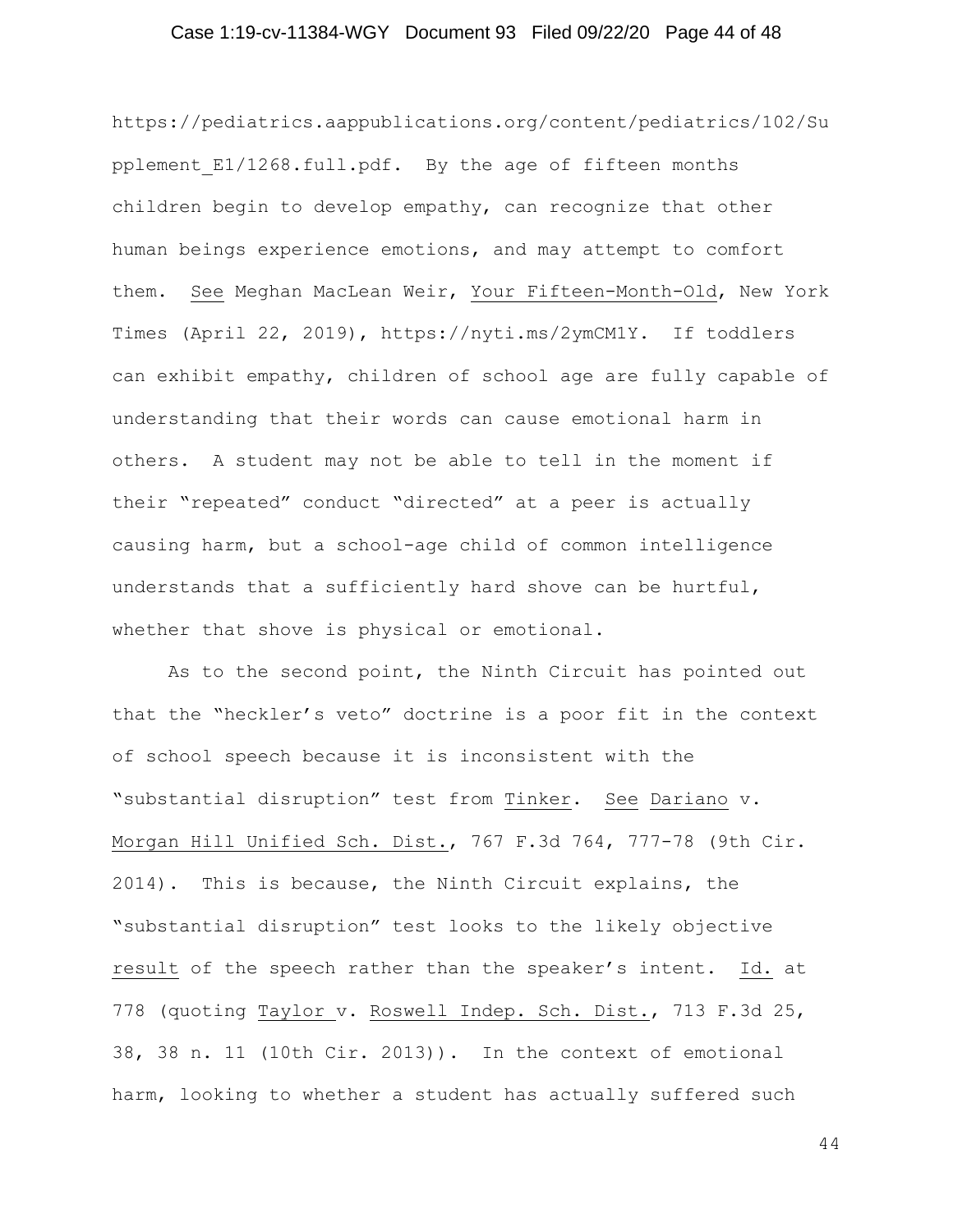## Case 1:19-cv-11384-WGY Document 93 Filed 09/22/20 Page 45 of 48

harm (or a reasonable fear of harm) rather than whether the speaker intended to cause harm is fully consistent with constitutional law. See Cuff, 677 F.3d at 113-14.

This statute also does not allow for impermissibly subjective enforcement. In Smith v. Mount Pleasant Pub. Schs, the court found the term "verbal assault" in a statute to be vague because it allowed each school board to define the term as it saw fit. 285 F. Supp. 2d 987, 996 (E.D. Mich. 2003). This, in turn, raised the risk of arbitrary enforcement, the court said, because the school board in that case chose a definition of "verbal assault" –- conduct "threatening the well-being, health, safety, or dignity" of students or staff -- that itself was so ill-defined as to create "unbridled discretion." Id. at 990, 996. Here, in contrast, discipline under this prong is limited to students who engage in (1) repeated conduct (2) directed at a target (3) that causes (4) emotional harm (or fear thereof). Mass. Gen. Laws ch. 71 § 37O. The requirement that all elements be present means the statute does not "invite" arbitrary enforcement. The statute does not entirely prevent arbitrary enforcement, so the Smith court's concerns about a "thin-skinned administrator" targeting a disliked student are not entirely precluded. 285 F. Supp. 2d at 996. Yet it is too much to ask of the statute to correct the preexisting, and lawful, power imbalance between administrator and student.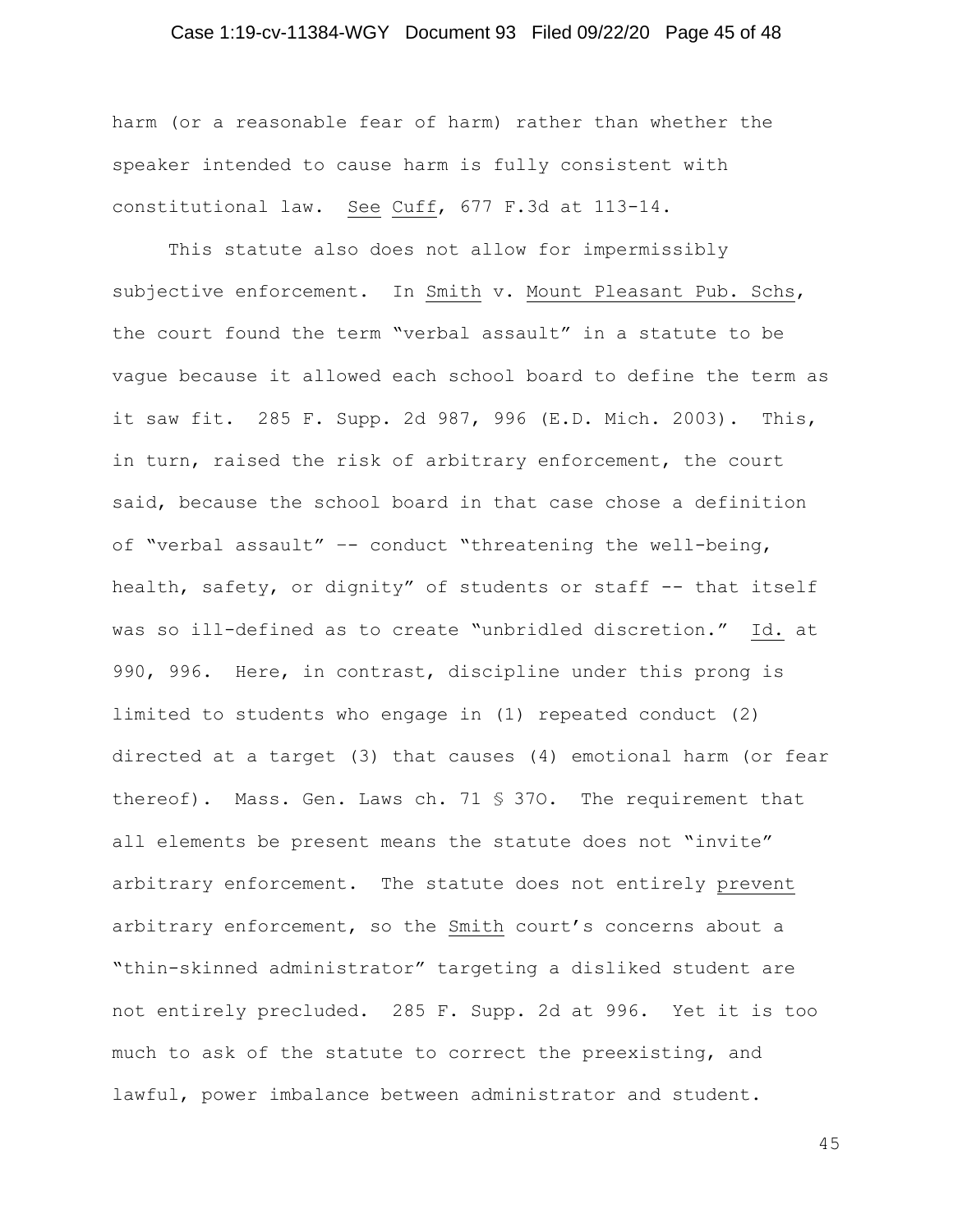## Case 1:19-cv-11384-WGY Document 93 Filed 09/22/20 Page 46 of 48

This Court therefore finds for the School on count III. If some student in the future brings a case in which he or she is disciplined for emotionally harming a peer, when that harm is so minimal as to not invoke the exceptions in Tinker, the judicial system can address that students' claims on their own facts.

## **D. Counts IV/V: Violations of Mass. Gen. Laws, ch. 71, § 82**

The Students argue that they also have a cause of action against the School for violation of Mass. Gen. Laws, ch. 71, § 82, which protects free speech in Massachusetts schools. See Am. Compl. ¶¶ 80-84; Pls.' Mem. 20.

The statute, in relevant part, provides that "[t]he right of students to freedom of expression . . . shall not be abridged, provided that such right shall not cause any disruption or disorder within the school." The Supreme Judicial Court has explained that "[t]he clear and unambiguous language protects the rights of the students limited only by the requirement that any expression be non-disruptive within the school." Pyle v. School Comm., 423 Mass. 283, 286 (1996). It further agreed with the parties in that case that the statute was "intended to codify the First Amendment protection discussed in [Tinker]." Id. In Westfield High Sch. L.LF.E. Club v. City of Westfield, another session of this Court read "any disruption or disorder" to include "prospective" disruption or disorder,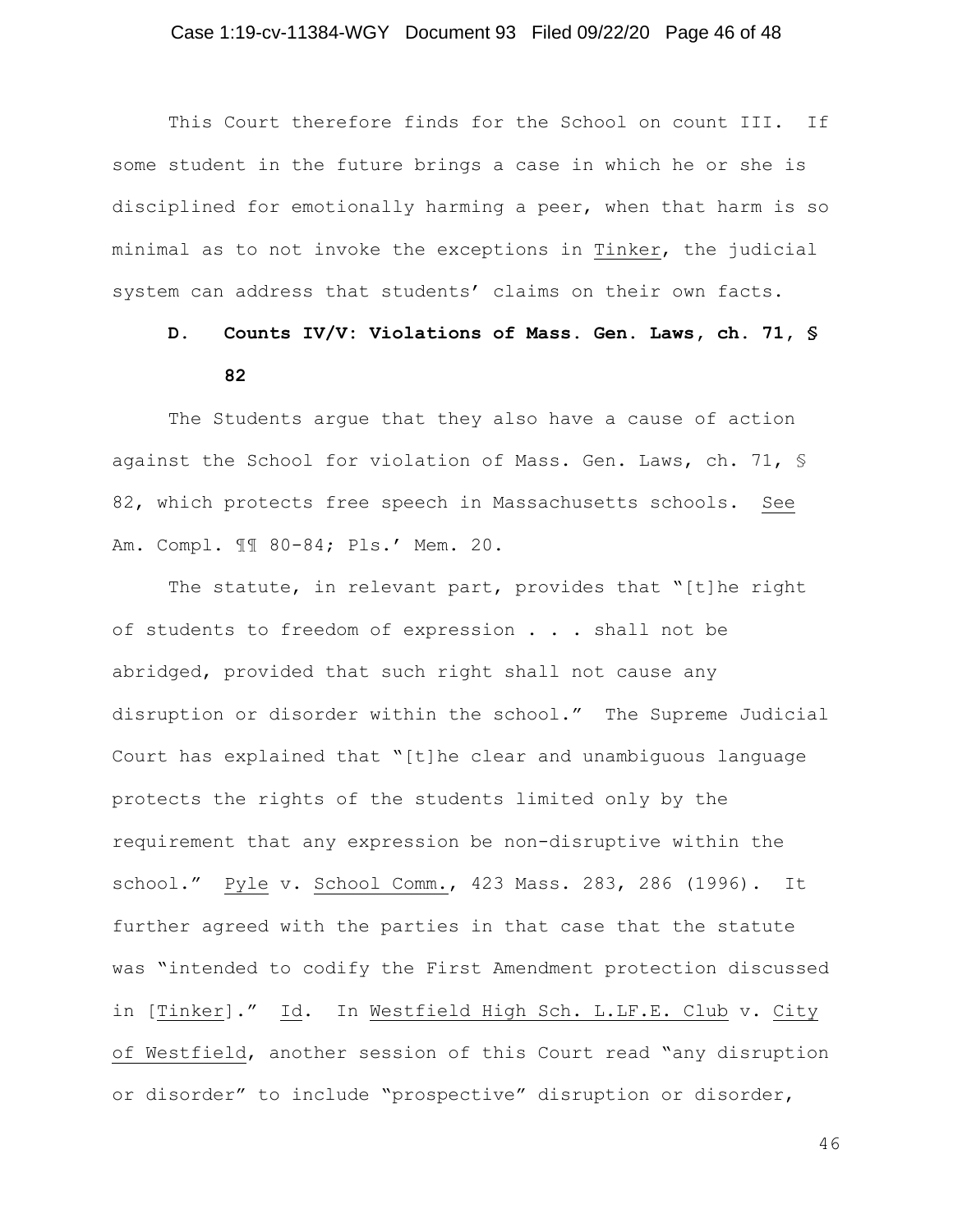## Case 1:19-cv-11384-WGY Document 93 Filed 09/22/20 Page 47 of 48

because a school administrator must be able to act to prevent disruption before it occurs. 249 F. Supp. 2d 98, 111 (D. Mass. 2003) (Freedman, J.).

On the current facts, Hopkinton would have been justified in finding "any disruption or disorder" resulting from the bullying of Roe. An invasion of rights is unprotected speech, Tinker, 393 U.S. at 513, and as Section 82 codified the Tinker standard, the school's reasonable finding that the bullying of Roe constituted an invasion of his rights clears the threshold required under Massachusetts law. Pyle, 423 Mass. at 286. This Court therefore finds for the School on count IV/V.

#### **IV. CONCLUSION**

This Court recognizes that Doe and Bloggs feel their punishment is unjust. Undoubtably, their involvement in Roe's bullying was minimal compared to the other students in the "Geoff Da Man" snapchat group. Nevertheless, school officials have broad discretion to protect students from bullying, and if in the course of their investigations they sometimes draw in students at the periphery of the group, that does not mean they have violated those student's constitutional rights. In this case, a reasonable official could have found the members of "Geoff da Man" had invaded Roe's rights through their collective bullying. As members of that group, who encouraged the other members, Doe and Bloggs were appropriately subject to